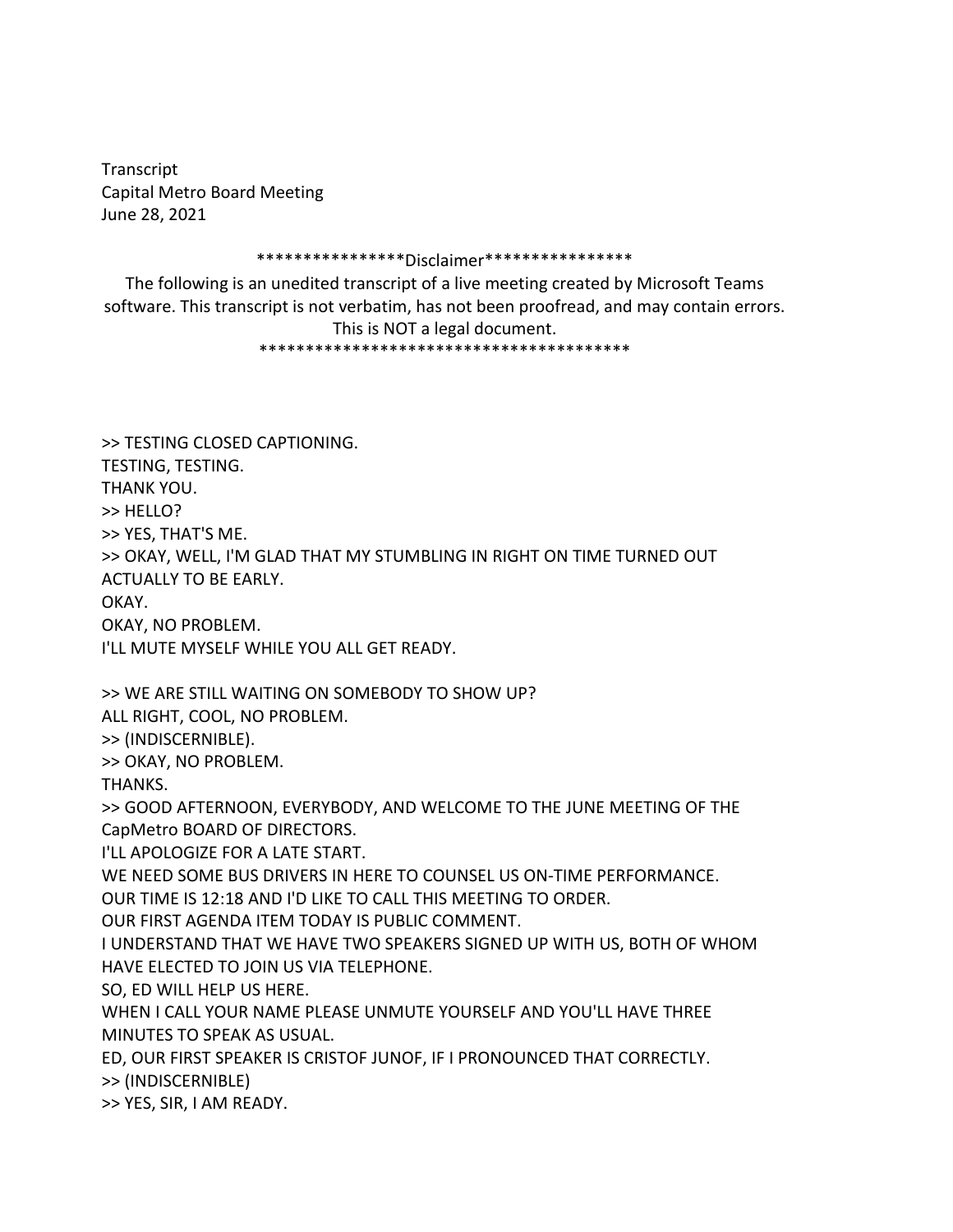THERE'S JUST -- THERE'S A PRETTY BIG ECHO.

OKAY, LET ME -- TELL ME WHEN TO START.

ALL RIGHT.

GOOD AFTERNOON, MR. CHAIRMAN, AND THE BOARD.

I AM CALLING BECAUSE I HAVE A SUGGESTION ON HOW TO IMPROVE THE USABILITY AND THE ACCESSIBILITY OF THE BUS SERVICE.

AND IT'S THAT WE USE THOSE PANELS THAT ARE AT THE FRONT OF THE BUS CABIN, THE ONES THAT AT THIS POINT REALLY ALL THEY SAY ARE STOP OR QUESTION WHEN SOMEONE PULLS THE CORD, AND TO HAVE THOSE DISPLAY THE NAME OF THE NEXT STOP, INSTEAD OF JUST SITTING THERE AND NOT DISPLAYING ANYTHING. SINCE, YOU KNOW, ANNOUNCING EVERY STOP POSES REAL DIFFICULTIES AND NOT NECESSARILY WORTH IT, BUT WE COULD AT LEAST HAVE THE PANELS AT THE FRONT OF THE BUS SHOW STOP NAMES.

IT WOULD BE HELPFUL BOTH FOR FOLKS WHO ARE NEW TO TOWN OR TRYING TO GET THERE, AND KNOW WHERE THEY'RE SUPPOSED TO GET OFF, ESPECIALLY IF THEY CAN'T QUITE TELL FROM THE LANDMARKS WHERE THEIR STOP IS, AND ALSO CAN SERVE USEFUL FOR ACCESSIBILITY FOR FOLKS BECAUSE YOU CAN LOOK AT THAT AND IF YOU'RE GOING TO SOMEWHERE LESS USED STOP, AND YOU HAVE TO KIND OF RELY ON ASKING THE BUS DRIVER TO STOP THERE OR LOOKING AT YOUR PHONE AND WHERE THE STOP ACTUALLY IS.

AND MY SUGGESTION IS TO HAVE THE DISPLAYS AT THE FRONT OF THE BUS SHOW WHAT THE NEXT STOP IS, WHENEVER THEY'RE NOT DOING SOMETHING ELSE.

AND JUST FIGURE I'D SUGGEST THAT HERE, SINCE THIS IS THE BOARD.

AND THANK YOU FOR YOUR TIME.

>> Cooper: THANK YOU, MR. JUNIAK.

I THOUGHT THAT WE WERE DOING THAT AND IF NOT THAT IS A GOOD SUGGESTION AND WE APPRECIATE YOU TAKING THE TIME AND THE ENERGY TO BE IN TOUCH WITH US ON THAT.

AND OUR NEXT --

>> THAT'S ALL THE TIME I NEED.

>> Cooper: OKAY, THANK YOU, MR. JUNIAK.

OUR NEXT SPEAKER IS ZENOBIA JOSEPH.

ED?

>> YES, THANK YOU, MR. CHAIR, THANK YOU, MR. EASTON AND MEMBERS. I'M ZENOBIA JOSEPH.

MY COMMENTS ARE ON THE ORANGE, AND TO TACK RIDGE PARK AND RIDE, BUT PRIMARILY THE TRANSIT CITY.

HISTORY MATTERS AND I WANT TO RECALL THE APRIL 5, 2017, TEXAS ATTORNEY GENERAL OPINION OR... AND WHICH SPECIFIED IN PART THE CAPITAL METROPOLITAN TRANSPORTATION AUTHORITY, THE AUTHORITY RECEIVED A REQUEST FOR DOCUMENTS PERTAINING TO THE NORTH LAMAR TRANSIT CENTER REDEVELOPMENT PLANS DURING A SPECIFIED TIME PERIOD.

THE DOCUMENTS MAINTAINED BY THREE NAMED INDIVIDUALS WITH THE DISMANTLING OF THE NORTH LAMAR TRANSIT CENTER AND THE RELOCATING THE EIGHT BUSES.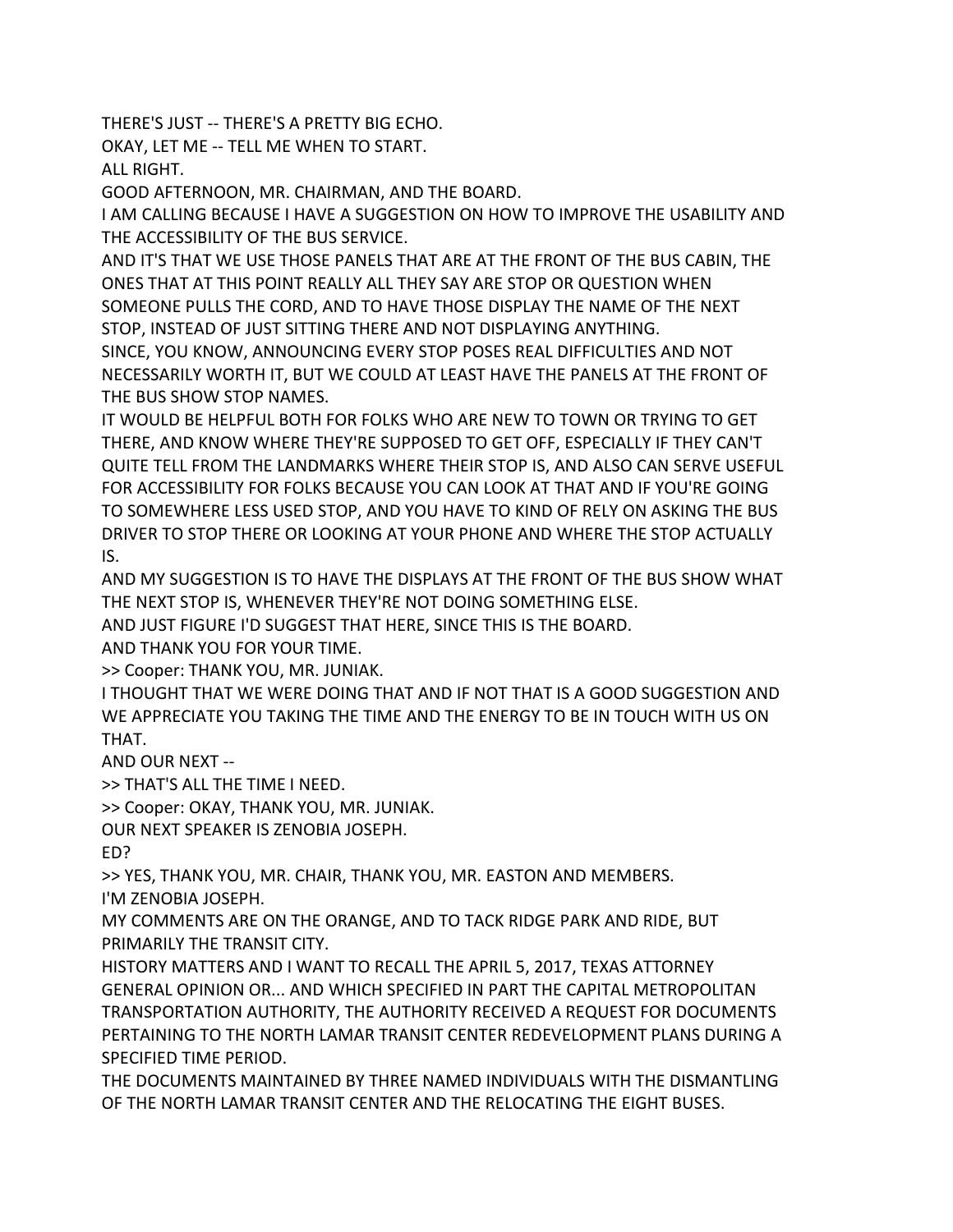DOCUMENTS PERTAINING TO EXCEL UPDATE AND SPECIFIED DOCUMENTS CONTAINING THE DATE AND THE NAME OF STAFF WHO POSTED THE LOOP ONE DELAY. AND I JUST CALL THAT TO YOUR ATTENTION SO THAT YOU UNDERSTAND THAT THE

ATTORNEY GENERAL ACTUALLY REQUIRED -- COMPELLED CAPITAL METRO TO RELEASE THAT TO ME EXCEPT FOR THE ATTORNEY OPINION PART OF IT.

IT SAYS THAT YOU STATE YOU WILL RELEASE SOME INFORMATION AND YOU CLAIM THAT THE SUBMITTED INFORMATION IS ACCEPTED FROM DISCLOSURE UNDER SECTION 552.111, HOWEVER, THEY RULED AGAINST KERRI BUTCHER AT THE TIME.

MY POINT IN TELLING YOU THAT, MR. CHAIR, BECAUSE THE DECEMBER 14, 2020 TRANSIT ORIENTED DEVELOPMENT PLAN SPECIFIED THE ANTI-DISPLACEMENT AND ON PAGE 38 OF YOUR BOARD PACKET IT SPECIFIES THAT NORTH LAMAR IS THE BEGINNING AND END OF PROJECT CONNECT.

I WANT YOU TO RECALL THAT ON DECEMBER 17TH, 2018, THE PROJECT CONNECT LONG-RANGE PLAN ACTUALLY EXCLUDED NORTH LAMAR TRANSIT CENTER. IT CUT THE WORDS OFF BECAUSE YOU DO NOT OWN THE RIGHT-OF-WAY NORTH OF U.S. 83 ON LOOP 275 NORTH LAMAR BOULEVARD.

I WOULD JUST CALL TO YOUR ATTENTION AS WELL AS YOU ARE AWARE THAT HOUSE BILL 8393 DIED DURING THE 87TH LEGISLATURE AND I THANK THE REPUBLICAN SENATORS FOR UNDERSTANDING MY EXPLANATION OF TITLE VI OF THE CIVIL RIGHTS ACT OF 1964 WHICH PROHIBITS BASED ON RACE, COLOR AND NATIONAL ORIGIN.

JUST AS YOU NEEDED THE STATE'S APPROVAL TO BUILD THE TUNNEL DOWNTOWN YOU NEED THE STATE'S APPROVAL AND THE COORDINATION WITH THE CITY OF AUSTIN AS WELL TO DO ANYTHING IN THE RIGHT-OF-WAY THERE, SO, THEREFORE, IT'S DISINGENUOUS AND GOES AGAINST THE OATH OF OFFICE THAT EACH OF YOU TOOK AS IT RELATES TO HONESTY AND INTEGRITY AND COMPLYING WITH STATE AND FEDERAL LAWS. I WANT YOU TO UNDERSTAND AS WELL THAT THOSE SLIDES WERE PRESENTED APRIL 15, 2021 TO THE MOBILITY COMMITTEE AND I SUBSEQUENTLY TESTIFIED AGAINST THE EQUITABLE TRANSIT-ORIENTED DEVELOPMENT PLAN AS IT RELATES TO THE CITY OF AUSTIN.

LASTLY, I'LL JUST CALL TO YOUR ATTENTION THAT THE SYSTEM IS INEQUITABLE, AND BACK ON NOVEMBER 16, 2017, WHEN LINDA ANTHONY, THE WEST LAKE HILL'S MAYOR TESTIFIED, YOU ACKNOWLEDGED THAT, QUOTE "WE'D BE GLAD TO HAVE THE CITY OF WEST LAKE HILLS JOIN THE CapMetro AND YOU MENTIONED THE TAXES." WHEN THE MAYOR TESTIFIED SHE ACTUALLY ACKNOWLEDGED THAT WESLEY KEELS WITHDREW FROM CAPITAL METRO IN 1988 AND I JUST YOU TO RECOGNIZE THAT TEXAS TRANSPORTATION CODE PROHIBITS CAPITAL METRO FROM PROVIDING SERVICE FOR FREE ON 30 CARLETON, THAT IS THE TRANSPORTATION CODE 451.609 EFFECTIVE WITHDRAWAL.

SO I ASK YOU TO COMPLY WITH STATE LAW.

AND I WOULD ASK YOU TO RECOGNIZE THAT NORTH LAMAR TRANSIT CENTER ACTUALLY USES MINORITY DATA TO JUSTIFY THE RAIL DOWNTOWN.

IT IS 24 TO 30 YEARS, ACCORDING TO YOUR MARCH 9, 2020, BOARD PACKET PAGE 29. AND, LASTLY, I'LL JUST QUOTE REUBEN BROOKS WHO SAID ON DECEMBER 17TH, 2018, PARAPHRASE, THAT IF YOU DIDN'T INCLUDE NORTH LAMAR TRANSIT CENTER UP TO HE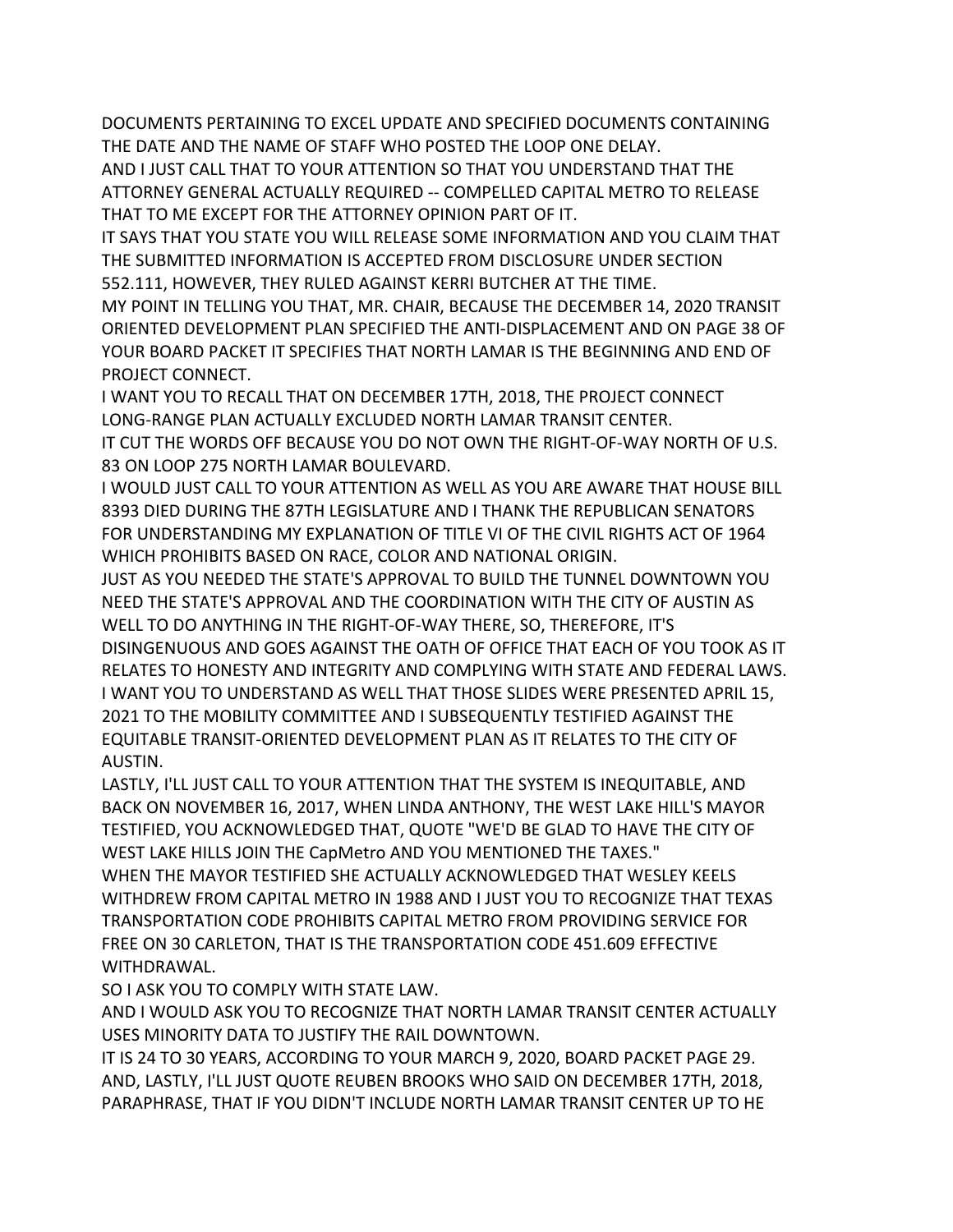CALLED TECH LINE, HE WASN'T SURE IF HE WOULD BE ABLE TO PERSUADE THE FEDERAL TRANSIT ADMINISTRATION TO FUND THE REST OF THE SYSTEM.

AND, THEREFORE, I WOULD TELL YOU IT IS DISINGENUOUS AND ASK YOU TO DO THE RIGHT THING AND MAKE THE SYSTEM EQUITABLE AS BLACKS STILL WAIT 60 MINUTES FOR THE WEST, 10 TIMES LONGER THAN THE WHITE, AS FOR HISPANICS.

IF YOU HAVE QUESTIONS I'LL ANSWER THEM AT THIS TIME AND COMMENT ON YOUR TITLE VI ITEM, WHICH IS LATER.

THANK YOU.

>> Cooper: THANK YOU.

NEXT OUR ADVISORY COMMITTEE UPDATES.

MR. BANKS.

>> ALL RIGHT, GOOD AFTERNOON,

CHAIRMAN COOPER, AND PRESIDENT CLARK, BOARD MEMBERS.

AUSTIN TRANSIT PARTNERSHIP, COMMUNITY OUTREACH FOR THE METRO RAPID AND THE GREEN LINE.

WE'LL GIVE YOU AN UPDATE FOR ACCESS TODAY.

THE ACCESS COMMITTEE TWO WEEKS AGO THEY HAD A PROJECT CONNECT UPDATE AND THEY WERE GIVEN AN UPDATE BY KEVIN CONON ON THE BUDGET, THE BUDGET PREVIEW OF WHAT WE'LL BE LOOKING TO DO.

THEY HAD A BRANDING UPDATE WHICH THE PRESENTATION THAT Y'ALL RECEIVED AT THE LAST BOARD MEETING AND THEN THEY HAD THEIR OWN WORKING SESSION WHEN THEY TALKED ABOUT A FEW THINGS THAT THEY WANTED TO DISCUSS AND IT WAS PRETTY MUCH THE SAME MEETING FOR THE MOST PART.

I PUT UP THE WRONG AGENDA.

FOR SESAC IT WAS THE DECEMBER MEETING THAT DID GET A VEHICLE UPDATE BUT WE ALSO GOT THE PROJECT CONNECT AND THE BUDGET UPDATE AND THE VEHICLE UPDATE FOR OUR ELECTRIC VEHICLE FLEET.

AND THAT WAS IT FOR ACCESS AND SESAC.

AND OPEN TO ANY QUESTIONS IF ANYBODY HAS ANY.

>> Cooper: ANY QUESTIONS?

MEMBER KITCHEN.

>> Kitchen: HI, I JUST HAVE A QUICK QUESTION.

>> SURE.

>> Kitchen: AND I'M NOT SURE WHO THE RIGHT PERSON IS TO ASK.

I'M JUST WONDERING IF BOTH OF THOSE COMMITTEES -- ARE THERE ANY VACANCIES ON THEM NOW OR ARE THEY FULL?

>> ACCESS IS I BELIEVE FULLY STAFFED.

THERE ARE FOUR CURRENT VACANCIES ON SESAC WITH THREE APPLICATIONS BEING PRESENTED TO THE BOARD MEMBERS WHO HAVE THOSE VACANCIES.

I BELIEVE COUNCILMEMBER POOL IS ONE OF THEM.

I CAN'T REMEMBER THE OTHER TWO OFF THE TOP OF MY HEAD, BUT WE HAVE --

>> (INDISCERNIBLE)

>> THANK YOU, SIR, THERE WE GO, BOARD MEMBER MITCHELL AND CHAIR COOPER ARE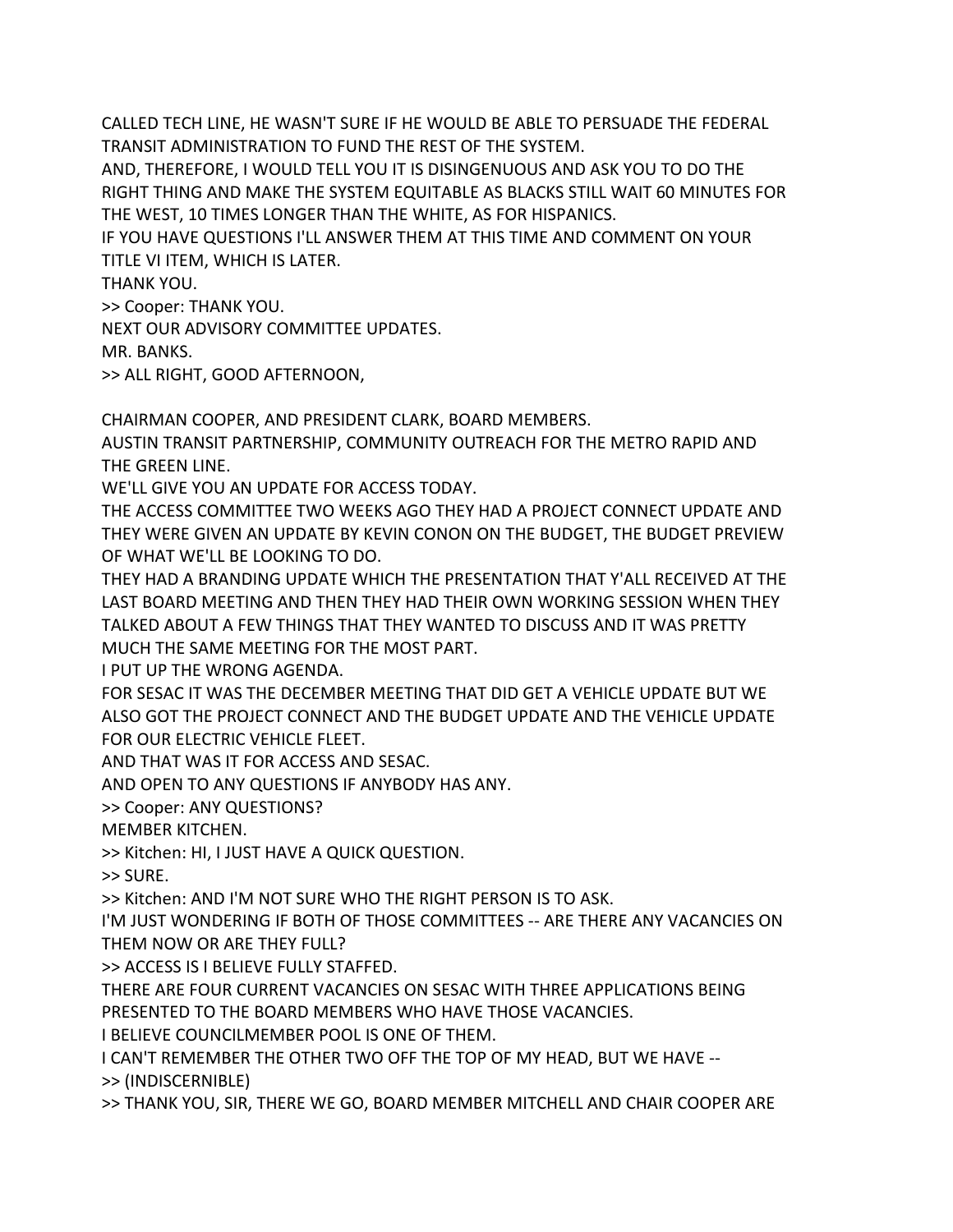THE OTHER TWO WHO HAVE APPLICATIONS BEFORE THEM. AND THEN WE'LL HAVE ONE -- >> AM I SUPPOSED TO BE ABLE TO HEAR THE BOARD? >> WE'LL HAVE ONE VACANT SPOT ON SESAC AFTER THOSE THREE ARE FILLED. >> Kitchen: ALL RIGHT, THANK YOU VERY MUCH. >> ALL RIGHT, BECAUSE IF PEOPLE WERE RESPONDING TO MY COMMENTS, I DIDN'T HEAR THEM. ALL RIGHT. THANK YOU. >> Cooper: ED, ARE WE GOOD? >> (INDISCERNIBLE). >> HE THOUGHT THAT PEOPLE MIGHT RESPOND TO HIS COMMENTS. HE WAS LISTENING. >> Cooper: GOT IT. THANKS. OTHER QUESTIONS FOR JONAS? VERY GOOD. THANK YOU. >> ALL RIGHT, THANK Y'ALL. >> Cooper: WE'LL MOVE ON TO BOARD COMMITTEE UPDATES. MEMBER MITCHELL HASN'T BEEN ABLE TO JOIN US, SO WE'LL DEFER ON THE CAMPO UPDATE. HOPING THAT HE'LL BE ABLE TO JOIN US LATER IN THE MEETING. DO WE HAVE AN OPERATIONS COMMITTEE UPDATE? NO OPERATIONS COMMITTEE UPDATE. THEY DIDN'T MEET THIS MONTH? >> Kitchen: NO, WE DID NOT MEET. >> Cooper: AND MEMBER STRATTON WITH THE IDENTIFY THE BOARD UPDATE. >> Stratton: THANK YOU. AUSTIN TRANSPORTATION PARTNERSHIP BOARD OF DIRECTORS HAD A JUNE MEETING ON THE 16TH OF THIS MONTH. AND AS A QUICK REVIEW, THE PROGRAM UPDATES, THE EXPO AND PLEASANT VALLEY METRO RAPID LINES HAVE ENTERED THE SMALL GRANT, SMALL STARTS GRANT PROCESS, RECEIVING CATEGORICAL EXCLUSION AND NOW INCLUDED IN THE PRESIDENT'S F.Y.2022 BUDGET WHICH IS A MILESTONE. THE GOLD LINE AND NECHAKO AND OAK HILL LINES ARE NOW AT 30% DESIGN SCOPE OR THAT IS NOW IN DEVELOPMENT. AND THE BLUE AND ORANGE LINE LIGHT RAIL PROJECTS ARE AT 15% DRAFT DESIGN PACKAGES AND ARE NOW COMPLETED. AND BOTH LINES HAVE BEEN SUBMITTED INTO THE PROJECT DEVELOPMENT PHASE OF F.T.A. NEW STARTS. ADDITIONALLY, AT OUR LAST BOARD MEETING, WE APPROVED OUR TECHNICAL ADVISORY COMMITTEE MEMBERS FOR ALL THREE ENGINEERING ARCHITECTURE CONSTRUCTION, FINANCE ADVISORY, AND PLANNING SUSTAINABILITY EQUITY AND D.B.E.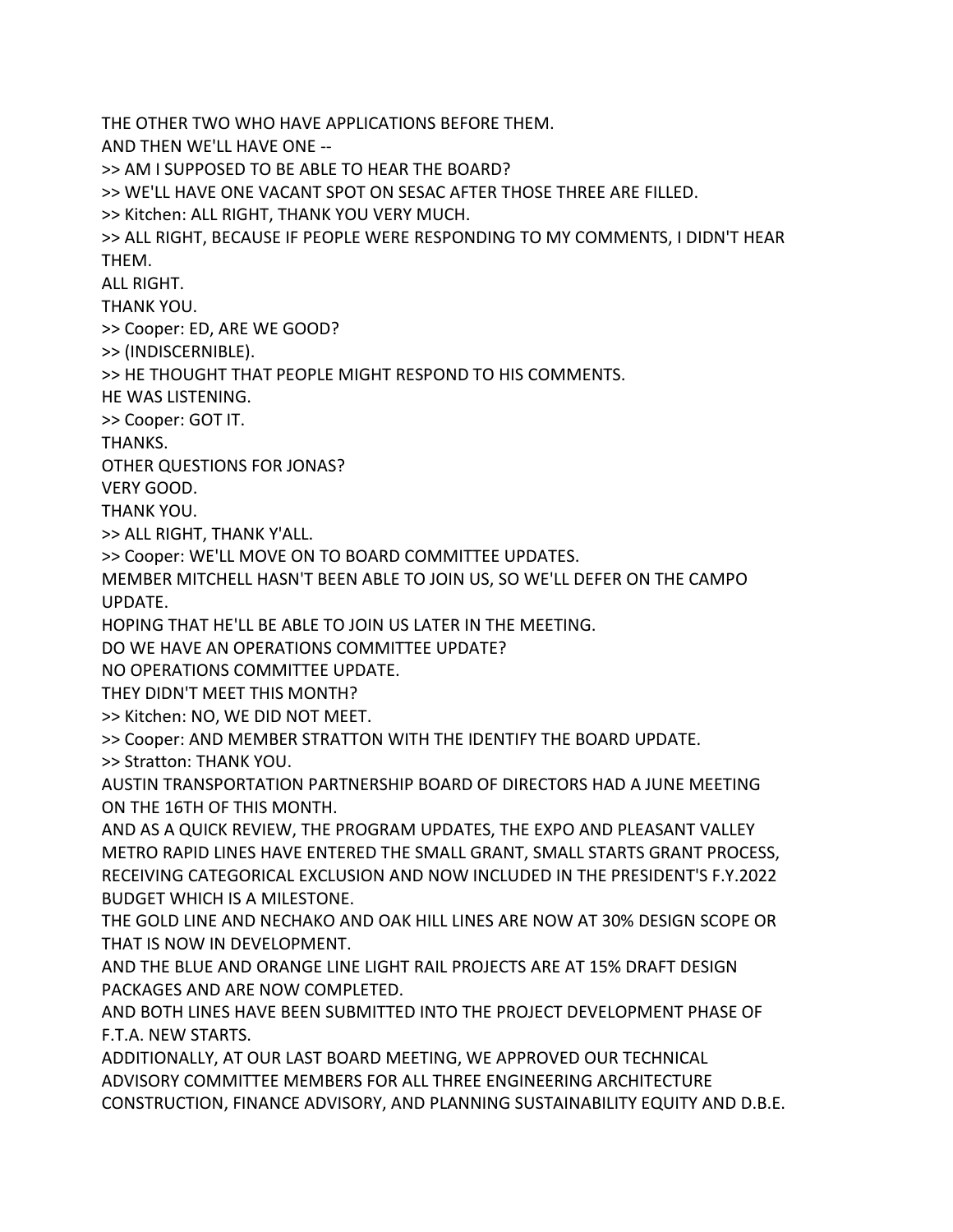FINALLY WE HAVE AT THE LAST MEETING WE APPROVED THE -- THE INTERLOCAL AGREEMENT WITH THE CITY OF AUSTIN FOR THE -- IT'S A TECHNICAL AGREEMENT THAT WILL -- THAT WILL DEFINE THE TRANSFER OF THE PROP A PROPERTY TAX REVENUES FROM THE CITY OF AUSTIN TO THE -- THE AUSTIN TRANSIT PARTNERSHIP FOR FUNDING MOVING FORWARD.

LASTLY, COMMUNITY ENGAGEMENT UPDATES.

THERE'S BEEN CONTINUED ACTIVITY ON THE COMMUNITY ENGAGEMENT FRONT, FROM THE COMMUNITY ENGAGEMENT TEAM.

THEY CONTINUE TO DO A LOT OF ACTIVITIES WITH THE ORANGE AND BLUE LINE AS WELL AS LET'S TALK STATION ALIGNMENT VIRTUAL MEETINGS THAT HAVE BEEN HELD BETWEEN APRIL 26TH AND MAY 21ST.

1,235 DIFFERENT UNIQUE VISITORS PARTICIPATING IN SELF-GUIDED VIRTUAL OPEN HOUSE, ALONG WITH 293 DURING A LIVE MEETING -- DURING DIFFERENT LIVE MEETINGS AS WELL.

SO PROGRESS CONTINUES TO MOVE ALONG.

IT'S JUST -- TO PAUSE FOR A MINUTE -- IT'S PRETTY AMAZING TO THINK THAT IT WAS JUST ONE YEAR AGO THAT AUSTIN CITY COUNCIL AND CapMetro BOARD OF DIRECTORS SAT TOGETHER AND APPROVED THE PLAN FOR A PROJECT CONNECT MAP.

AND LOOK HOW FAR WE'VE COME NOW.

SO THAT IS MY REPORT AT THIS TIME, MR. CHAIRMAN.

THANK YOU.

>> Cooper: VERY GOOD, THANK YOU.

MEMBER KITCHEN.

>> Kitchen: A QUICK QUESTION.

I THINK THAT YOU SAID THIS BUT TO JUST VERIFY.

ON THE NEXT B.R.T., THE NECHAKO, OAK HILL B. ARE R.T., THEY'RE BEGINNING THE PROCESS, DID I GET THAT RIGHT?

BECAUSE THE LAST I HEARD WAS THAT THE PUBLIC ENGAGEMENT -- FOR THOSE LINES WAS SUPPOSED TO START LATER THIS SUMMER.

>> YES, IT'S IN DEVELOPMENT.

>> Kitchen: IN DEVELOPMENT, OKAY.

DO WE HAVE A DATE THAT THEY'RE GOING TO START THE PUBLIC ENGAGEMENT FOR THOSE LINES?

I DON'T KNOW IF YOU KNOW OR MAYBE -- LATER?

OKAY, ALL RIGHT, THANK YOU.

>> YEAH.

>> Cooper: THANK YOU, MEMBER STRATTON.

BOARD MEMBERS, WE'RE STILL LACKING A QUORUM.

SO RATHER THAN TAKE UP ACTION ITEMS WE'LL MOVE THROUGH OUR DISCUSSION ITEMS.

AND BECAUSE I'M CONCERNED ABOUT LOSING A QUORUM AFTER 2:00, IF WE'RE IN THE MIDDLE OF ONE OF OUR LENGTHY DISCUSSION ITEMS I MIGHT INTERRUPT THAT TO GET TO OUR ACTION ITEM.

SO, FIRST UP, OUR INITIAL REVIEW AND DISCUSSION OF THE FISCAL YEAR 2022 BUDGET.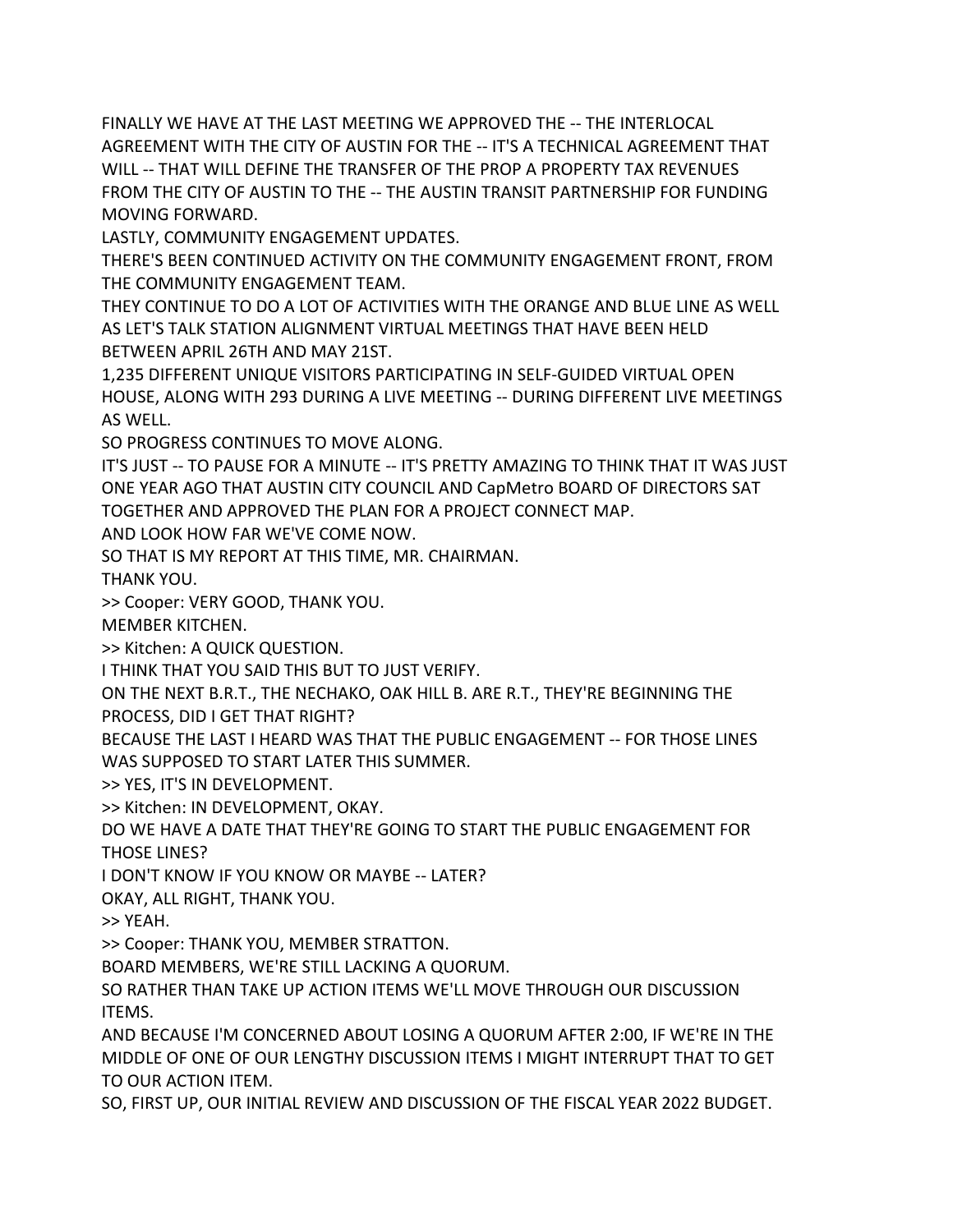MR. CONLEY.

GOOD TO SEE YOU AGAIN IN PERSON.

>> IT'S GOOD TO BE BACK IN PERSON, CHAIRMAN.

SO GOOD AFTERNOON, CHAIR COOPER, BOARD MEMBERS, PRESIDENT AND CEO CLARK. MY NAME IS KEVIN CONLIN AND I'M THE DEPUTY C.F.O. FOR CAPITAL METRO.

AND TODAY I'M GOING TO BE PRESENTING OUR FISCAL YEAR 2022 BUDGET DEVELOPMENT UPDATE.

SO THIS IS GOING TO BE A HIGH LEVEL INITIAL DISCUSSION OF THE BUDGET.

ACTUALLY, OUR FISCAL YEAR 2022, JUST TO GIVE REFERENCE, BEGINS IN OCTOBER OF 2021 AND SPANS THROUGH SEPTEMBER OF NEXT YEAR.

SO GOING THROUGH THE BUDGET DEVELOPMENT CALENDAR, WE STARTED THE PROCESS BACK ON FEBRUARY 4TH WITH OUR KICKOFF MEETING AND OUR DEPARTMENTS, WE RECEIVED ALL OF OUR DEPARTMENTAL REQUESTS FOR CAPITAL AND OPERATING IN THE MIDDLE OF APRIL.

WE'VE GONE THROUGH EXTENSIVE REVIEW MEETINGS WITH SENIOR MANAGEMENT. CAME BACK TO THE BOARD COMMITTEES AND GO OVER THE BUDGET CALENDAR. WE'VE ACTUALLY -- THE FIRST AND SECOND WEDNESDAY OF THE MONTH WE WENT TO

CSAC TO GIVE THIS REVIEW OF THE BUDGET WITH THOSE COMMITTEES AND WE'RE GOING TO ENGAGE THEM AGAIN IN AUGUST.

WE'RE HERE, OF COURSE, HERE TO GIVE THE INITIAL REVIEW.

JULY IS AN IMPORTANT MEETING.

AND WE WILL HAVE THE BOARD PROPOSAL ON JULY 19TH.

WE BEGAN OUR PUBLIC OUTREACH AND FEED BACK AND WE'RE GOING TO CSAC TO GIVE THE PROPOSAL TO THOSE TWO SUB-COMMITTEES.

WE'LL DO PUBLIC OUTREACH THE LAST WEEK OF AUGUST AND MEETING WITH THE COMMUNITY ENGAGEMENT TEAM LATER ON NEXT WEEK TO DISCUSS IF WE'RE GOING TO DO THAT VIRTUALLY THROUGH ONLINE MEETINGS OR AT THE BUSY TRANSIT CENTERS AND RAIL STATIONS AS WELL.

WE MAY ACTUALLY GO HYBRID AND DO BOTH METHODS.

WE'LL HAVE OUR BUDGET DOCUMENT ONLINE BY AUGUST 24TH.

WE'LL UPDATE COMMITTEES IN SEPTEMBER IF NECESSARY ON ANY BUDGET CHANGES AND THEN ON SEPTEMBER 15TH, WE'LL HOLD OUR PUBLIC HEARING ON THE PROPOSED BUDGET AND CAPITAL IMPROVEMENT PLAN.

AND THEN SEPTEMBER BOARD MEETING WILL BE IMPORTANT AS WELL AS THE BOARD WILL CONSIDER ADOPTION OF OUR BUDGET PROPOSAL.

SO OUR DISCUSSION OUTLINE TODAY, WE'LL GO THROUGH OUR KEY BUDGET ASSUMPTIONS FOR NEXT YEAR, OUR MAJOR OPERATING REVENUE AND COST DRIVERS. SERVICE PRIORITIES AND FUNDING, JUST TO GIVE A BRIEF CAPITAL IMPROVEMENT PLAN UPDATE.

I MEAN, JUST TO REMIND THE BOARD AS WELL, WE DO USE A LONG-RANGE FINANCIAL MODEL WHICH WE'LL PRESENT TO THE BOARD IN OCTOBER AS WELL.

IT'S USED TO BALANCE ALL OF OUR CAPITAL AND BUDGET REQUESTS AGAINST OUR ESTIMATED AVAILABLE FUNDS.

PRIMARILY OVER A FIVE-YEAR LOOK, BUT WE ALSO DO A 10 AND A 20-YEAR LOOK AS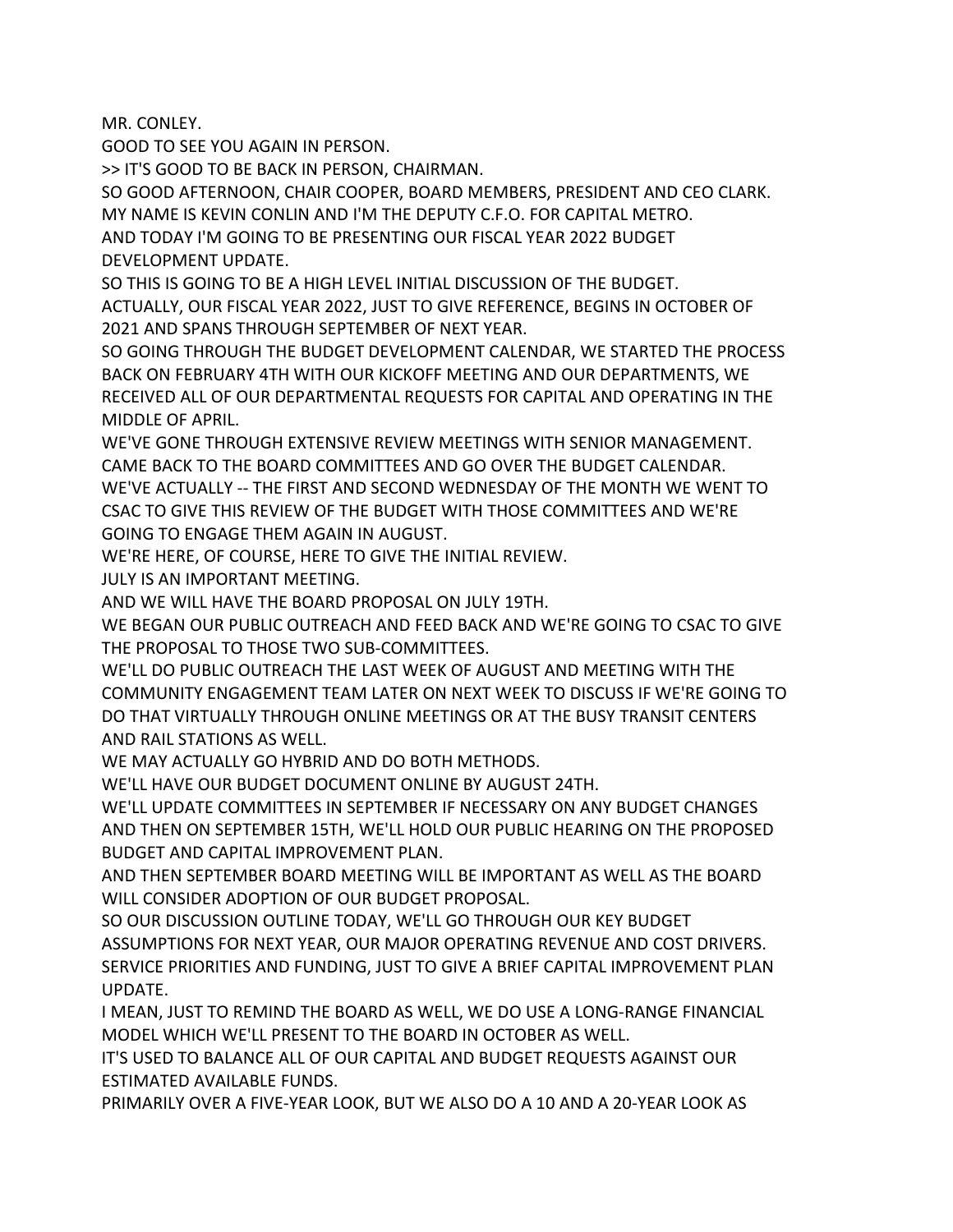WELL FOR THE AGENCY.

THIS IS A GRAPH OF OUR SALES TAX GROWTH.

THE ENCOURAGING THING IS THAT THE LINE IS ACTUALLY STARTED TO MOVE UP WITH OUR MARCH AND APRIL SALES TAX RECEIPTS.

THIS IS A SIX-MONTH ROLLING AVERAGE.

WE'LL PRESENT NEXT MONTH WHAT OUR PROJECTED SALES TAX WILL BE FOR THIS CURRENT FISCAL YEAR AND THE BUDGET FOR NEXT YEAR IN JULY.

OUR YEAR-TO-DATE SALES TAX IN APRIL HAVE ACTUALLY INCREASED 5% COMPARED TO THE LAST FISCAL PERIOD IN 2020.

IT'S PRIMARILY DUE TO THE SHARP DECLINE LAST YEAR IN MARCH AND APRIL. AND THEN HERE'S AN INTERESTING GRAPH.

IF WE TAKE THAT SAME SALES TAX GROWTH AND OVERLAY OF THE AUSTIN M.S.A. FOR JOB GROWTH, IT'S REALLY INTERESTING HOW IT CORRELATING BETWEEN JOB GROWTH AND SALES TAX.

ANOTHER ENCOURAGING THING IS THAT AUSTIN ROUND ROCK M.S.A. ANNUAL GROWTH RATE IN APRIL, WHICH WAS OUR LATEST DATA POINT, DID IMPROVE 11.8%.

GOING ON TO OPERATING REVENUE, UM, OUR REVENUE THAT WE'LL BRING TO THE BOARD NEXT MONTH IN JULY WITH THE PROPOSAL WITH OUR RIDERSHIP PROJECTIONS. WE'RE NOT GOING TO HAVE A FARE INCREASE FOR NEXT YEAR ON THE FARE SIDE, WHICH IS GOOD NEWS FOR OUR CUSTOMERS.

FOR OUR FEDERAL GRANTS, WE'RE -- WE HAVE APPROXIMATELY \$33.7 MILLION FOR SECTION 50TH RAIL 7.

WE DID RECEIVE ACTUALLY BACK IN JANUARY CRRSAA FUNDING FROM THE FEDERAL GOVERNMENT OF \$66.2 MILLION, THAT WAS AWARDED AND NOT DRAWN.

AND IN MARCH 2021, \$128.2 MILLION THROUGH THE AMERICAN RESCUE PLAN ACT AS WELL.

AND OUR FREIGHT REVENUE, WE'RE ON TARGET WITH OUR N.Y.2021 BUDGET AND FOR NEXT YEAR WE HAVE IN TAX CODE OUR SECTION 45G CREDIT OF ABOUT \$545,000 AS WELL.

MOVING ON TO OPERATING EXPENSES AND OUR SERVICE LEVELS ARE BASED ON THE AUGUST SERVICE PLAN CHANGES THAT WILL BE PRESENTED TO THE BOARD LATER TODAY.

AND FUEL PRICES FOR NEXT YEAR'S BUDGET ARE GOING TO REMAIN STABLE WITH OUR HEDGING PROGRAM IN PLACE.

WE'RE ESTIMATING \$1.90 PER GALLON, EXCLUSIVE OF TAXES.

AND ACTIVITIES FOR THAT MARK.

AND THEN WE HAVE A 3% ANNUALIZED PAY INCREASE FOR ADMINISTRATIVE EMPLOYEES TOO.

NEW POSITION REQUESTS ARE BEING FINALIZED BY SENIOR MANAGEMENT TEAM, JUST TO PREPARE THE BOARD, UM, THERE WILL BE A LARGE INCREASE IN THE F.T.E. COUNT FOR CAPITAL METRO WITH, YOU KNOW, WITH THE POSITIVE VOTE IN NOVEMBER. AND, OF COURSE, NEW ACTIVITY FOR THE AGENCY AS WELL.

AND, OF COURSE, WE INCLUDE OUR STRATEGIC PLAN WHEN WE CONSIDER OUR BUDGET PREPARATION AS WELL.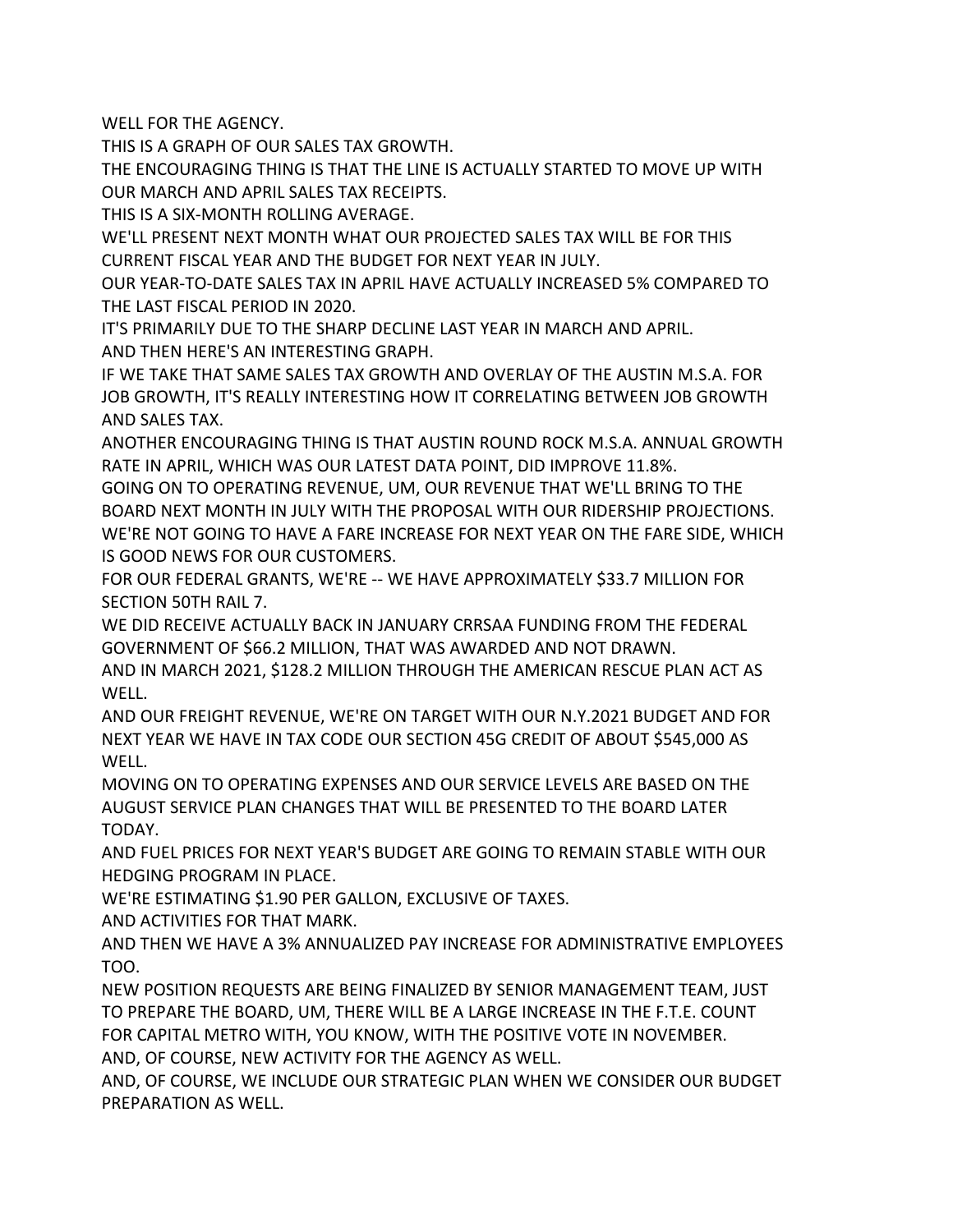SOME OF OUR CAPITAL BUDGET HIGHLIGHTS FOR THE UPCOMING FIVE YEARS, OF COURSE, OUR ELECTRIC BUS PURCHASES AND INFRASTRUCTURE CONSTRUCTION WILL CONSUME A LARGE PART OF OUR CAPITAL BUDGET.

WE HAVE OUR BROADMOOR RAIL DEVELOPMENT.

WE CONTINUE TO ENHANCE OUR BUS STOPS THROUGH SHADING, SOLAR LIGHTING, SHADE -- YOU KNOW, ALL OF THE AMENITIES OUT THERE AS WELL.

AND THE RAILROAD IN STATE OF GOOD REPAIR FOR BRIDGE, TRACKS, SIGNALS.

WE'RE IN THE MIDDLE OF AN E.R.P. SYSTEM REPLACEMENT ON THE FINANCIAL SIDE AND THE AGENCY SIDE.

OF COURSE, WE HAVE MANY CUSTOMER EXPERIENCE TECHNOLOGY ENHANCEMENTS GOING ON AT THE MOMENT.

AND THEN WE DO HAVE A LARGE NUMBER OF DEMAND RESPONSE VAN REPLACEMENTS AND A SMALL FLEET EXPANSION IN THAT AREA AS WELL.

MOVING ON TO SOME OF THE PROJECT CONNECT HIGHLIGHTS, OF COURSE, PROTECT CONNECT WILL BE BUDGETED ON THE A.T.P. SIDE AND WE THOUGHT THAT WE'D GO OVER SOME OF THE PROJECTS IN THE PROGRAM THAT CAPITAL METRO IS SUPPORTING AS WELL.

OF COURSE, WE HAVE THE IMPLEMENTATION OF THE INTERLOCAL AGREEMENT FOR STAFFING AND SUPPORT SERVICES.

AND RAPID LINES AS WELL WITH STATIONS AND ELECTRIC CHARGING AND VEHICLES AND OUR METROEXPRESS PARK AND RIDES AND OUR NEW PICKUP ZONE OPERATIONS. AND THEN OUR RED LINE IMPROVEMENTS WHICH INCLUDE BROADMOOR STATION AND MCKALLA-M.L.S. STATION AND LAKELINE-LEANDER SIDING AND ORGANIZATIONAL DEVELOPMENT AND OPERATIONAL READINESS TO GEAR UP.

THAT IS MY PRESENTATION.

I AM HAPPY TO ENTERTAIN ANY QUESTIONS.

>> Cooper: QUESTIONS FOR MR. CONLIN.

WE'LL LOOK FORWARD TO SEEING THE NEXT STEPS.

ALL RIGHT, BOARD MEMBERS WE'LL GO BACK TO OUR ACTION ITEM AGENDA.

FIRST ITEM IS APPROVAL OF MINUTES FROM THE APRIL 26TH, 2021 BOARD MEETING AND THE MAY 12, 2021 PUBLIC HEARING.

DO I HAVE A MOTION TO APPROVE THE MINUTES?

I HAVE A MOTION FROM COUNCILMEMBER POOL.

IS THERE A SECOND?

A SECOND FROM THE VICE-CHAIR.

ANY DISCUSSION OR QUESTIONS?

HEARING NONE, THEN I'LL ASK FOR A VOTE.

ARE WE DOING THIS ROLL CALL OR ARE WE BACK TO NORMAL?

VERY WELL.

ALL IN FAVOR OF THE MOTION PLEASE INDICATE BY SAYING AYE.

ANY OPPOSED, NAY.

MOTION CARRIES 5-0.

THANK YOU.

NEXT ACTION ITEM NUMBER 2 IS APPROVAL OF A RESOLUTION AUTHORIZING THE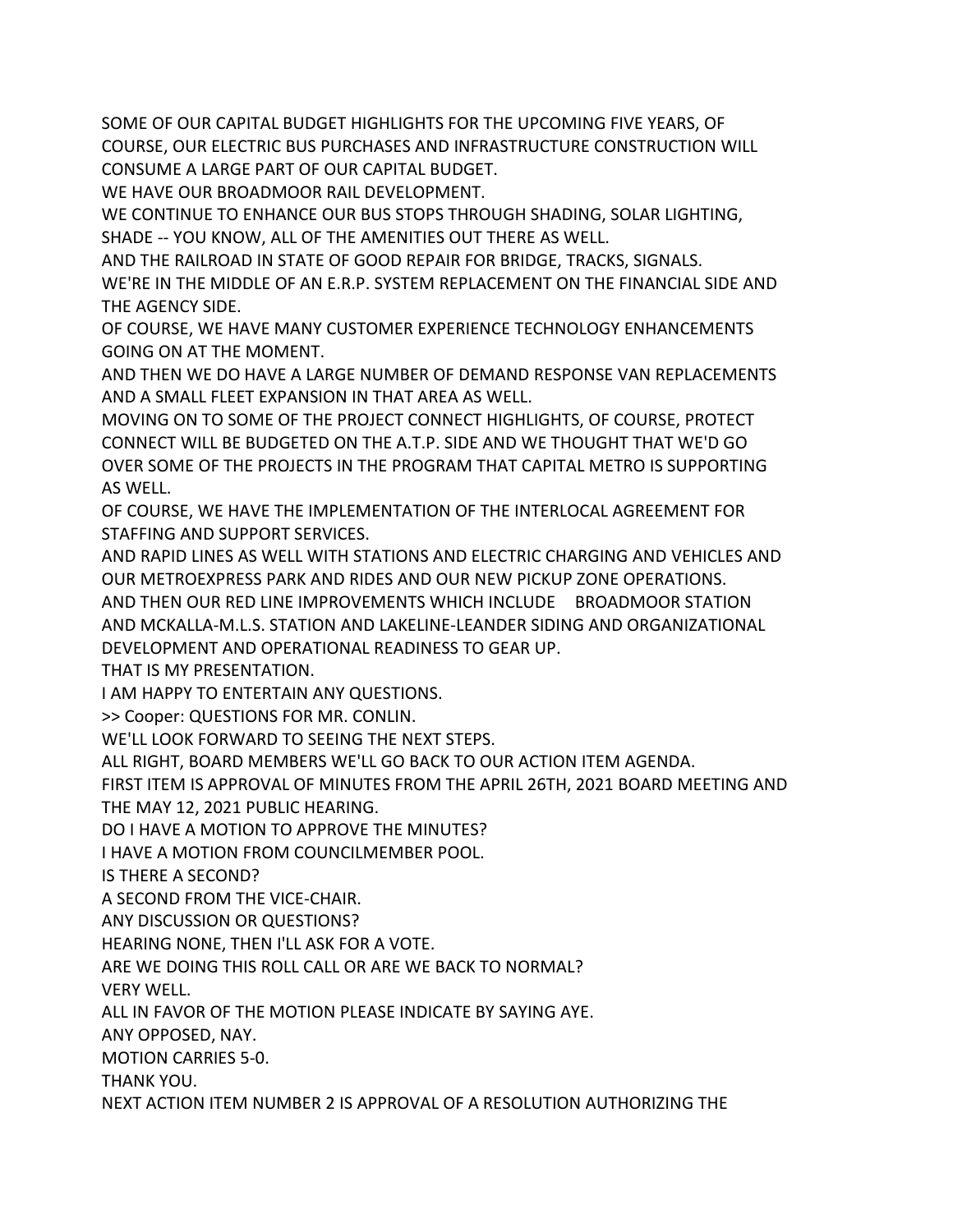PRESIDENT AND CEO OR HIS DESIGNEE, TO FINALIZE AND EXECUTE A CONTRACT WITH KIMLEY-HORN AND ASSOCIATES INC. FOR ENVIRONMENTAL REVIEW SERVICES PURSUANT TO SECTION 139 [J] OF TITLE 23, U.S. CODE IN AN AMOUNT NOT TO EXCEED \$1,226,502. AND SHARMILA MUKHERJEE WILL MAKE THE PRESENTATION. WELCOME.

GOOD TO SEE YOU IN PERSON.

>> THANK YOU, THANK YOU, CHAIR COOPER AND PRESIDENT CLARK AND BOARD MEMBERS.

TO THE SUBJECT OF THE RESOLUTION, AS CHAIR COOPER MENTIONED, IT IS APPROVAL OF RESOLUTION AUTHORIZING PRESIDENT AND THE CEO AND HIS DESIGNEE TO FINALIZE AN ENVIRONMENTAL CONTRACT WITH KIMLEY-HORN ASSOCIATES FOR ENVIRONMENTAL REVIEW SERVICES PURSUANT TO 139 [J] OF THE TOTAL VALUE OF \$1,226,502.

FISCAL IMPACT OF THAT IS INCLUDED IN OUR CAPITAL BUDGET.

AND I WANT -- THE FY2021.

AND THE 139J CONSULTANT WILL DO REVIEW FOR ORANGE AND BLUE LINE.

AS KEVIN MENTIONED IT'S A SUPPORT SERVICES THROUGH CAPITAL METRO AS PART OF PROTECT CONNECT, PURSUANT OF THE SAME 139J WHICH IS SET FORTH UNNECESSARY FRAMEWORK TO PRESENT IN F.T.A. TO RECEIVE CONTRACTOR SUPPORT TO EXPEDITE THE ENVIRONMENTAL REVIEW FOR PROJECT CONNECT PROGRAM OF PROJECTS, SPECIFICALLY ORANGE AND BLUE LINE.

AND IN ENVIRONMENTAL REVIEW, COMPLIANCE AND DOCUMENTATION IN SUPPORT OF ORANGE AND BLUE LINE D.I.S. AND E.I.S.

BUSINESS CASE FOR THAT IS LISTED IN THE MEMO.

I WANTED TO MENTION A LITTLE BIT ABOUT THE PROCUREMENT.

ON MAY 21ST, 2021, REQUEST FOR PROPOSAL WAS SOLICITED.

WE RECEIVED ONE PROPOSAL, KIMLEY-HORN AND ASSOCIATES WAS FOUND AND DEEMED MOST QUALIFIED, BASED ON THE CRITERIA SET FORTH.

OFFERS EXPERIENCE, ADVISING F.T.A. ON NEED RELATED TRANSIT PLANNING PROJECTS WHERE F.T.A. IS A LEAD AGENCY IS SUFFICIENT.

AND EXHAUSTIVE.

OFFERS EXPERIENCE LEADING SIMILAR TRANSIT PLANNING PROJECT OF THIS MAGNITUDE WAS ALSO FOUND TO BE MORE THAN ADEQUATE.

AND OVERALL DEMONSTRATED F.T.A. NEED BY EXPERIENCE IN PROJECTS.

THE DISTRIBUTION OF FUNDS ARE AS FOLLOWS.

IT'S ALSO IN YOUR MEMO.

BASE PERIOD YEAR ONE IT'S \$106,223.

AND YEAR 2 WITH A GRANT TOLD AT OF \$1,226,502.

AND IF THE PERIOD OF PERFORMANCE IS TWO YEARS, SINCE NOTICE TO PROCEED WITH THE MAXIMUM ALLOWABLE MAX AS LISTED.

WITH THAT, I REQUEST TO BRING IT BACK TO YOU FOR EXECUTION.

>> Cooper: THANK YOU, SHARMILA.

QUESTIONS FOR SHARMILA?

MEMBER STRATTON?

>> Stratton: YES.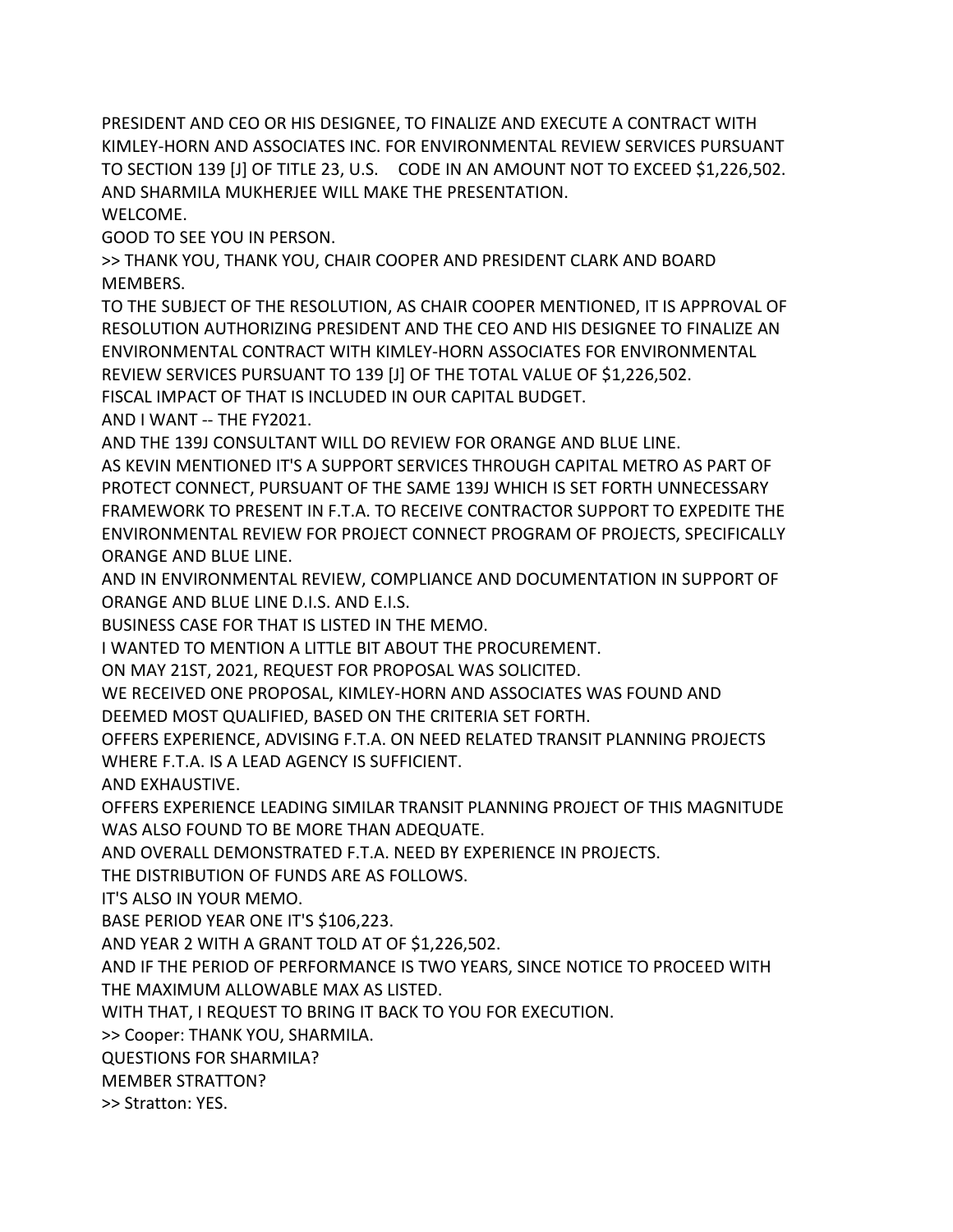IF YOU -- IF YOU WOULDN'T MIND, I'M JUST TRYING TO UNDERSTAND HOW THIS PROCESS WORKS.

BECAUSE AS I WAS READING THROUGH IT -- IS SECTION 139 WRITTEN IN SUCH A WAY THAT BASICALLY WE HIRE SOMEBODY AND EMBED THEM IN F.T.A. AND F.T.A. BASICALLY SAYS, SURE, NO PROBLEM, YOU GUYS CAN PICK UP THE TAB TO HIRE SOMEBODY TO HELP TO US DO OUR JOB?

>> IT'S A BIT NUANCED THAN THAT.

139 [J], IT IS THE 1969, AS YOU KNOW, THE NATIONAL ENVIRONMENTAL POLICY ACT THAT REQUIRES LARGE PROJECTS -- LARGE AND SMALL PROJECTS -- TO GO THROUGH DETAILED ENVIRONMENTAL REVIEW OF THREE DIFFERENT LEVELS.

CATEGORICAL EXCLUSION E.I.S., AND ORANGE AND BLUE LINE ARE INCREDIBLY -- WOULD REQUIRE INCREDIBLY EXHAUSTIVE ENVIRONMENTAL REVIEW THAT WOULD, UM, REQUIRE AN -- AND UNDER THIS HIGHLY EXPEDITED PROGRAM OF PROJECTS IT'S A VERY

COMMON PRACTICE, OTHER AGENCIES HAVE AND OTHER REGIONS OF F.T.A. HAVE EMPLOYED SUCCESSFULLY IN THE PAST TO HAVE -- IT'S MORE THAN EMBEDDED.

STAFF I WOULD SAY THAT IT'S KIND OF EXTENSION OF TECHNICAL EXPERTISE IN SUPPORT OF F.T.A.'S TECHNICAL TEAM TO HELP REVIEW -- REVIEW THE DOCUMENTATION AND COMPLIANCE PROCEDURES.

THE DECISION-MAKING AND THE DECISION ON THE ENVIRONMENTAL ACTION STILL REMAINS WITH F.T.A.

THIS IS IN SUPPORT OF ADDITIONAL TECHNICAL REVIEW IN THAT HIGHLY SPECIALIZED TECHNICAL FIELDS.

AND THE STAFF THAT WE -- THAT ARE RECOMMENDED THROUGH KIMLEY-HORN CONTRACT MEET THAT REQUIREMENT.

>> Stratton: I SAW THAT, THEY WERE EXTREMELY QUALIFIED.

>> EXTREMELY QUALIFIED.

>> Stratton: JUST TO FOLLOW UP WITH THIS, ARE WE ELIGIBLE -- ARE THE FUNDS BEING EXPENDED IN THIS ULTIMATELY ELIGIBLE FOR REIMBURSEMENT AS PART OF THE FEDERAL FUNDS LATER DOWN THE ROAD?

OR IS THIS -- IS THIS GOING TO END UP -- IS THIS GOING TO BE THE EXPENSE THAT COMES OUT OF THE LOCAL SHARE IN THE LONG RUN?

>> I WOULD TABLE THAT, BUT I WOULD JUST SAY -- I THINK THAT IT'S A REIMBURSABLE EXPENSE UNDER 139 [J] BECAUSE DOCUMENTATION IN ITSELF IS AN ELIGIBLE EXPENSE AND ANY ACTIVITIES UNDERNEATH IT ALSO BECOME ELIGIBLE.

SO I WOULD SAY THAT WE CAN COME BACK AND GIVE YOU A CLARIFICATION ON THAT, BUT I WOULD SAY THIS IS REIMBURSABLE EXPENSE UNDER PROJECT DEVELOPMENT. >> Stratton: BUT THE BOTTOM LINE, THIS IS GOING TO ALLOW US TO MOVE THIS PROJECT ALONG FASTER AND MORE EFFECTIVELY THAN IF WE WERE NOT EXPENDING THESE FUNDS?

>> ABSOLUTELY.

THIS IS CRITICAL TO -- TO THE IMPLEMENTATION OF MAKING SURE THAT F.T.A -- THE REGION HAS ENOUGH TECHNICAL SUPPORT TO BE ABLE TO --

>> Stratton: THANK YOU FOR THE CLARIFICATION.

I APPRECIATE IT.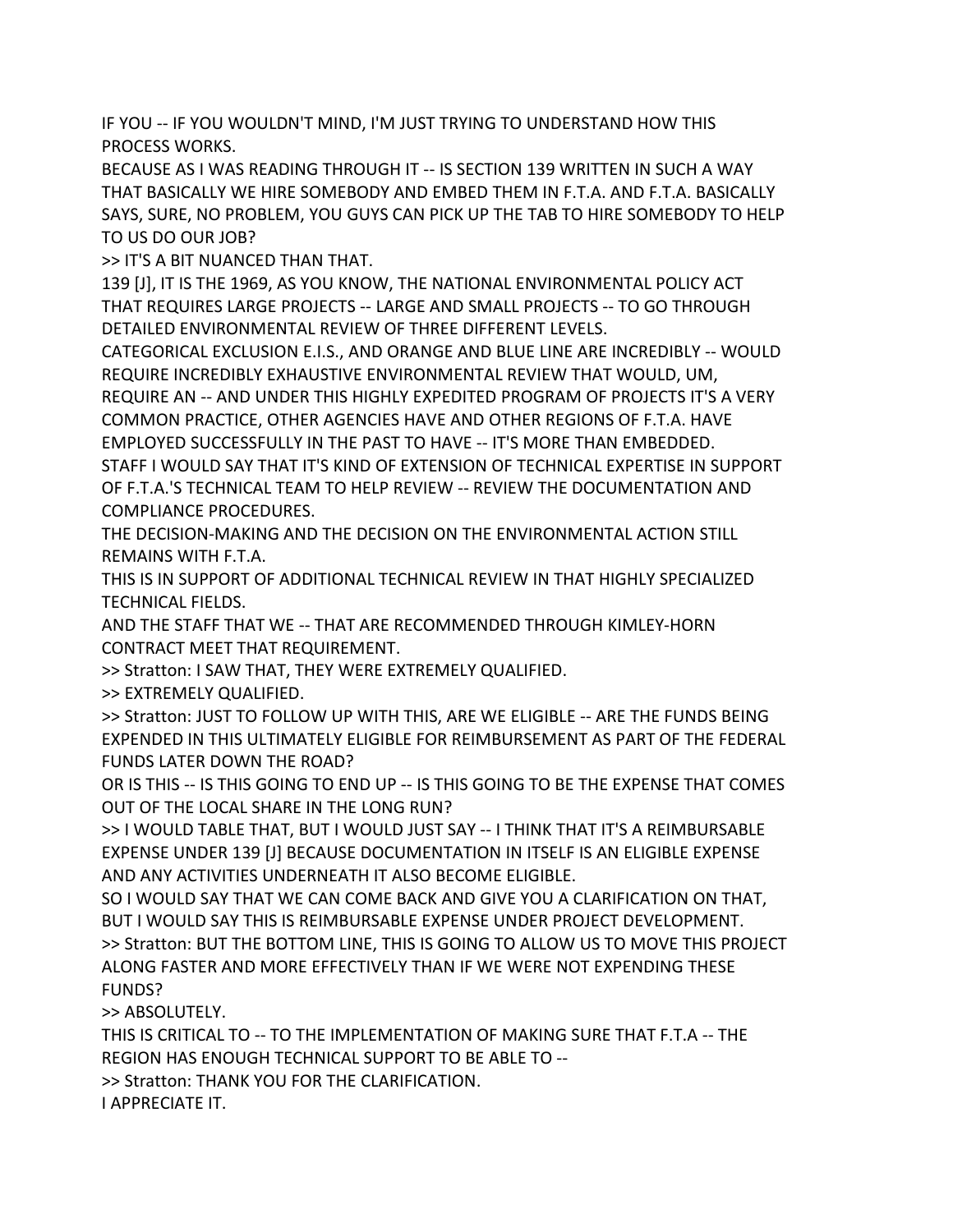>> Cooper: SO VICE-CHAIR TRAVILLION.

>> Travillion: SO WE ARE GUARANTEEING COMPLIANCE BEFORE WE SUBMIT? >> SO THIS IS SUPPLEMENTAL, TECHNICAL COMPLIANCE, IN A VERY RIGOROUS, TECHNICAL SUBJECTS LIKE NOISE AND VIBRATION, NOISE QUALITY THAT REQUIRES ASSISTANCE.

AND F.T.A. REGIONS HAVE ONLY SO MUCH CAPACITY TO BE ABLE TO DELIVER AND PUT DEDICATED RESOURCES.

THIS IS A VERY COMMON PRACTICE THAT OTHER TRANSIT AGENCIES HAVE EMPLOYED LIKE SOME TRANSIT AND OTHER AGENCIES IN CALIFORNIA FOR SIMILAR PROJECTS. HERE IT WOULD REALLY HELP US -- IT'S AN ALLOWABLE ACTIVITY, AND IT WILL HELP US TO DELIVER THAT EXPEDITED PROGRAM OF PROJECTS.

>> Travillion: IT ALMOST SOUNDS LIKE WHAT WE USED TO CALL A CROSSWALK FUNCTION AT THE PERFORMANCE REVIEW.

WE WOULD LAY OUT OUR DELIVERABLES ONE BY ONE AND THEN ASSESS WHETHER THE WORK ADDRESSED EVERY DELIVERABLE THAT WAS EXPECTED, AND FULLY COMPLIED, AND MET OUR EXPECTATIONS.

>> UNDER THE FULL GUIDANCE OF F.T.A. AND REVIEW OF F.T.A.

>> Cooper: OTHER QUESTIONS?

MEMBER POOL.

>> Pool: I'M GOING TO JUST COMMENT THAT IT SEEMS LIKE A SMART MOVE ON F.T.A.'S PART BECAUSE THERE'S NO WAY THE FEDERAL GOVERNMENT COULD STAFF UP TO UNDERSTAND AT THE REALLY INTIMATE LEVEL ALL OF THE MAJOR INFRASTRUCTURE PROJECTS THAT MIGHT BE GOING ON ACROSS THE NATION.

SO IT MAKES SENSE TO ME TO HAVE PROFESSIONALS WHO ARE FAMILIAR, NOT JUST WITH WHAT HAPPENS IN AUSTIN, BUT, YOU KNOW, WHO ARE -- ALSO HAVE THE CONNECTIONS WITH CapMetro AND PROJECT CONNECT TO REALLY RAMP UP THE LEVEL OF EXPERTISE AND THE PROFESSIONALISM.

AND WHAT A GREAT PROFESSIONAL OPPORTUNITY FOR WHOMEVER THOSE STAFFERS ARE WHO -- WITH KIMLEY-HORN, WHO WILL BE GOING UP THERE AND DOING THAT WORK AND WORKING THAT CLOSELY WITH THE FEDS.

IT SOUNDS -- IF I WAS IN THAT -- IF I WAS IN THAT CAPACITY MYSELF I WOULD REALLY LOOK FORWARD TO THAT KIND OF AN ASSIGNMENT.

>> THAT IS ACCURATE.

THANK YOU.

>> Cooper: OTHER QUESTIONS OR COMMENTS?

HEARING NONE, THEN CHAIR WILL ENTERTAIN A MOTION.

>> Travillion: MOVE APPROVAL OF ITEM 2.

>> Cooper: IS THERE A SECOND?

SECOND BY MEMBER STRATTON.

ANY DISCUSSION?

HEARING NONE, THEN ALL IN FAVOR OF THE MOTION, PLEASE INDICATE BY SAYING AYE.

ANY OPPOSED, NAY.

MOTION CARRIED.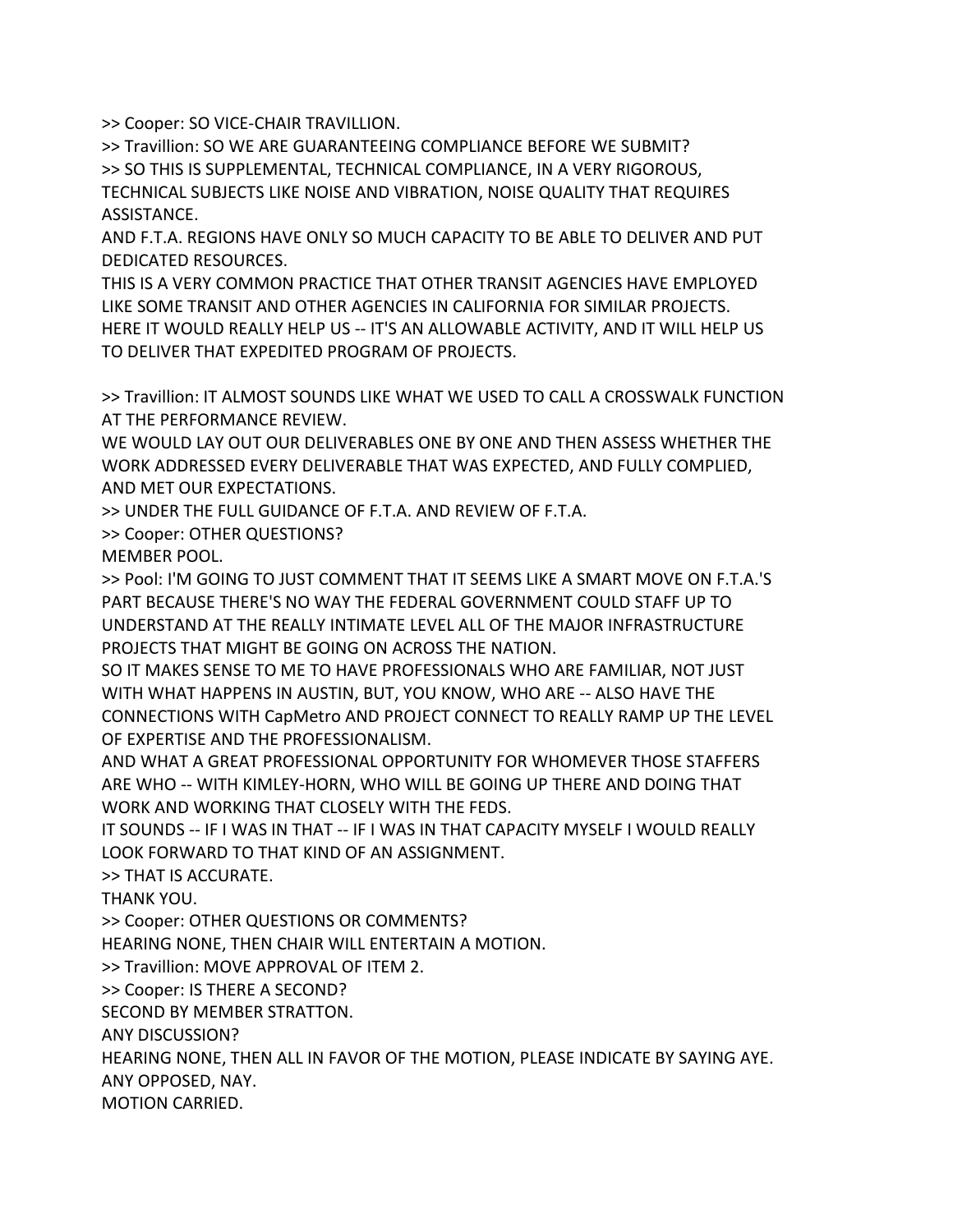5-0, THANK YOU.

ITEM NUMBER 3 THEN IS APPROVAL OF A RESOLUTION AUTHORIZING THE PRESIDENT AND THE CEO OR HIS DESIGNEE TO FINALIZE AND EXECUTE A CONTRACT WITH SIRIUS COMPUTER SOLUTIONS INC. TO REPLACE NETWORK INFRASTRUCTURE TECHNOLOGY IN AN AMOUNT TO NOT EXCEED \$234,059.

MR. SALINAS, WELCOME.

>> GOOD MORNING, I'M STEVEN SALINAS, DIRECTOR OF THE NETWORK SERVICES. I'M ASKING FOR APPROVAL TO EXECUTE A CONTRACT WITH SIRIUS COMPUTER SOLUTIONS TO REPLACE NETWORK INFRASTRUCTURE TECHNOLOGY TO NOT EXCEED \$234,059.

THIS REPLACES NETWORK EQUIPMENT AND INCLUDES THE IMPLEMENTATION SERVICES AND MAINTENANCE AND SUPPORT.

THIS NETWORK EQUIPMENT PROVIDES SECURITY ACCESS FOR DEVICES ON OUR NETWORKS AND SWITCHES TO ENABLE COMMUNICATION AND TO PROTECT CONNECTIVITY FOR MOBILE USERS AT OUR FACILITIES.

IT HAS EXCEEDED ITS USEFUL LIFE AND NEEDS TO BE MAINTAINED.

AND THIS TYPE OF NETWORK INFRASTRUCTURE EQUIPMENT HAS BEEN SET UP WITH ROTATING LIFE CYCLES SO THAT ONLY A PORTION OF OUR NETWORK EQUIPMENT IS REPLACED EACH YEAR, WHICH REDUCES THE RISK AND CREATES A MORE MANAGEABLE DEPLOYMENT.

S.B.E. PARTICIPATION WAS SET AT 8% AND SIRIUS WILL BE ABLE TO ACHIEVE 8.35%. AND WITH THAT I'M HAPPY TO ANSWER ANY QUESTIONS.

>> Cooper: THANK YOU.

QUESTIONS?

NO QUESTIONS?

VERY WELL.

CHAIR WILL LOOK FOR A MOTION THEN WITH RESPECT TO ACTION ITEM NUMBER 3. MEMBER STRATTON WITH THE MOTION.

SECONDED BY MEMBER POOL.

ANY DISCUSSION?

SEEING NONE, ALL IN FAVOR OF THE MOTION INDICATE BY SAYING AYE.

ANY OPPOSED, NAY.

MOTION CARRIES 5-0.

THANK YOU.

WAS THIS YOUR FIRST MOTION BEFORE US, I CAN'T REMEMBER.

>> I HAVEN'T DONE ONE FOR QUITE A WHILE BUT I USED TO DO IT MORE FREQUENTLY, YES.

>> Cooper: WELL, CONGRATULATIONS AND GOOD TO SEE YOU AGAIN.

>> I SUGGEST THAT HE SHOULD DO A WHOLE BUNCH.

[laughter]

>> Cooper: IF HE DOES IT THAT EFFICIENTLY, WE'LL WELCOME HIM.

ITEM NUMBER 4, APPROVAL OF A RESOLUTION ADOPTING THE REVISED TITLE VI POLICIES AND APPROVING THE TITLE VI SERVICE MONITORING RESULTS, AND APPROVAL OF SUBMISSION OF THE TRIENNIAL TITLE VI UPDATE TO THE FEDERAL TRANSIT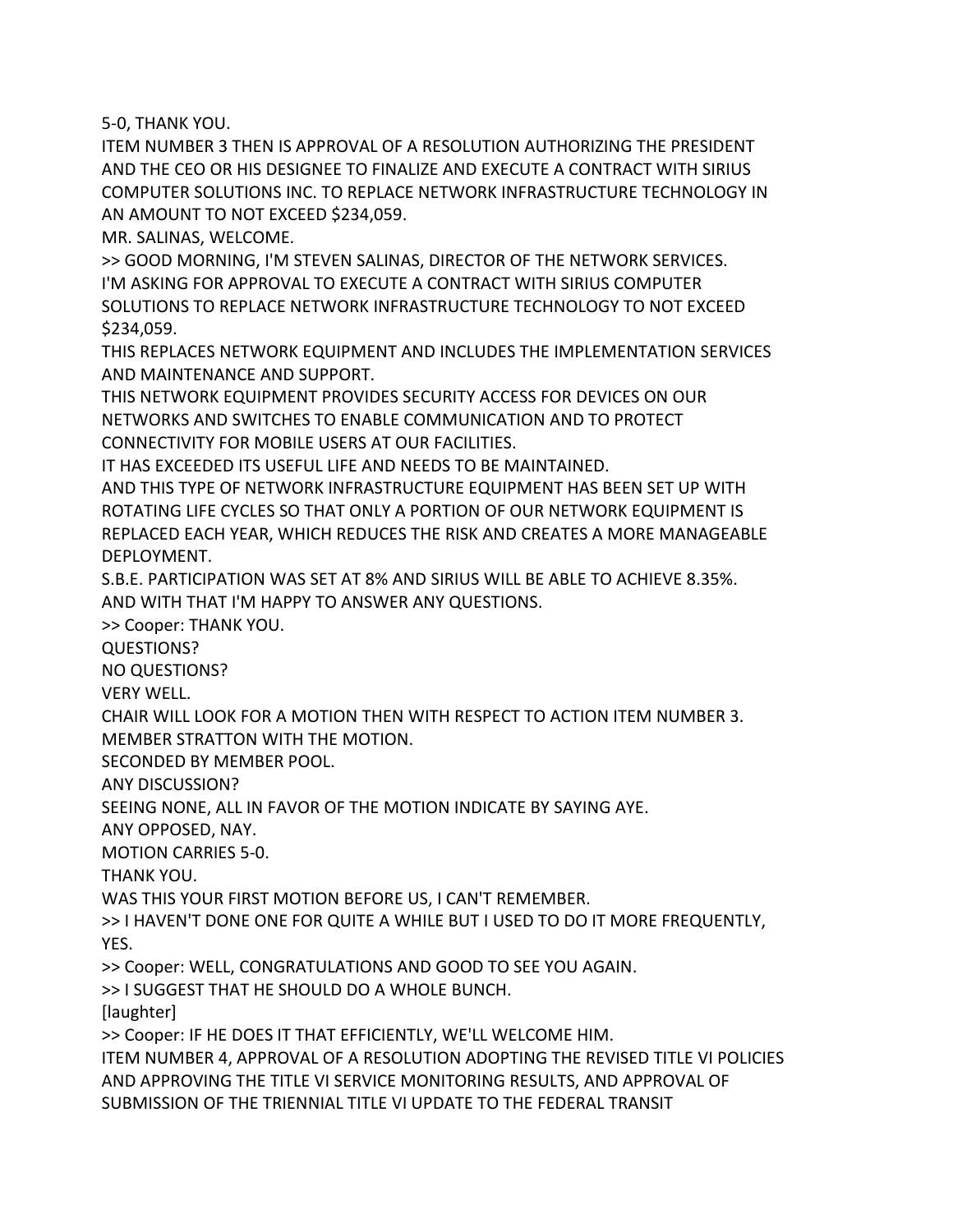ADMINISTRATION.

WELCOME BACK.

>> THANK YOU.

THIS TIME I WILL NOT FORGET TO INTRODUCE MYSELF.

I AM SHARMILA MUKHERJEE, EXECUTIVE VICE PRESIDENT OF PLANNING AND DEVELOPMENT AT CapMetro.

AND THE TOPIC OF THE PRESENTATION IS OUR TRIENNIAL PROJECT UPDATE ON TITLE VI. AND ED IS JUST PULLING UP THE PRESENTATION.

OKAY.

GOT IT.

THANK YOU.

SO WE'LL START WITH THE CONTEXT, AND THE OVERARCHING GUIDANCE. THE ACT OF 1964, I'M SURE THAT ALL OF YOU ARE FAMILIAR WITH IT, BUT IT SPEAKS TO -- THE OVERARCHING GUIDANCES THAT NO PERSON IN THE UNITED STATES SHALL ON THE GROUND OF RACE, COLOR OR NATIONAL ORIGIN, BE EXCLUDED FROM PARTICIPATION IN OR BE DENIED OF THE BENEFITS, AND TO BE SUBJECTED TO DISCRIMINATION UNDER ANY PROGRAM OR ACTIVITY RECEIVING FEDERAL FINANCIAL ASSISTANCE.

UNDER THAT OVERARCHING GUIDANCE, TITLE VI APPLIES TO CapMetro AND OTHER TRANSIT AIMS IN VERY SPECIFIC WAYS.

YES, WE RECEIVE FEDERAL FUNDING AND IT IS AN IMPORTANT ASPECT OF WHY WE USE TITLE VI PROGRAM UPDATE, BUT THERE ARE SORT OF BASIC FUNDAMENTAL WAYS THAT WE APPLY IN OUR OPERATIONS AND HOW WE DO PLANNING AND IN OUR SERVICE CHANGES.

I'LL GO OVER THAT, AND THE PURPOSE OF THIS PROGRAM UPDATE IS IT'S GUIDED BY THE FACT THAT OUR PROGRAM IS DUE ON AUGUST 1, 2021, AND EVERY THREE YEARS ALL TRANSIT AGENCIES, INCLUDING CAPITAL METRO, PROVIDES UPDATE TO THEIR PROGRAM. SO THERE ARE VERY MANY DIFFERENT COMPONENTS OF TITLE VI PROGRAM AS IT APPLIES TO TRANSIT AGENCIES.

AND THERE ARE VERY MANY OTHER TITLE VI IMPLICATIONS THAT ARE IN THE -- THAT AFFECTS US IN OTHER WAYS.

SO I WILL NOW BE GOING THROUGH EACH ONE OF THEM.

AND I'M HIGHLIGHTING THE ONES IN OUR PRESENTATION TODAY THAT WOULD EITHER REQUIRE BOARD ACTION OR APPROVAL, OR AN ESSENTIAL BRIEFING.

MOST OF YOU HAVE GONE THROUGH TITLE VI BRIEFING WHERE WE TALKED ABOUT EACH OF THESE ELEMENTS.

AND TODAY'S PROGRAM CENTERS ON THE HIGHLIGHTED ONES THAT ARE LANGUAGE ASSISTANCE PLAN WHICH IS THE INITIAL BRIEFING ITEM.

AND THEN REVISED TITLE VI POLICY SUMMARY AND SERVICE MONITORING RESULTS. THE LANGUAGE ASSISTANCE PLAN -- WHY WE DO IT.

SO THE T.A. HAS A LANGUAGE ASSISTANCE PLAN ON GUIDING CAPITAL METRO ON HOW WE REACH OUT TO OUR LANGUAGE DEFICIENCY PROGRAMS AND HOW IT'S DEFINED AS IMPORTANT TO THAT.

L.A.P. INDIVIDUALS RESPOND WITH LESS THAN VERY WELL ON THE U.S. CENSUS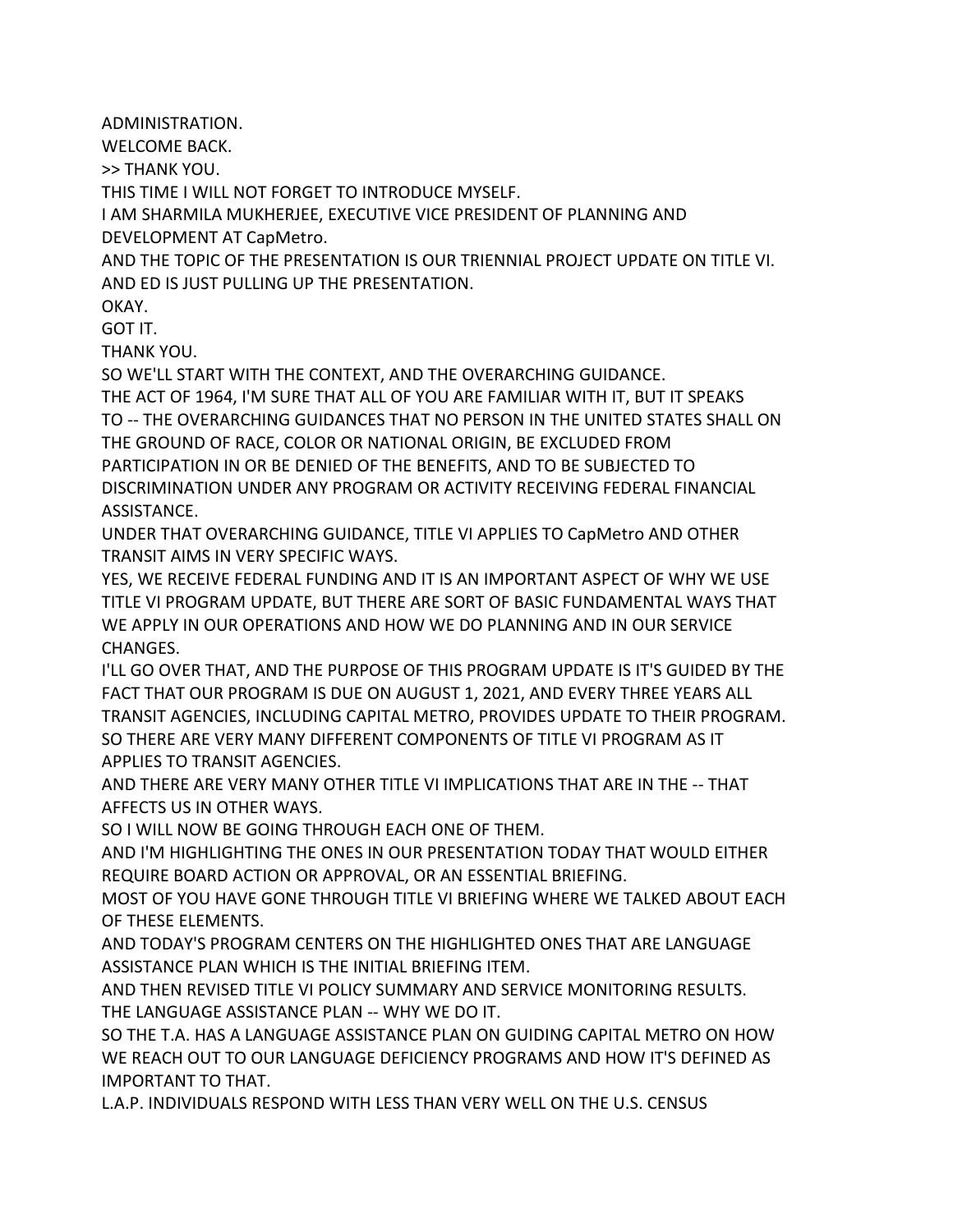LANGUAGE, AND IT'S IT ORGANIZES THE POPULATION.

SAFE HARBOR PROVISIONS ARE ALSO IMPORTANT TO THIS AND IT STATES THAT IF ANY LANGUAGE GROUP CONSISTS OF 5% OR 1,000 PERSONS, WHICHEVER IS LESS, THEN THE TRANSLATION OF VITAL DOCUMENTS WOULD NEED TO BE IN THOSE LANGUAGES. L.E.P. IS UPDATED EVERY THREE YEARS WITH THE TITLE VI OVERALL PROGRAM UPDATE AND THIS GUIDES HOW WE DO OUR TARGETED OUTREACH TO THE NON-ENGLISH SPEAKING COMMUNITIES.

FACTOR ANALYSIS IS REQUIRED TO UNDERSTAND HOW THIS PLAN IS DEVELOPED. THE FIRST ONE IS ABOUT THE NUMBER AND PROPORTION OF L.E.P. POPULATIONS WITHIN OUR COMMUNITY.

AND WITH -- AND THE FREQUENCY WITH WHICH L.E.P. INDIVIDUALS COME IN CONTACT WITH OUR PROGRAMS AND SERVICES.

THE NATURE AND THE IMPORTANCE IS THE QUALITY ASSESSMENTS THAT IS TAKEN INTO ACCOUNT.

AND THIS WORK WAS DONE BY OUR CONSULTANT.

AND THE RESOURCES AVAILABLE TO CAPITAL METRO AND THE COST OF TRANSLATION SERVICES AS WELL.

A REVIEW OF THAT ALSO TAKES PLACE AS PART OF THE L.E.P. AND THE L.A.P. PLAN. SO HERE'S OUR L.E.P. UPDATE.

WE FORMULATED THE PLAN BASED ON OUR OUTREACH ANALYSIS RESULTS AND DEMOGRAPHICS OF THIS FOUR-FACTOR ANALYSIS.

WE INCLUDED OUR COMMUNITY-BASED ORGANIZATION, OUR SERVICE PROVIDERS AND CapMetro MANAGEMENT AND ADMINISTRATION STAFF.

AND ANALYSIS OF THIS PRACTICES TELLS US HOW WE NEED TO ADDRESS ANY CHANGES DUE TO THE DEMOGRAPHIC CHANGES THAT ARE HAPPENING IN OUR COMMUNITY AND IN THE SERVICE AREA.

AND TRANSLATIONS ARE AUTOMATICALLY DONE IN SPANISH AND OTHER TRANSLATIONS AVAILABLE UPON REQUEST ARE THE FOLLOWING LANGUAGES, 10 LANGUAGES, AND THESE ARE VIETNAMESE, MANDARIN, KOREAN, ARABIC, TELUGU, PUNJABI, AND BURMESE AND FRENCH AND PASHTO.

HINDI FELL OFF AND AS DEMOGRAPHIC CHANGES HAPPEN, NEW LANGUAGES COME INTO PLAY AND WE UPDATE THAT EVERY THREE YEARS.

THESE ARE OUR EARLY ACTION ITEMS FOR L.A.P. THAT WE ARE GOING TO ADD ALL OF THESE LANGUAGES TO GOOGLE TRANSLATE.

WE'LL UPDATE OUR WEBSITE TO ENSURE ACCESS TO L.E.P. POPULATIONS AND PROVIDE NOTICE OF FREE LANGUAGE ASSISTANCE IN THOSE SAME HARBOR LANGUAGES THAT I MENTIONED.

AND WE TRANSLATE OUR COMPLAINTS ALSO IN THE SAME LANGUAGE.

SO THESE ARE A KIND OF A LONGER LEAD ACTION ITEMS FOR L.A.P., AND IN ADDITION TO OUR WEBSITE AND MOBILE APP WHICH ALLOWS FOR AUTOMATIC TRANSLATIONS INTO THIS, OUR INFRASTRUCTURE WILL ALSO REFLECT OUR STOPS AND STATIONS AND WE WILL MAKE SURE THAT TRANSLATION OF THESE, AUDIBLE OR OTHERWISE, WILL BE AVAILABLE.

COMMUNITY ENGAGEMENT, L.E.P. SUMMARIES AND OUR SORT OF TAKEAWAYS FROM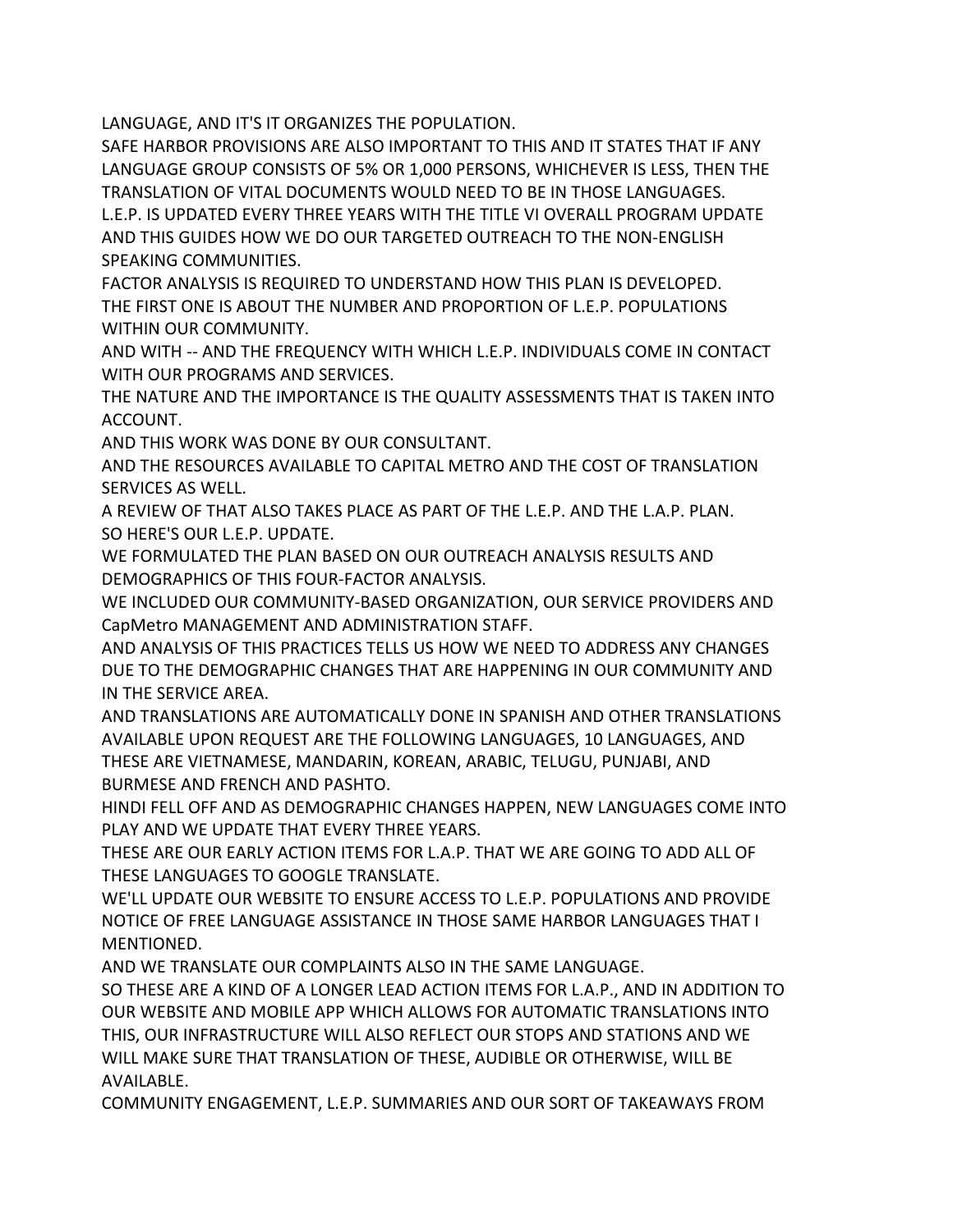THAT WILL GUIDE OUR COMMUNITY ENGAGEMENT AND HOW WE DO OUR OUTREACH. AND WITH THAT, I'M GOING TO MOVE ON TO THE NUMBER TOPIC THAT IS OUR SERVICE MONITORING PLAN.

SO L.A.P. WAS A TOPIC THAT WE JUST WANTED TO REVIEW ON, SERVICE MONITORING PLAN.

WE DO THAT AS PART OF EVERY THREE-YEAR TITLE VI UPDATE.

WE ALSO AS OUR INTERNAL GUT CHECK WE DO SERVICE MONITORING TO MAKE SURE THAT WE ARE STAYING CONSISTENT AND ON A PATH FORWARD FOR EVERY THREE YEARS. SO WE DO INTERIM PLANNING AS WELL, IN ADDITION TO THE TITLE VI UPDATE.

SO IT ANALYZES OUR MINORITY ROUTES AS COMPARED TO NON-MINORITY ROUTES. AND THIS IS WHAT WE LOOK AT, THE TOP THREE ARE LOOKED AT ON A ROUTE LEVEL. AND SERVICE AVAILABILITY, TRANSIT AMENITIES AND VEHICLE ASSIGNMENTS ARE LOOKED AT IN A SYSTEM LEVEL.

MINORITY ROUTES ARE DEFINED BY A SPECIFIC WAY WITH F.T.A. TITLE VI.

WHAT DOES THAT MEAN?

AT LEAST ONE-THIRD OF REVENUE MILES IN MINORITY CENSUS BLOCK GROUPS, WHERE THE THRESHOLD FOR MINORITY BLOCK GROUPS HAVE TO BE 50% OR HIGHER.

SO BY THAT STANDARD, 48% OF ALL CAPITAL METRO'S ROUTES, 70 ROUTES, ARE DEFINED AS MINORITY ROUTES.

HERE'S OUR SUMMARY.

SO WE LOOKED AT ALL SIX CATEGORIES, THREE AT ROUTE LEVEL, THE NEXT THREE AT SYSTEM LEVEL.

AND THESE ARE OUR RESULTS.

SO BOTH MINORITY AND NON-MINORITY ROUTES MET ALL SERVICE STANDARDS UNDER VEHICLE LOAD.

THE SAME GOES FOR FREQUENCY.

BOTH MINORITY AND NON-MINORITY ROUTES FAILED TO MEET OUR O.T.P. STANDARD AND I WILL TALK ABOUT WHY THAT IS.

IT IS ESSENTIALLY THE DATA THAT WE USED FOR SERVICE MONITORING PLAN WAS FROM FEBRUARY 2020.

AND IF YOU RECALL, BEFORE COVID HIT, WE HAD 19 MONTHS OF CONSISTENT RIDERSHIP GROWTH IN OUR SYSTEM.

AND WE HAD TRAFFIC CONGESTION THAT CONTRIBUTED TO TRAVEL TIME ISSUES THAT WE ROUTINELY MONITOR AND WE HAVE WEEKLY STAFF MEETINGS WHERE WE TALK ABOUT HOW WE CAN IMPROVE AS ANY ISSUES ARE IDENTIFIED.

SERVICE AVAILABILITY, TRANSIT AMENITIES AND VEHICLE ASSIGNMENTS, AGAIN, ARE REVIEWED AT A SYSTEM LEVEL.

82% OF ALL OF OUR AREA -- THE GUIDELINE -- BUS STOPS AT MINORITY BLOCK GROUPS -- AND I WANTED TO HIGHLIGHT THIS -- THAT MET THE GUIDELINES FOR SHELTERS MORE FREQUENTLY THAN IN NON-MINORITY AREAS.

SO IT SHOWS, BASED ON THE DEFINITION FOR F.T.A. FOR MINORITY ROUTES, 48 OUT OF OUR 70 ROUTES ARE MINORITY ROUTES.

AND THOSE ROUTES ARE WHERE SHELTER AND AMENITIES, CONSIDERATION AND STANDARDS ARE MET MORE FREQUENTLY.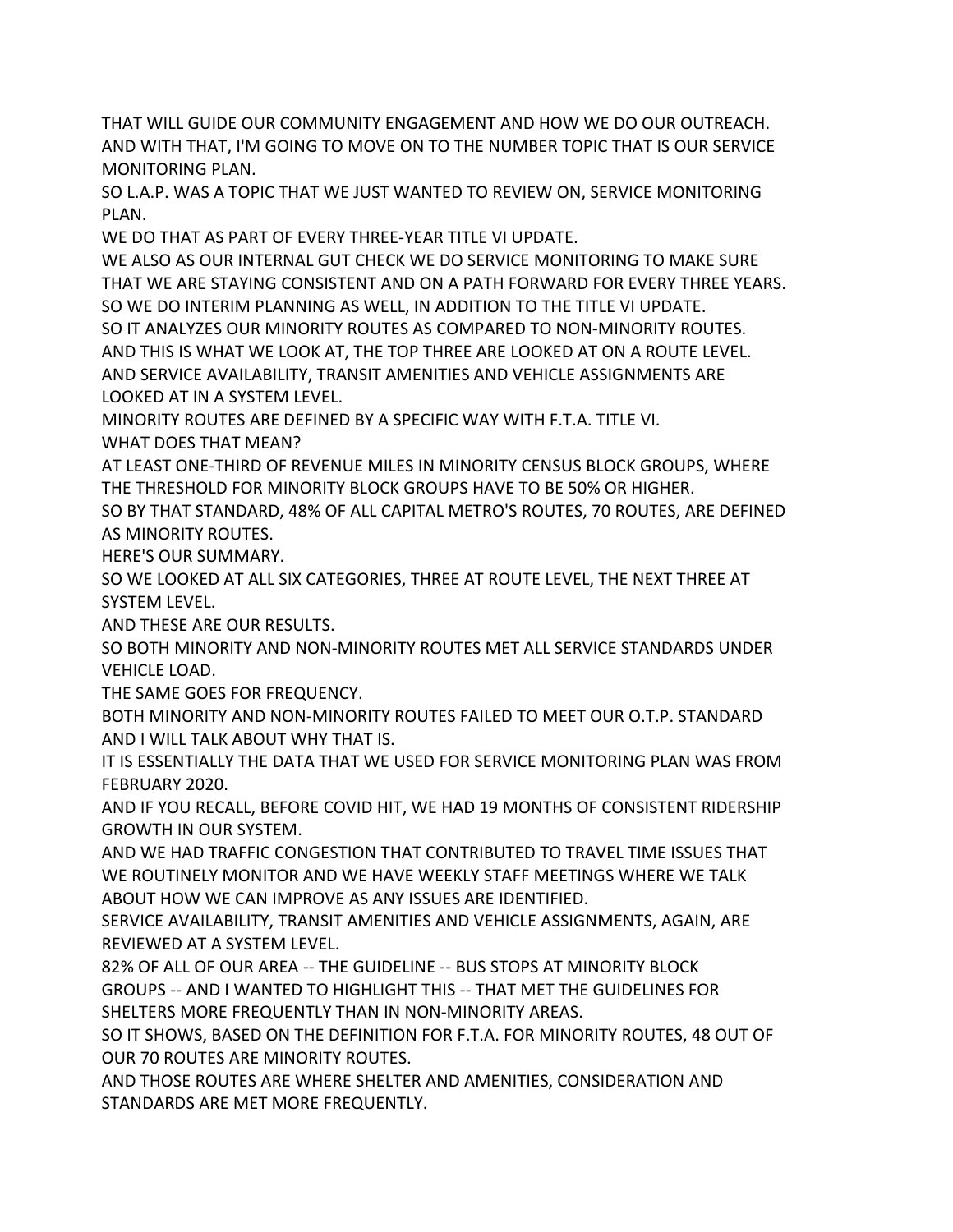AGAIN, ANALYSIS USED FEBRUARY 2020 PRE-COVID DATA.

SINCE THEN USING OUR COVID RIDERSHIP, WE HAVE DONE EVEN MORE IMPROVEMENT TO OUR SHELTERS AS YOU RECALL WITH PLEASANT VALLEY SUPER STOP WHERE WE REALLY FOCUSED ON EQUITY AND MADE SURE THAT OUR COVID RIDERSHIP WHERE WE ARE CATERING TO OR CUSTOMERS THAT ARE MOST FREQUENTLY USING OUR SERVICE AND HAVE THE GREATEST NEED FOR THAT.

THESE ARE OUR NEXT STEPS.

SO OUR OPERATIONS AND PLANNING STAFF, THEY MEET WEEKLY TO MONITOR OUR ROUTE PERFORMANCE.

WE'LL CONTINUE TO DO THAT.

WE WILL FOCUS ON PASSENGER LOADS AND ON-TIME PERFORMANCE.

WE ACTUALLY HAD SOME INTERMEDIATE SOLUTIONS TO TEST BEFORE FEBRUARY 2020, BUT THEN COVID HIT AND WE HAD TO PIVOT TO MAKE SURE THAT WE PROVIDE SERVICE TO ADJUST FOR COVID SERVICE LEVELS.

WE WILL CONDUCT SERVICE MONITORING AGAIN WHEN OUR RIDERSHIP IS AT 80% OF PRE-COVID LEVELS.

AND THIS IS NOT REQUIRED BY F.T.A. AND THIS IS STAFF RECOMMENDATION TO MAKE SURE THAT WE CONTINUE TO EVALUATE, ADOPT, AND TAKE ANY EARLY ACTIONS THAT WE NEED TO TAKE BEFORE WE GET TO THE NEXT UPDATE.

SO HERE'S OUR REVISED TITLE VI POLICIES THAT ARE FOR --

>> Cooper: SHARMILA, LET'S JUST PAUSE FOR A SECOND AND ASK FOR QUESTIONS ON THAT LAST SECTION.

MEMBER KITCHEN?

>> Kitchen: JUST TO CONFIRM -- I THINK THAT I UNDERSTAND WHAT YOU'RE SAYING -- BUT JUST TO CONFIRM.

SO THE THREE STANDARDS THAT ARE LOOKED AT ON A SYSTEMS LEVEL, YOU'RE STILL GATHERING DATA BY ROUTE, RIGHT?

>> OH, OF COURSE.

>> Kitchen: SO I'M NOT QUITE SURE WHAT YOU MEAN BY "ANALYZING THEM ON SYSTEM LEVEL," BECAUSE YOU DO HAVE THE DATA BY ROUTE.

>> ABSOLUTELY.

SO I CAN -- I CAN TALK ABOUT THAT A LITTLE BIT.

THIS IS F.T.A. GUIDELINES SO SORT OF PRESCRIPTIVE TITLE VI PROCESS.

AND BASED ON F.T.A. TITLE VI GUIDELINES, THE TOP THREE, THE VEHICLE LOAD

FREQUENCY AND PERFORMANCE ARE ASSESSED ON ROUTE LEVEL.

AND THE OTHER THREE -- AND THAT IS F.T.A. REQUIREMENT.

WE COLLECT DATA BY ALL OF THOSE CATEGORIES, BUT THEN WE AGGREGATE THEM AS NEEDED FOR THE F.T.A. -- THAT IS THE REQUIREMENT FOR F.T.A.

>> Kitchen: OKAY, I THOUGHT THAT IT WAS SOMETHING LIKE THAT.

BUT, YOU KNOW, FOR OUR OWN PURPOSES WE HAVE THE DATA BY ROUTE AND IF WE CHOSE TO OR NEEDED TO, OR FOR WHATEVER REASON NEEDED TO COMPARE THE MINORITY ROUTES AND THE NON-MINORITY ROUTES, WE HAVE THAT INFORMATION? >> ABSOLUTELY.

>> Kitchen: OKAY, THANK YOU.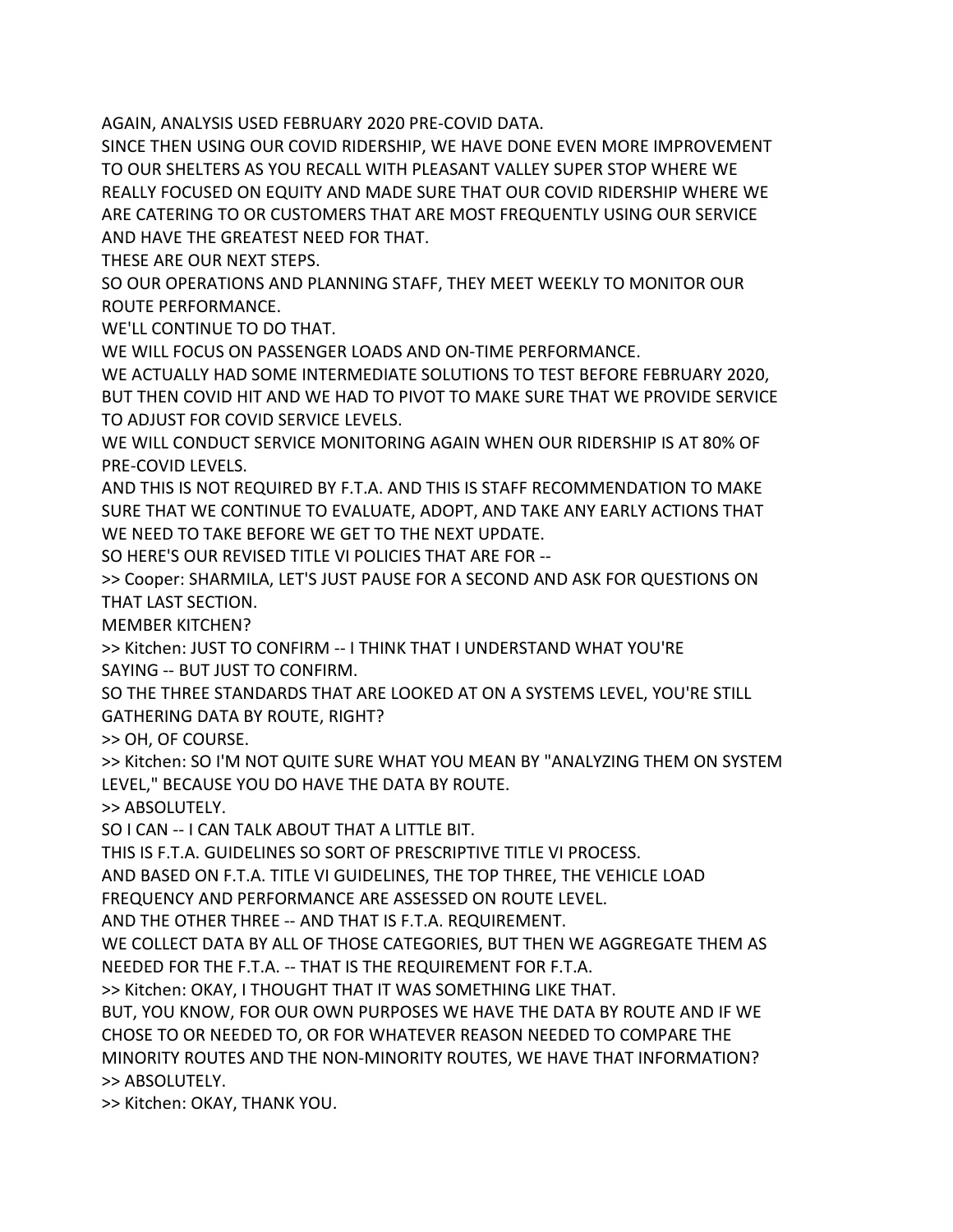>> Cooper: MEMBER TRAVILLION.

>> Travillion: JUST A COUPLE QUESTIONS.

HAVE WE GATHERED COMMENTS BY ROUTE OR COMPLAINTS BY ROUTE?

I KNOW THAT WE'VE HAD SEVERAL MEETINGS WHERE QUESTIONS HAVE BEEN ASKED

ABOUT THE NUMBER 10 ROUTE, ABOUT THE NUMBER 392 ROUTE.

I WANT TO KNOW WHETHER WE HAVE, A, DOCUMENTED THE QUESTIONS AND COMPLAINTS AND, B, DEVELOPED SOME TYPE OF ANALYTICAL FRAMEWORK TO DETERMINE THE VERACITY OF THOSE CLAIMS?

>> ABSOLUTELY.

THAT IS WHERE -- OTHER THAN OUR -- SO IT'S A TWO-STEP PROCESS.

THE WAY THAT I WOULD VIEW IT THAT MORE ON AN OPERATIONAL BASIS, OUR PLANNING AND OPERATION STAFF, THEY MEET WEEKLY TO ASSESS ALL COMPLAINTS. WE ALSO GO ON SITE VISITS FOR AMENITIES.

AND WE DO FIELD REVIEW AS WELL.

SO ONCE THOSE COMPLAINTS ARE RECEIVED, THERE ARE FIELD CHECKS DONE AS WELL. AND IN CASES WHERE WE INITIALLY HAVE TO DO SOME SIMULATION ON THE SOFTWARE THAT WE USE TO SEE IF IT'S DUE TO BUNCHING BECAUSE OF THEIR MULTIPLE DRIVEWAYS ARE STACKED TOGETHER OR SOMETHING LIKE THAT.

AND THEN WE GO OUT THERE TO FIELD VERIFY OUR FINDINGS.

SO, YES, THERE'S A PROCESS IN PLACE.

AS COMMENTS COME IN THROUGH OUR CUSTOMER CARE, WE ORGANIZE THEM. WE ALSO HAVE A PROCESS OF REEFING BACK TO -- REACHING BACK TO THE COMMUNITY AND THE CUSTOMERS THAT ARE SENDING THEIR -- TAKING TIME AND SENDING THEIR COMMENTS TO US.

I AM VERY PROUD TO REPORT THAT WE ARE ABSOLUTELY ON TARGET.

WE HAD SOME BACKLOG PRE-COVID, BUT WE ARE NOW ABSOLUTELY BACK ON TARGET IN RESPONDING TO CUSTOMER COMPLAINTS.

AND WE GET A FEW COMPLIMENTS TOO, TO THOSE.

>> Travillion: I APPRECIATE THAT.

I'D LIKE TO SEE A PARKING LOT, YOU KNOW, WHEN QUESTIONS ARE ASKED HOW THEY'VE BEEN RESOLVED.

I KNOW THAT WE'VE MADE A NUMBER OF SYSTEMS CHANGES THAT HAVE HELPED THE OVERALL SYSTEM EFFICIENCY.

AND SOME COMMUNITIES HAVE COMPLAINED THAT IT MIGHT HAVE HELPED THE SYSTEM, DIDN'T NECESSARILY HELP US.

I WANT TO MAKE SURE THAT WE ARE CAPTURING THOSE AND THERE ARE PARTICULAR AREAS -- LIKE THE -- THE 734 AREA, PALMER.

PARTICULARLY ON THE EAST SIDE OF DASAL WHERE WE DON'T HAVE SIDEWALKS. AS WE IMPLEMENT A PICK-UP, DOES THAT IMPACT THOSE AREAS?

HAVE WE ADDRESSED THOSE AREAS OF -- IN OTHER PLACES WHERE ROUTES MIGHT HAVE BEEN CHANGED JUST TO IDENTIFY PLACES WHERE WE KNOW THAT WE'VE RECEIVED QUESTIONS AND WE WANT TO MAKE SURE THAT WE DOUBLE BACK AND PROVIDE ANSWERS, PARTICULARLY ON PUBLIC MEDIA AND MINORITY MEDIA AS WELL. >> NO, I TAKE THAT COMMENT REALLY WELL, THAT WE ARE MAKING MORE NUANCED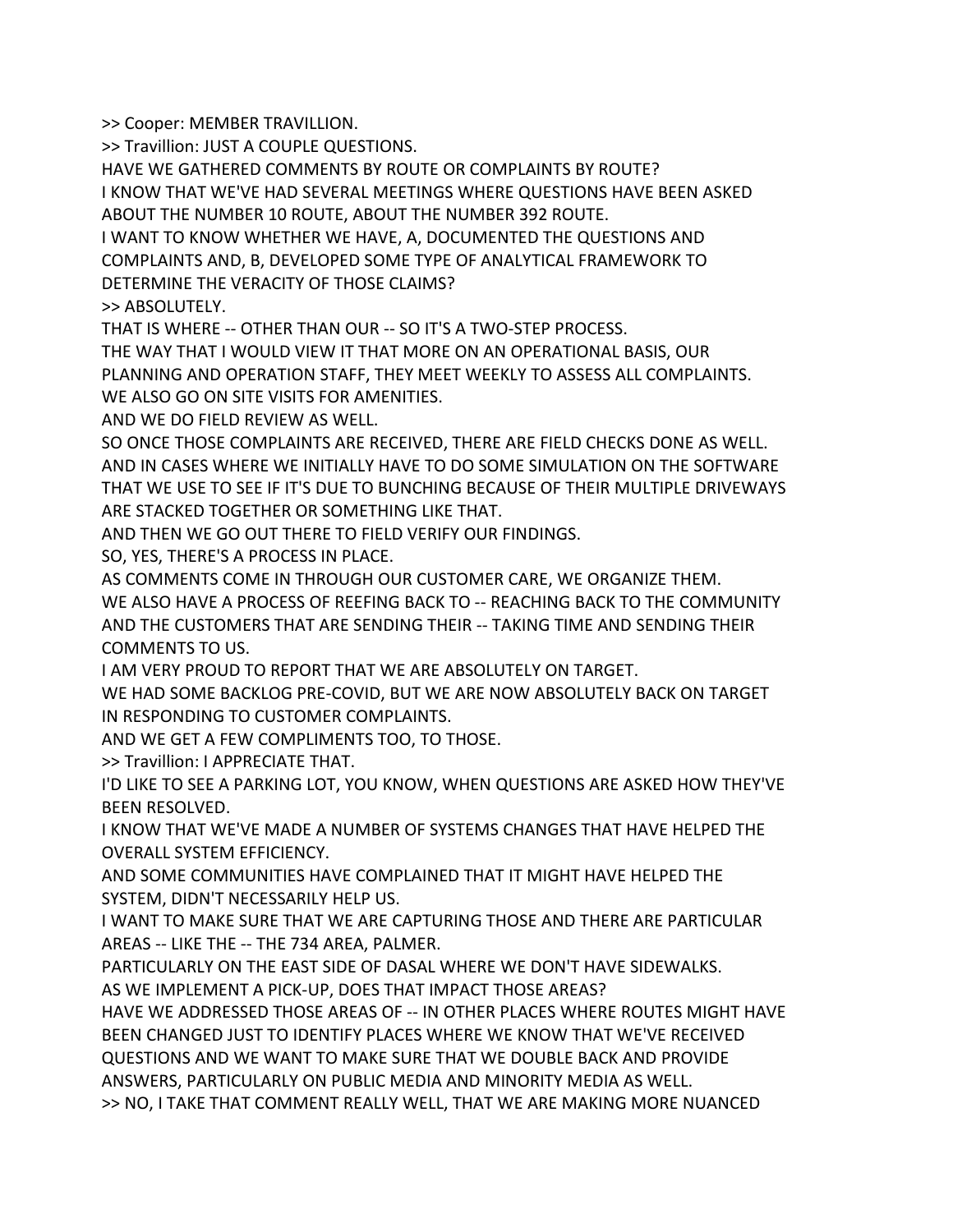CHANGES TO HOW WE REVIEW THEM.

I DESCRIBED THE PROCESS TO YOU, BUT AS THIS IS A VERY GOOD EXAMPLE. AS WE INTRODUCE CHANGES TO OUR NETWORK, IRRESPECTIVE OF WHICH MODE, WHETHER IT'S BUS OR PICK-UP ZONE, ANY ASSOCIATED CHANGES AND HOW IT MAY IMPACT -- ESPECIALLY OUR LOW-INCOME AND MINORITY COMMUNITIES -- AND IN CASES THAT YOU BROUGHT UP A VERY GOOD POINT OF LACK OF SIDEWALKS.

AND SOMETIMES ACCESS TO THE TRANSIT STOP IS THE ISSUE.

AND I THINK THAT TAKING A COMPREHENSIVE LOOK AT WHAT'S CAUSING THOSE CONNECTIVITY ISSUES AND ACCESS ISSUES THAT ARE WITHIN OUR CONTROL AND THE ONES THAT ARE NOT IN OUR CONTROL, HOW WE SYNTHESIZE THEM AND TAKE IT TO THE RIGHT LEVEL OF DISCUSSION WHERE THEY COULD BE ADDRESSED.

AND THEN SOMETIMES THAT REQUIRES PARTNERING WITH THE CITY OF AUSTIN. AND WE HAVE THAT IN OUR TRANSIT SPEED AND RELIABILITY PROGRAM.

IT'S GETTING EXPANDED WHERE WE WOULD WORK WITH PROP B PROJECTS TO MAKE SURE THAT WE COULD KIND OF HAVE THOSE ALIGNED A LITTLE BIT BETTER. >> Cooper: OTHER QUESTIONS?

ALL RIGHT, SORRY TO INTERRUPT, BUT I THOUGHT THAT IT MIGHT BE HELPFUL TO TAKE THESE SECTION-BY-SECTION.

>> NO, THIS IS GREAT.

AND I'M GLAD THAT YOU ASKED ME TO PAUSE, BECAUSE THIS IS EASIER TO ADDRESS IT BY SECTION.

SO WITH THAT, I'M GOING TO GO TO -- I HAVE ALREADY GONE THROUGH THE NEXT STEP. HERE WE ARE WITH THE REVISED TITLE VI POLICIES.

SO OUR POLICY UPDATED APPROACH HAS -- IT'S -- IT'S AN ARTS AND SCIENCES TOGETHER, AND THE PROCESS IS VERY TECHNICAL, BUT THEN WE TAKE A LOT OF QUALITATIVE INFORMATION TO MAKE SURE THAT WE'RE BLENDING THE TWO APPROACHES WELL.

SO IT NEEDS TO BE COMPLIANT WITH F.T.A. GUIDANCE.

WE HAVE CONDUCTED EXHAUSTIVE PEER REVIEW AND OTHER PEER AGENCY METRICS AND THRESHOLDS AND DEMOGRAPHICS FOR PERSPECTIVE.

THE F.T.A. REQUIRES US TO DO THAT SO WE ARE COMPLIANT, COMPETITIVE AND TECHNICALLY SOUND AS WE APPROACH THOSE ANALYSIS.

AND MAJOR SERVICE CHANGE CONSIDERATIONS -- WE WANTED TO MAKE SURE THAT IT IS MODE NEUTRAL AS WE ARE GROWING INTO A BIGGER AGENCY.

WE HAVE PICK-UP AND OTHER -- OTHER GETTING READY FOR PROJECT CONNECT PROGRAM OF PROJECTS THAT WE ARE MORE CLEAR AND CONSISTENT IN HOW WE PLAN OUR SERVICES.

AND THEN DI/DB POLICY CONSIDERATIONS.

THAT DISPARATE IMPACT THAT ONE RELATES TO RACE, AND THE DISPROPORTIONAL BURDEN THAT IS THE LOW-INCOME COMMUNITIES, HOW POLICIES SPECIFICALLY WORK FOR ALL FARE AND SERVICE CHANGES.

AND THEN WE REVIEWED.

IF THE THRESHOLD WE CURRENTLY HAVE IS THAT APPROPRIATE FOR THE AGENCY THAT WE ARE IN THE CHANGING CONDITIONS AND DEMOGRAPHIC CONDITIONS OF OUR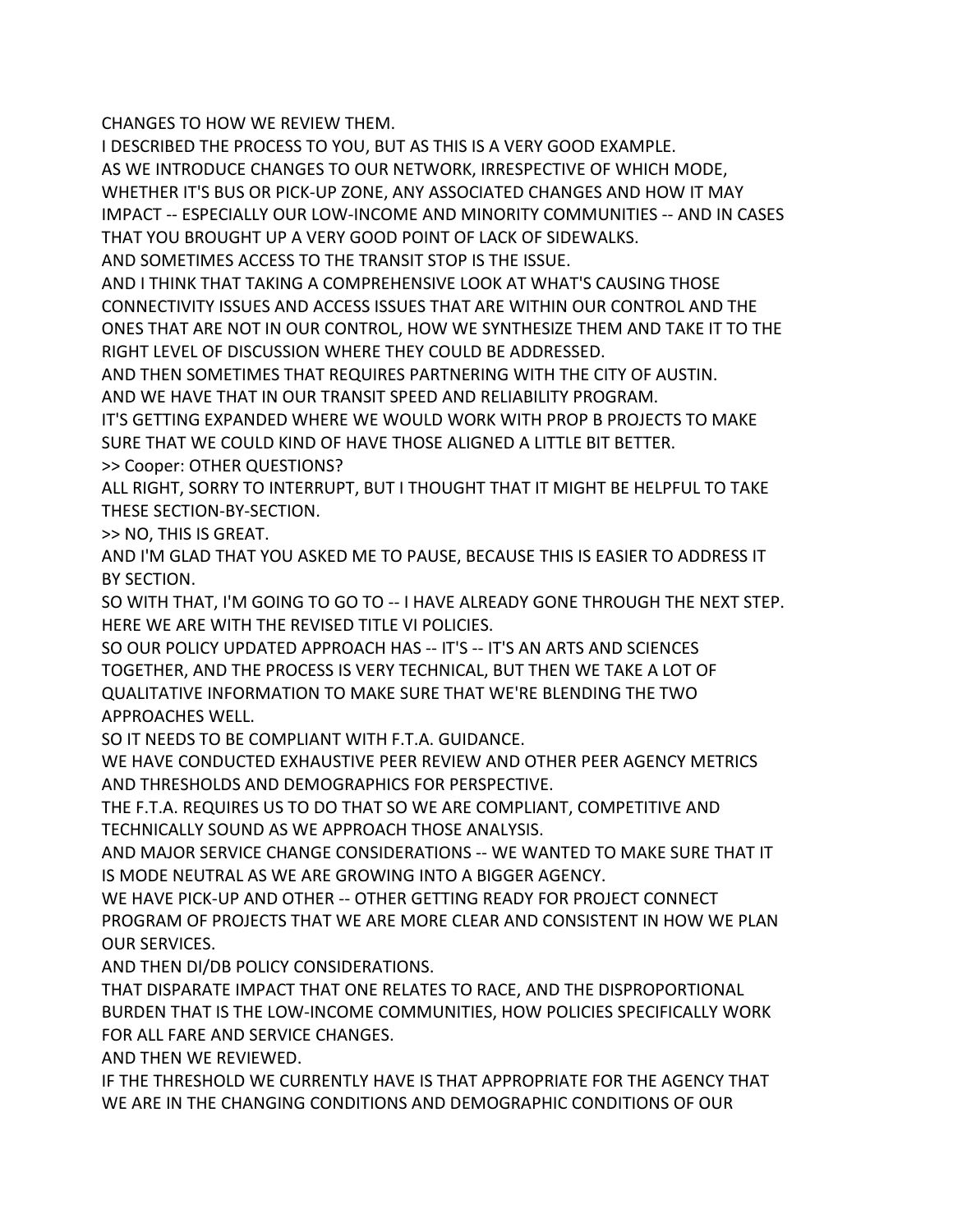COMMUNITY AND HOW WE USE THEM.

AND WE SOUGHT INPUT AND THEN WE CONDUCTED OUTREACH.

AND HERE WE ARE TODAY, WITH THE RECOMMENDATIONS.

SO MAJOR SERVICE CHANGE POLICY, IT'S A THRESHOLD FOR WHEN MAJOR SERVICE CHANGES ARE REQUIRED.

IF A ROUTE CHANGES BY MORE THAN 25%, EITHER IN ANNUAL MILES OR HOURS, THEN IT TRIGGERS AN ANALYSIS FOR MINORITY AND LOW-INCOME POPULATIONS THE COURSE OF FARE CHANGE, ANY PERCENTAGE IT REQUIRES A TITLE VI ANALYSIS.

DISPARATE IMPACT POLICY, MINORITY, THAT IS THE RACE COMPONENT, AND DISPROPORTIONATE BURDEN IS THE LOW INCOME.

WE HAVE CURRENT THRESHOLD FOR THAT.

I'M GOING TO COME TO THAT NEXT.

THAT THRESHOLD WAS TO UNDERSTAND IF A GIVEN SERVICE OR FARE CHANGE WOULD HAVE FAIR DISTRIBUTION OF EFFECTS ON MINORITY OR LOW-INCOME POPULATIONS. AND THEN EVALUATE THE DIFFERENCE IN THE IMPACTS.

AND SO IT'S NOT THE IMPACT ITSELF, IT'S THE DISTRIBUTION OF IMPACT BETWEEN MINORITY AND LOW-INCOME POPULATIONS.

AND IF A THRESHOLD IS EXCEEDED -- AND THINK OF THAT THRESHOLD AS A

TRIGGER -- AND THEN IT REQUIRES FURTHER ANALYSIS OF ROUTES THAT CAPITAL METRO IS THEN OBLIGATED TO AVOID, MINIMIZE AND MITIGATE.

SO HERE'S OUR REVISED TITLE VI POLICIES.

WE ARE MAKING -- THE THREE SEPARATE DISPARATE POLICIES ARE CONSOLIDATED INTO ONE.

AND, AGAIN, THIS IS MORE OF A NARRATIVE DISCUSSION THAN OF SUBSTANCE.

MAJOR SERVICE CHANGE POLICY, WE ARE REMOVING SPECIFIC REFERENCE TO MODES TO MAKE THIS POLICY UNIVERSAL, AND YOU HAVE THAT IN THE BACK-UP.

WE ARE ADDING EXCEPTIONS FOR ITEMS THAT ARE OUTSIDE OF CAPITAL METRO'S CONTROL, LIKE PROMOTIONAL EVENTS, GAMES AND OTHER THINGS THAT WE ARE REALLY NOT RELATED TO -- A CONSISTENT SERVICE CHANGE.

STATE ALL FARE CHANGES THAT RESULT IN AN EQUITY ANALYSIS.

SO THAT IS VERY IMPORTANT THAT ANY AND ALL FARE CHANGES WILL RESULT IN AN EQUITY ANALYSIS.

AND 25% OF ALL ANNUAL REVENUE MILES AND HOURS, THAT IS OUR CURRENT POLICY. IT'S REMAINING IN EFFECT.

THE DI/DB POLICY, 2% THRESHOLD IS OUR CURRENT POLICY.

AND POVERTY THRESHOLD IS 25% HIGHER THAN THE FEDERAL POVERTY LEVEL, AND WE'RE NOT CHANGING THAT.

SO ONLY RECOMMENDATION THAT WE HAVE UNDER REVISION TODAY FROM WHAT YOU HAVE HEARD IN THE PAST IS THE DISPARATE IMPACT AND THE DISPROPORTIONATE BURDEN.

OUR CURRENT POLICY IS 2%.

BASED ON THE PEER REVIEW AND THE AGENCIES OF SIMILAR SIZE AND HOW THEY APPROACH SYSTEM EXPANSION AND CHANGING DEMOGRAPHICS AS FAST AS AUSTIN IS EXPERIENCING, OUR TECHNICAL CONSULTANTS AND OUR AGENCY CONSIDERED A 10%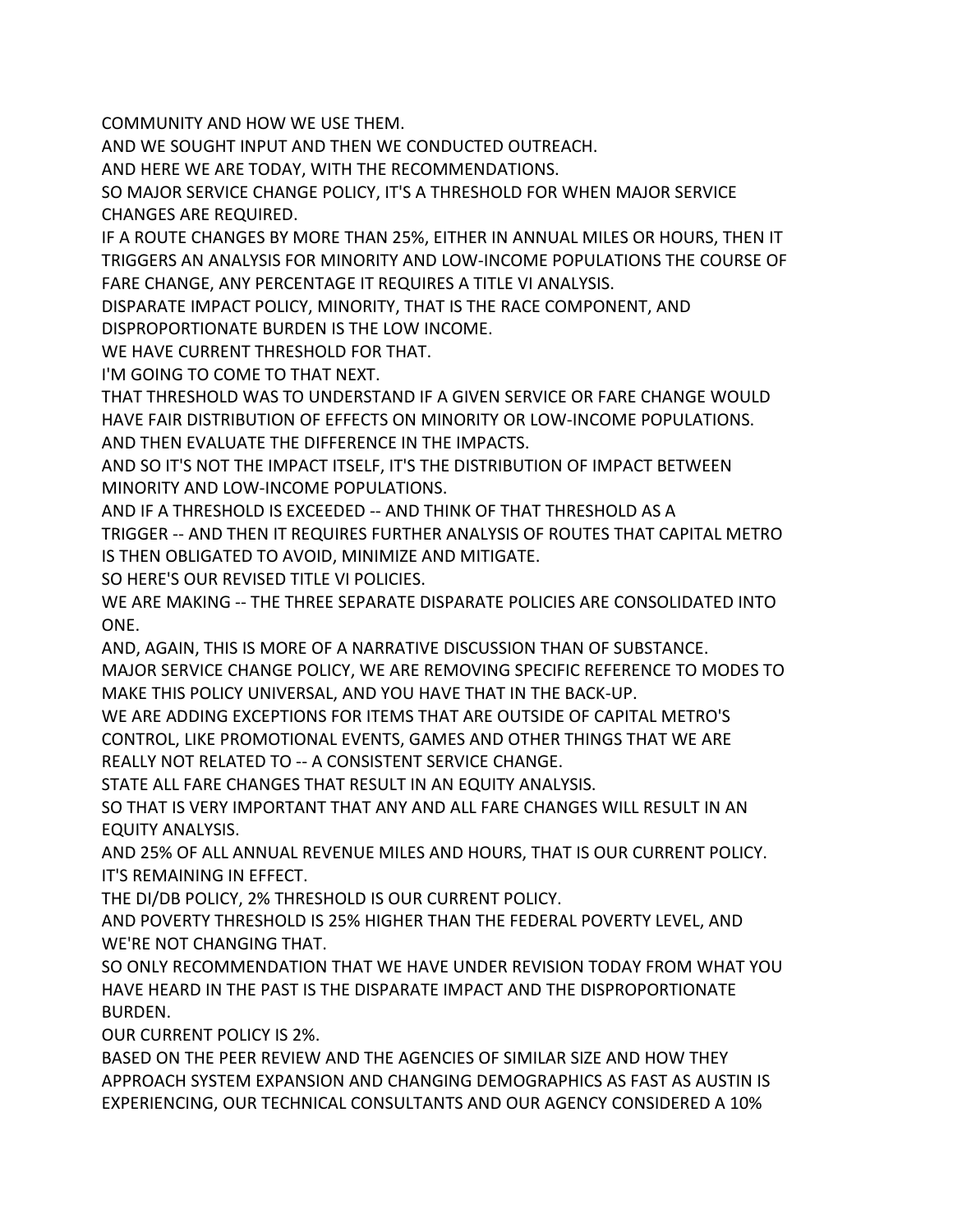THRESHOLD AND OUR FINAL RECOMMENDATION FOR THAT IS ALSO OF NO CHANGE. WE'RE RETAINING AT 2%.

AND HERE WE ARE GOING TO COME BACK IN THREE YEARS AND REVIEW OUR THRESHOLDS TO SEE IF THEY ARE CORRECT AT THE MOMENT.

IF THEY REQUIRE ANY CHANGES OR DISCUSSION, THEN WE WILL BRING THAT IN THREE YEARS.

WE BELIEVE AT THIS POINT AS WE ARE COMING OUT OF COVID AND UNDERSTANDING OUR RIDERSHIP, THAT THIS RECOMMENDATION IS THE MOST APPROPRIATE ONE TO MAKE.

SO WITH THAT, I WOULD LIKE TO CONCLUDE THE PRESENTATION.

THESE ARE THE ITEMS THAT ARE EITHER -- YOU HAVE BEEN UPDATED ON AS PART OF OUR BRIEFING, OR IT REQUIRES BOARD APPROVAL.

AND THE TRIENNIAL TITLE VI PROGRAM YOU HAVE EXHAUSTIVE 300-PAGE DOCUMENT IN YOUR PACKET.

SO YOU MAY HAVE ENJOYED READING IT, AND ALL OF IT IS ALSO REQUIRES THE BOARD APPROVAL, ALONG WITH THE SPECIFIC REVISED TITLE VI POLICY HIGHLIGHTS THAT I HAVE SHARED TODAY.

WITH THAT, I'LL PAUSE FOR ANY QUESTIONS.

>> Cooper: ADDITIONAL QUESTIONS FOR SHARMILA?

VICE CHAIR?

>> Travillion: WHAT TYPE OF RESPONSE HAVE WE GOTTEN FROM THE PUBLIC AS THEY HAVE -- OR HAVE THEY HAD A CHANCE TO GO THROUGH THIS IN ANY PUBLIC FORUMS TO GIVE YOU FEEDBACK?

>> SO OUR PUBLIC OUTREACH PROCESS FOR TITLE VI REMAINS CONSISTENT WITH OUR PUBLIC OUTREACH PROCESS FOR OTHER PROJECT INITIATIVES THAT WE HAVE UNDERTAKEN DURING COVID.

AND IT WAS A NUMBER OF VIRTUAL MEETINGS THAT WE HAVE HELD INITIALLY. WE ALSO HAD DISCUSSIONS WITH OUR PARTNER AGENCIES, BUT -- AND WE RECEIVED THE -- THERE WERE A LOT OF INTEREST ON THE DISPARATE IMPACT AND THE DISPROPORTIONATE BURDEN POLICIES SPECIFICALLY.

AND WE HAD -- THERE WERE CONCERNS ABOUT RAISING THE THRESHOLD TO 10%. AND I THINK THAT IS TO A GREAT EXTENT A FUNCTION OF DISCONNECT BETWEEN HOW THE THRESHOLDS ARE USED IN OUR SERVICE CHANGE AND IN OUR ROUTE ANALYSIS, BUT GIVEN WHERE WE ARE AND GIVEN WHERE OUR RIDERSHIP STANDS RIGHT NOW, AND AS WE ARE SHOWING STRONG SIGNS OF RECOVERY, WE FELT AT THIS TIME AS WE ARE GIVING THIS ANNUAL UPDATE, TRIENNIAL UPDATE TO F.T.A., THAT 2% THRESHOLD IS FINE TO RETAIN AT THE MOMENT AND WE CAN REVIEW THAT AT A LATER TIME. >> Travillion: SO -- AND -- AND I DON'T WANT TO BELABOR, BUT IT CERTAINLY, YOU KNOW, COVID HAS MADE EVERYTHING CHANGE, I GET THAT.

I'M JUST TRYING TO MAKE SURE THAT WE HAD AN ADEQUATE AMOUNT OF OUTREACH AMONG OUR RIDERS.

THIS HAS BEEN A DIFFICULT TIME FOR EVERYONE, AND SO I GUESS I'M JUST TRYING TO DETERMINE, YOU KNOW, HOW MANY -- WHAT NUMBER OF OUTREACHES HAVE WE MADE, AND WHAT KIND -- I'M JUST REALLY TRYING TO GET AN IDEA, YOU KNOW, DID WE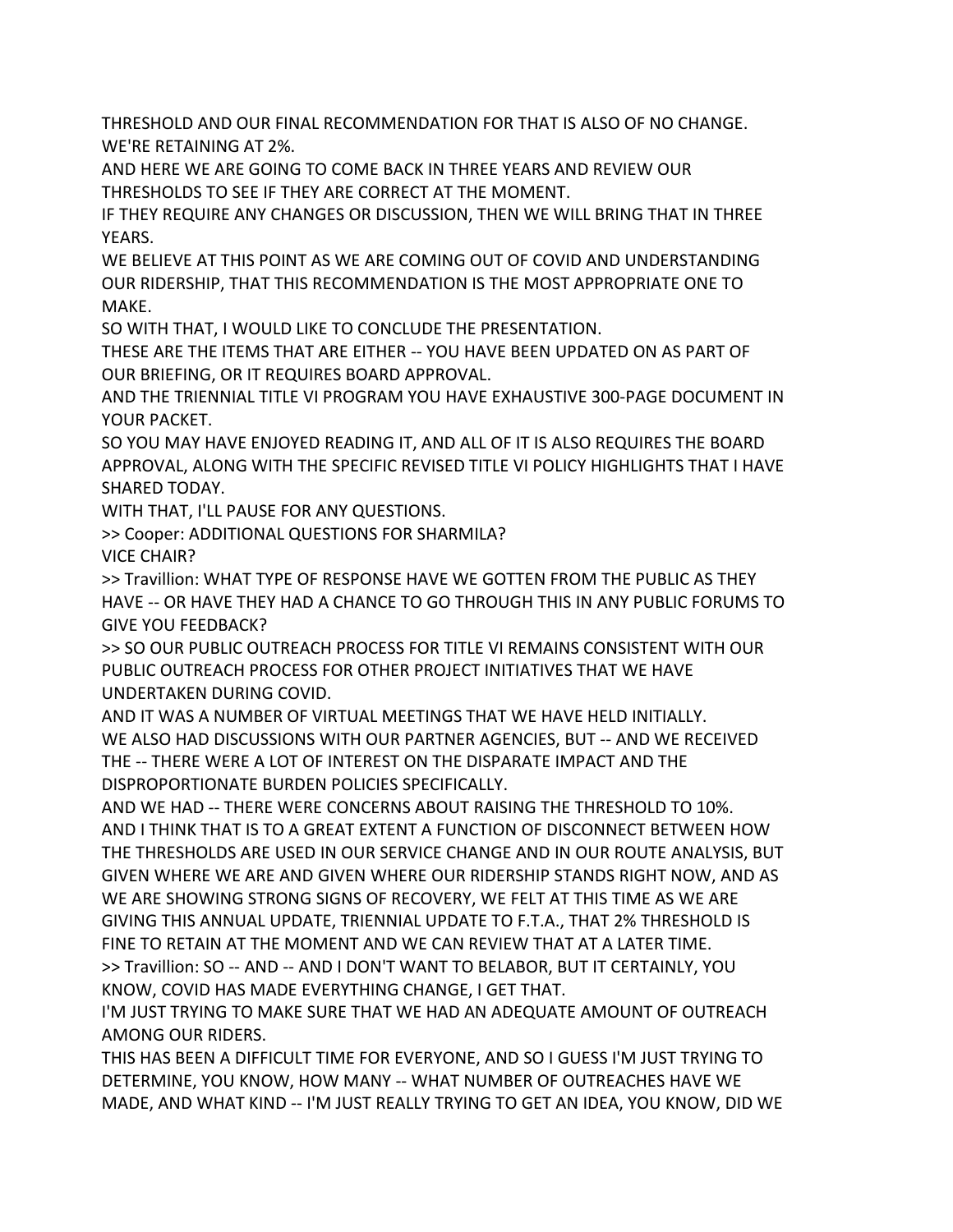REACH OUT TO NEIGHBORHOOD ASSOCIATIONS?

DID WE WORK THROUGH THE MEDIA?

WHAT WAS OUR METHOD?

AND, YOU KNOW, BECAUSE WE'VE -- WE DID A FAIRLY EXTENSIVE PROCESS FOR EDUCATING THE PUBLIC ABOUT, YOU KNOW, THE CHANGES IN SERVICE AND THE -- AND THE CHANGES THAT WE WANT TO SEE OCCUR OVER THE NEXT DECADE.

I'M TRYING TO MAKE SURE THAT WE HAD AN EFFORT THAT WAS SIMILAR TO THAT BECAUSE IF WE DIDN'T, THE COMMUNITY WILL CONTINUE TO LET US KNOW THAT. >> NO, I UNDERSTAND.

I THINK WE HAD ALL TOGETHER -- WE REACHED OUT TO COMMUNITY-BASED ORGANIZATIONS.

THERE WAS A WHOLE LIST OF ORGANIZATIONS THAT YOU AND OTHER BOARD MEMBERS ALSO SHARED WITH US AS PART OF YOUR INDIVIDUAL BRIEFINGS.

SO WE HAVE -- WE HAD CONTACTED THEM.

WE HAD RECEIVED RESPONSES FROM SOME OF THEM.

WE HAD SIX VIRTUAL PUBLIC MEETINGS ALL TOGETHER THAT EITHER ADDRESSED TITLE VI SPECIFICALLY OR ADDRESSED TITLE VI AS A PROGRAM UPDATE AS PART OF OTHER AGENDA ITEMS.

AND THAT IS CONSISTENT WITH WHAT WE HAVE DONE THREE YEARS AGO, BUT WE BELIEVE -- AND THAT'S ONE OF THE REASONS WE ARE -- OUR RECOMMENDATIONS STAND WHERE THEY ARE, IS THAT THERE MAY BE GREATER NEED TO HAVE ADDITIONAL DISCUSSIONS AROUND THOSE.

AND MOSTLY AROUND COMMUNICATING HOW THESE THRESHOLDS ARE USED AND HOW THIS POLICY ACTUALLY RELATE TO THE SERVICE WE PUT OUT THERE.

AND THAT IS ONE OF THE REASON WE FELT THAT IF WE ARE RECOMMENDING ANY SIGNIFICANT CHANGES THEY SHOULD REALLY COME AT A TIME WHEN THEIR IN-PERSON MEETINGS -- WHEN WE CAN ACTUALLY HAVE A ONE-ON-ONE DISCUSSION AND EXPLAIN HOW THESE THRESHOLDS ARE USED.

>> Travillion: ALL RIGHT, THANK YOU.

>> Cooper: MEMBER STRATTON.

>> Stratton: THANK YOU, MR. CHAIRMAN.

SO, SHARMILA, AS I UNDERSTAND THIS THEN, ESSENTIALLY WHAT WE HAVE BEFORE US IS A COUPLE THINGS.

ONE, WE AS A BOARD HAVE TO TAKE ACTION -- PRETTY MUCH AT THIS MEETING -- IN ORDER FOR THE STAFF TO FINISH UP THE LAST PIECES YOU NEED IN ORDER TO SUBMIT THIS BY THE DEADLINE SO THAT WE CAN BE IN COMPLIANCE WITH TITLE VI AND FEDERAL POLICIES.

THAT'S THE FIRST PART OF IT, CORRECT?

>> THAT IS CORRECT.

>> Stratton: OKAY.

THE SECOND PART OF IT -- AND CORRECT ME IF I'M WRONG HERE -- BUT BASED ON WHAT I'M SEEING HERE, IT SOUNDS LIKE FOR THE MOST PART SINCE THE STAFF -- Y'ALL HAVE NOW BROUGHT BACK TO US NO CHANGES IN THE DB/DI, THAT DISPROPORTIONATE IMPACT -- THE DB/DI, DISPROPORTIONATE IMPACT, DISPROPORTIONATE BURDEN.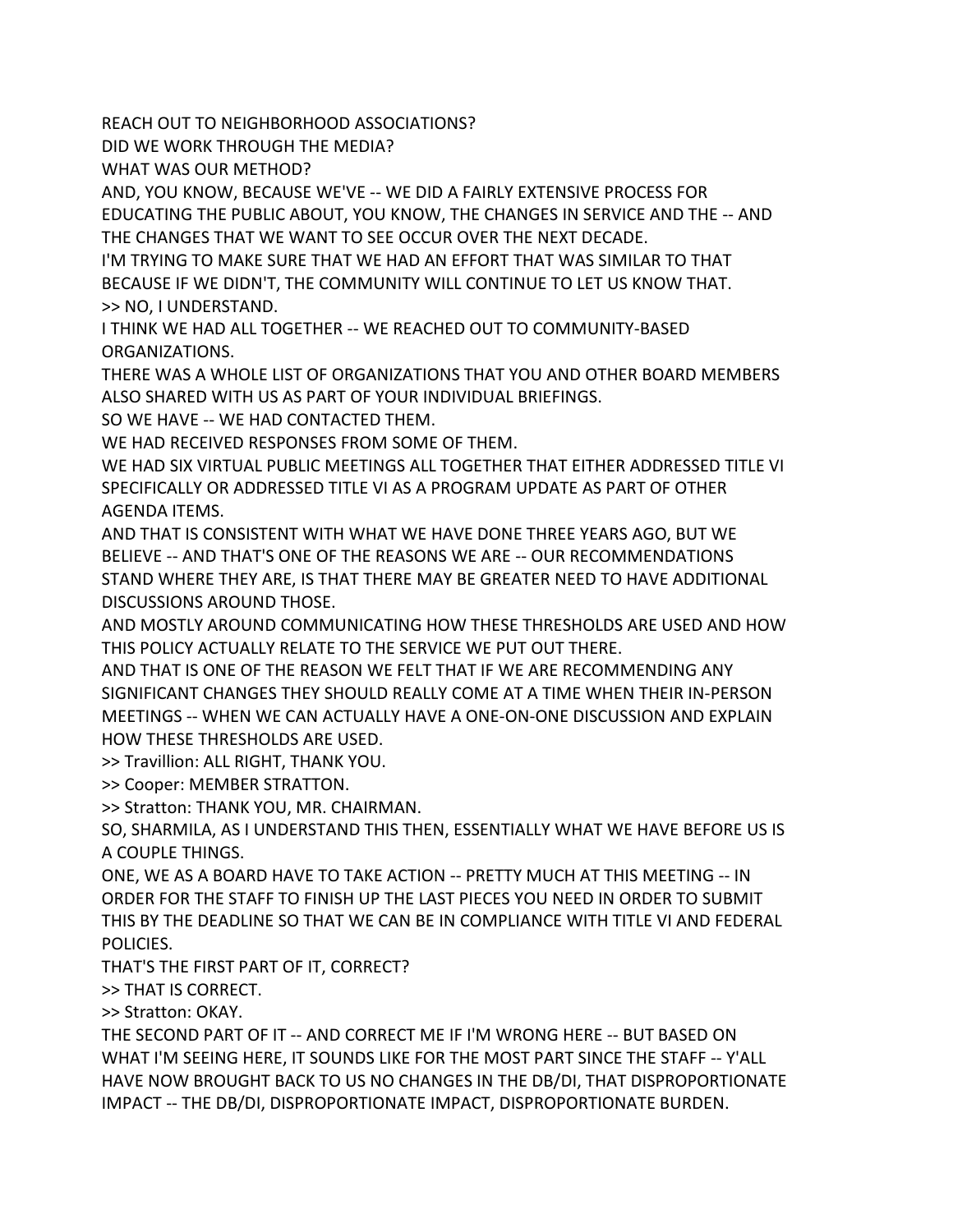YOU'RE NOT LOOKING AT CHANGES THAT AT ALL, DESPITE FROM THE CONSULTANTS, IF WE LEAVE THAT AT 2%, WHAT WE'RE LOOKING AT HERE RIGHT NOW IS ESSENTIALLY NON-SUBSTANTIVE CHANGES.

WE'RE KIND OF CLEANING THIS UP, TIGHTENING THE POLICY, MAKING IT MORE USER-FRIENDLY AND EASIER TO READ AND HOPEFULLY UNDERSTAND, BUT -- AM I UNDERSTANDING THAT SO FAR RIGHT NOW?

IS THAT PRETTY MUCH WHAT WE HAVE BEFORE US, THAT'S WHAT IT LOOKS LIKE? >> THAT IS CORRECT.

THAT IS AN ABSOLUTELY ACCURATE DESCRIPTION OF WHAT YOU HAVE IN FRONT OF YOU. >> Stratton: AND THEN IS YOUR INTENTION FROM THE CONVERSATION I JUST HEARD BETWEEN AND YOU VICE-CHAIRMAN TRAVILLION, THAT THE STAFF WANTS TO SPEND THE NEXT THREE YEARS -- BECAUSE IT IS A THREE-YEAR CYCLE THAT WE -- WE CAN'T DO THIS NEXT YEAR.

WE HAVE TO DO THIS IN THREE-YEAR INTERVALS WITH THE FEDERAL TRANSIT ADMINISTRATION.

AND THE INTENTION IS TO TAKE THE NEXT THREE YEARS AS WE CONTINUE TO, YOU KNOW, TO GET BACK -- TO GET BACK TO MORE IN-PERSON MEETINGS, MORE -- I HATE TO USE THIS WORD, BUT MORE NORMAL BEHAVIORS AND GATHERINGS, THAT WE CAN TAKE THAT TIME TO KIND OF TRACK THIS AND THEN EDUCATE PEOPLE AND THEN HEAR MORE FEEDBACK FROM THE COMMUNITY IN GREATER PLACES THAT WE MAYBE WEREN'T ABLE TO ACHIEVE BECAUSE WE WEREN'T ABLE TO -- TO REACH OUT AND TOUCH AS MANY FOLKS AS WE USED TO BECAUSE OF COVID?

>> THAT IS ALSO ACCURATE.

I THINK IN-PERSON MEETINGS WOULD ALLOW US TO HAVE -- MANY MORE OPPORTUNITIES TO BE ABLE TO HAVE ONE-ON-ONE DISCUSSIONS ON HOW MEANINGFUL THESE THRESHOLDS COULD BE USED AS OPPOSED TO THE PERCEPTION AROUND HOW THEY ARE USED OR WHAT MAYBE THE IMPLICATION FOR THAT.

AND I THINK THAT REQUIRES MORE MEANINGFUL DISCUSSION.

>> Stratton: BUT AS OF NOW AT THIS MOMENT WITH WHAT YOU HAVE BROUGHT BEFORE US, YOU'RE NOT RECOMMENDING MAKING ANY SUBSTANTIVE CHANGES AT THIS TIME?

>> THIS IS CORRECT.

>> Stratton: OKAY, THANK YOU.

>> Cooper: MEMBER KITCHEN.

>> Kitchen: THANK YOU.

I WANT TO THANK TRAVILLION, AND YOU AND THE REST OF THE STAFF FOR ALL OF THE WORK THAT Y'ALL DID ON THIS.

I KNOW THAT Y'ALL HAVE BEEN WORKING ON IT FOR A LONG TIME AND I REALLY APPRECIATE THAT AND I APPRECIATE THE CONVERSATIONS THAT WE HAD THE OPPORTUNITY TO HAVE HAD.

IT'S APPROPRIATE I AGREE TO NOT CHANGE THOSE THRESHOLDS SO I APPRECIATE THAT -- THAT WE'RE KEEPING THOSE AT THE 2%.

I THINK THAT I -- THINK THAT IT IS FAIR TO SAY THAT A SIMPLE WAY TO THINK ABOUT THAT IS THAT IT KEEPS THE THRESHOLDS TIGHTER FOR PURPOSES OF LOOKING AT THE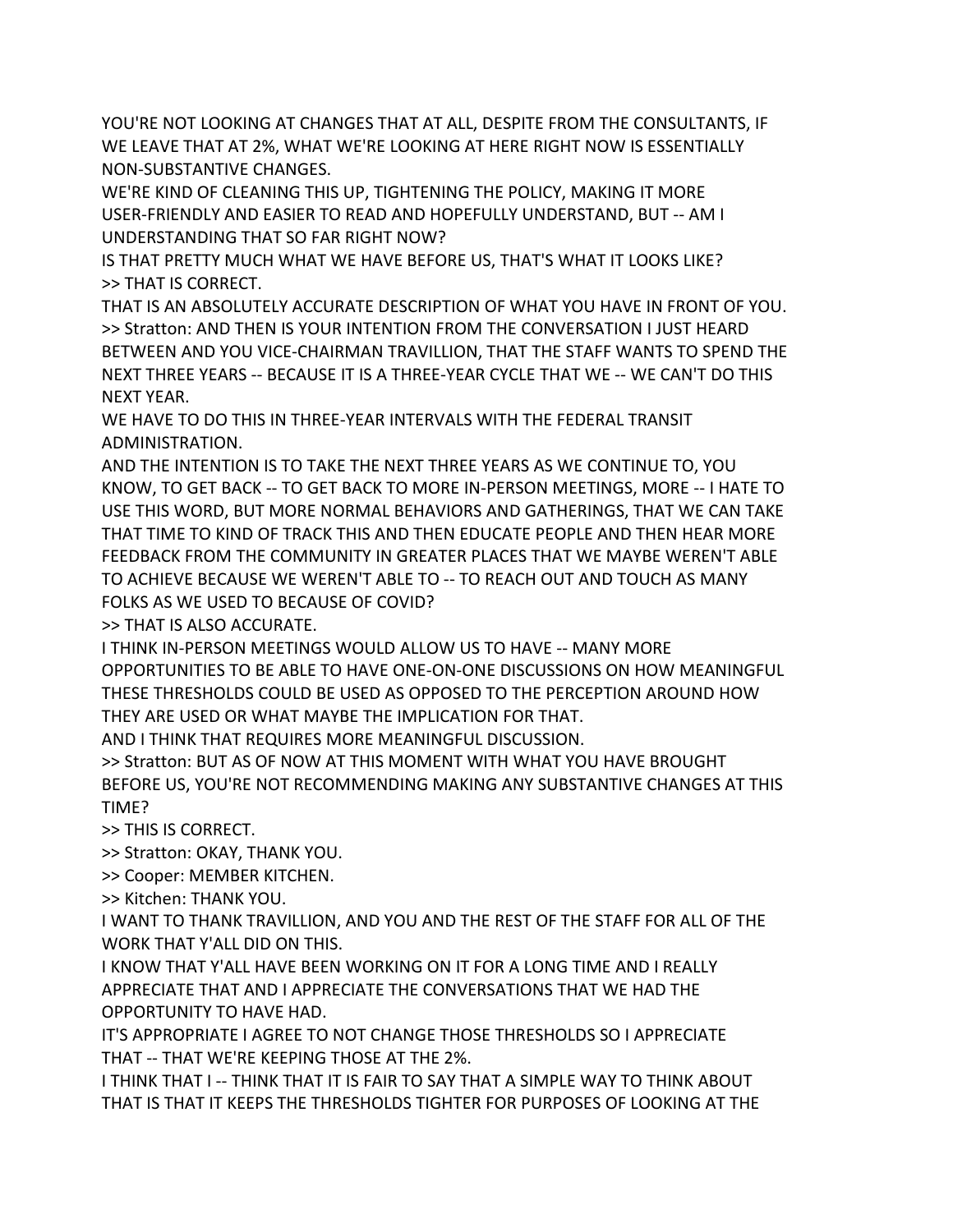DIFFERENCES BETWEEN THE IMPACT ON MINORITY AND NON-MINORITY.

SO I THINK THAT IT IS APPROPRIATE AT THIS TIME IN OUR COMMUNITY NOT TO -- NOT TO WIDEN THAT DIFFERENCE, TO KEEP IT AT 2%.

SO I WANT TO THANK YOU FOR THAT.

I DIDN'T SAY THAT EXACTLY CORRECTLY, I KNOW, BUT BASICALLY, LET ME TRY IT AGAIN. I'M TRYING TO DESCRIBE TO THE PUBLIC.

YOU KNOW, 2% IS THE DIFFERENCE BETWEEN NON-MINORITY AND MINORITY THAT TRIGGERS A FURTHER ANALYSIS.

GOING TO A GREATER DIFFERENCE FOR A TRIGGER OF AN ANALYSIS JUST WOULD NOT BE APPROPRIATE AT THIS TIME I DON'T THINK, SO I APPRECIATE US KEEPING IT THE SAME AND I APPRECIATE YOU CONTINUING TO REVIEW.

SO I HAD A DIFFERENT QUESTION.

I WAS THINKING THAT -- I MAY NOT BE REMEMBERING CORRECTLY, BUT WE DO ALSO LOOK AT THE -- THE COMPOSITION OF OUR ADVISORY COMMITTEES.

IS THAT CORRECT?

IS THAT A COMPONENT OF THIS TITLE VI POLICY?

>> YES, THAT IS CORRECT.

ANY LOCAL ADVISORY GROUPS, CSAC, ACCESS, GROUPS THAT WE HAVE -- THAT ARE THERE TO GIVE US COMMENTS ON OUR SERVICES AND SPECIFICALLY OUR TRANSIT SERVICES, SO IT'S NOT INTERNALLY FOCUSED.

>> Kitchen: RIGHT.

>> IN THE BRIEFING WE TALKED A LITTLE BIT ABOUT THAT IN AS WE HAVE DONE A WHOLE HOST OF OTHER MEASURES THAT TOUCHES THE COMMUNITY AND TALKS ABOUT EQUITY AND WHAT WE ARE DOING ON THAT.

AND DIVERSITY AND EQUITY INCLUSION, THE COUNCIL THAT IS COMING OUT, THAT IS ONE EXAMPLE.

BUT THAT IS, AGAIN, NOT F.T.A. TITLE VI IS A VERY SORT OF PRESCRIPTIVE PROCESS AND THE PROGRAM THAT -- THE COMMITTEES THAT COULD BE INCLUDED IN THE PROGRAM UPDATE -- AND I THINK THAT IT IS INCLUDED IN YOUR PACKET -- ARE THOSE TWO COMMITTEES THAT SPECIFICALLY ORGANIZED TO GIVE COMMENTS ON OUR SERVICE. OUR SERVICE THAT WE PUT ON THE ROAD.

AS OPPOSED TO OTHER INTERNAL AND EXTERNAL EQUITY-BASED COMMITTEES THAT WE ARE ENGAGED IN.

>> Kitchen: OKAY.

AND FOR THOSE TWO COMMITTEES, I UNDERSTAND THAT -- THAT WE PERHAPS HAVE SOME WORK THAT WE NEED TO DO IN ORDER TO GET GREATER REPRESENTATION? I WOULD APPRECIATE A BRIEFING IN THE FUTURE, YOU KNOW, IN THE NEAR FUTURE, NEXT COUPLE OF BOARD MEETINGS, TO GIVE US A STATUS OF THAT.

WE HAVE THE OPPORTUNITY TO -- WE HAVE SOME VACANCIES ON SOME OF THOSE RIGHT NOW, AND I UNDERSTAND THAT WE'RE NOT REPRESENTATIVE FROM A DEMOGRAPHIC PERSPECTIVE ON I THINK BOTH OF THEM, IF I'M REMEMBERING CORRECTLY.

IS THAT RIGHT?

>> THERE ARE -- I MEAN, YOU CAN NOMINATE I THINK BOARD MEMBERS ARE -- YOU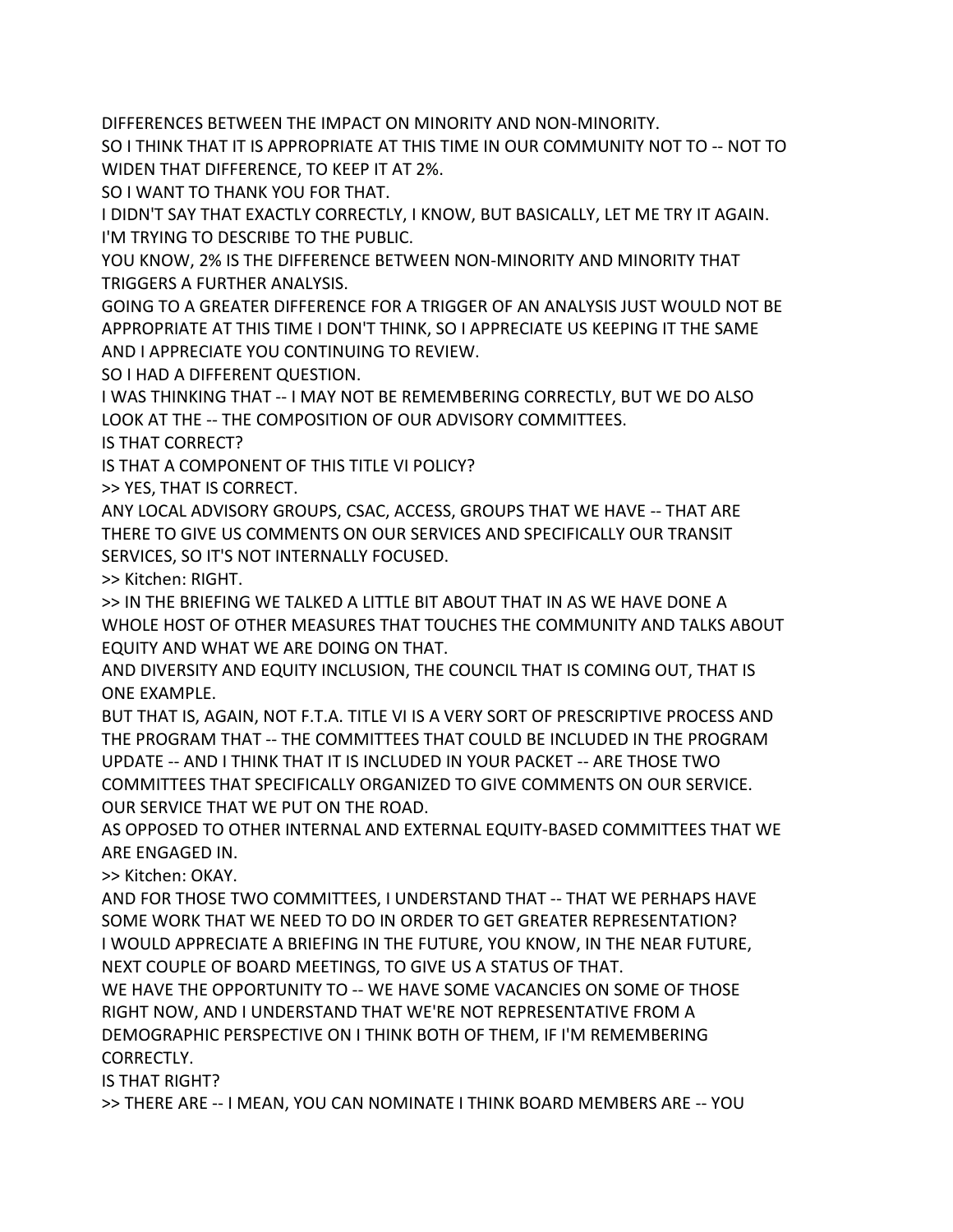HAVE ONE NOMINATION AND I THINK THAT THERE ARE THREE VACANCIES, IF I

RECALL -- AND DON'T QUOTE ME ON THAT.

I HAVE TO GO BACK AND REVIEW THE EXACT NUMBER OF VACANCIES.

AND I BELIEVE THAT THERE ARE OPPORTUNITIES TO IMPROVE ON THAT.

>> Kitchen: OKAY.

AND WE WOULD BE HAPPY TO GIVE YOU AN UPDATE.

>> Kitchen: OKAY.

I JUST THINK THAT IT WOULD BE HELPFUL FOR US AS A BOARD TO -- TO KEEP AN EYE ON THE REPRESENTATION ON OUR TWO ADVISORY COMMITTEES.

AND MY UNDERSTANDING FROM WHAT I REVIEWED RECENTLY WAS THAT THEY'RE NOT AS REPRESENTATIVE AS WE MIGHT WANT THEM TO BE.

AND SO IT'S SOMETHING THAT I'D LIKE TO SEE US LOOK AT AGAIN IN, YOU KNOW, A COUPLE MONTHS, JUST TO SEE IF WE MADE ANY IMPROVEMENTS.

>> THANK YOU.

>> Cooper: OTHER QUESTIONS?

VICE-CHAIR?

>> Travillion: JUST AS A STATEMENT IF I COULD.

YOU KNOW, AS WE DO GO FORWARD, AND AS WE LOOK AT BOARD -- AT COMMITTEE MEMBERS, YOU KNOW, I THINK THAT IT IS IMPORTANT FOR US TO MAKE CLEAR THE TYPES OF THINGS WE'RE TRYING TO ACHIEVE WITH TITLE VI POLICIES AND THE TYPES OF THINGS THAT WE'RE TRYING TO ACHIEVE WITH THE H.U.B. PROGRAMS.

OFTENTIMES THEY'RE COUNTERINTUITIVE.

AND WHEN YOU SAY 25% OF THIS OR 2% OF THAT, WE -- WE ALMOST NEED TO MAKE MORE PLAIN TO REGULAR FOLKS WHAT IT IS WE'RE TRYING TO ACHIEVE, HOW IT IS THEY CAN COMMUNICATE WITH US.

AND THEN MAKE IT EASY FOR THEM TO GIVE RECOMMENDATIONS TO US WHEN APPROPRIATE.

SO I WOULD LOVE TO WORK WITH YOU AS WE TALK ABOUT HOW WE COMMUNICATE WITH THE COMMUNITY, AND HOPEFULLY INFORM THEM ABOUT THE TYPES OF THINGS THAT WE'RE TRYING TO ACHIEVE.

>> THANK YOU.

THAT WOULD BE GREAT.

>> Cooper: THANK YOU, SHARMILA.

WE HAVE ONE PUBLIC COMMENT, MISS JOSEPH WHO WANTED TO ADDRESS THIS AGAIN. AND, ED, IF SHE'S STILL ON THE LINE --

>> YES, ARE YOU READY FOR ME TO SPEAK?

>> Cooper: YES, MA'AM.

I'LL JUST REMIND YOU OUR TIME LIMIT IS THREE MINUTES AND ASK YOU TO RESPECT THAT.

IT MAY BE DIFFICULT TO HEAR THE BUZZER ON THE PHONE LINE, BUT IF YOU WILL JUST LIMIT YOUR COMMENTS TO THREE MINUTES, WE'RE GLAD TO HAVE THOSE.

SO, NOW IS A GOOD TIME.

>> MR. CHAIR, DID YOU WANT ME TO SPEAK NOW?

>> YES, MA'AM.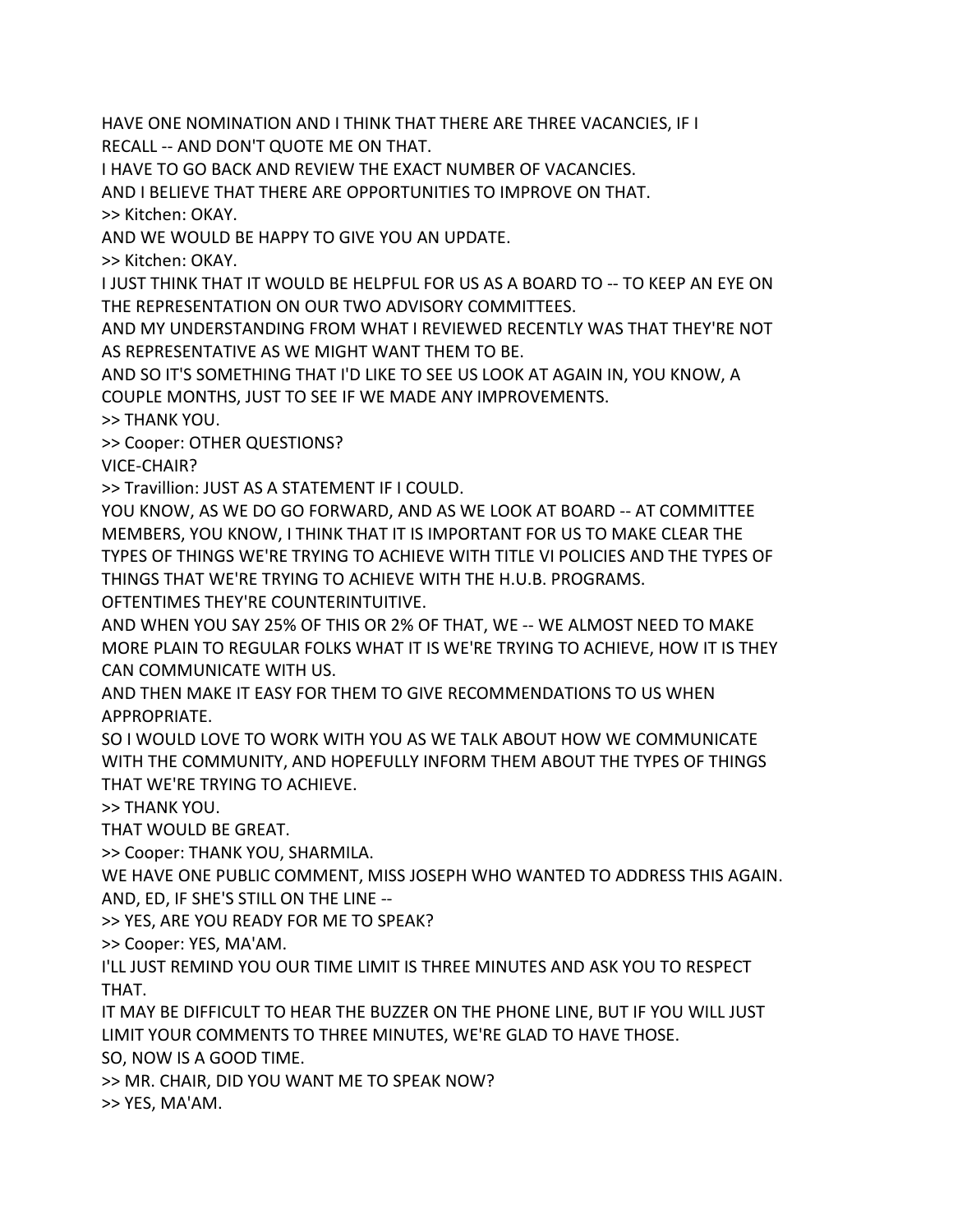>> THANK YOU, MR. CHAIR, MEMBERS.

I'M ZENOBIA JOSEPH.

MY COMMENTS ARE SPECIFICALLY RELATED TO ITEM 4.

I MADE A COMMENT BEFORE WHICH SAID YOU HAVE FIGURED OUT HOW TO CIRCUMVENT TITLE VI -- SAY ONE THING, DO ANOTHER, DOCUMENT WHAT IS SAID TO THE FEDS AND THEN YOU GET THE FEDERAL FUNDING.

HOWEVER, I DO WANT TO THANK BOARD MEMBER TRAVILLION FOR FOLLOWING UP AND ASKING THE QUESTION ABOUT FM734 PARMER LANE, BECAUSE WHEN YOU DO THE SERVICE EQUITY ANALYSIS, YOU'VE NOT LOOKED AT THE AREAS WHERE YOU DO NOT HAVE SERVICE.

IF YOU KEEP TWEAKING EXISTING SERVICE THAT MEANS YOU KEEP ELIMINATING THE PEOPLE WHO ACTUALLY LIVE NORTHEAST AUSTIN AND FROM SAMSUNG TO APPLE. SO I WOULD ASK YOU TO RESTORE THAT SERVICE.

IT WAS \$4.7 MILLION FOR THE BUS ROUTE, THE MetroRapid.

AS YOU ARE RELATING TO THE ADVISORY COMMITTEES I WOULD SAY COUNCILMEMBER KITCHEN, THERE NEEDS TO BE TRANSPARENCY.

I WOULD ASK YOU TO PUT THE AUDIO ONLINE, BECAUSE THOSE MEETINGS ARE LIKE A PRIVATE CLUB AND ONLY CERTAIN MEMBERS OF THE PUBLIC GET THE CODE.

SO IF YOU WANT THE COMMUNITY TO BE INVOLVED, BE TRANSPARENT.

I WOULD CALL TO YOUR ATTENTION ON JUNE 18TH, 2018, ROBERTO TOLD ME I DIDN'T NEED TO KEEP COMING TO THE MEETINGS ANYWAY.

HE DIDN'T MEET WITH ME IN THE BREAKER-BURNET AREA TO SEE WHAT THE SHORT LINING OF THE 392 WOULD DO.

I WANT COMMISSIONER TRAVILLION TO KNOW WHAT RESPONSE I GOT FROM DEETER, THE SENIOR PLANNER, THE DIRECTOR FOR CONNECTIONS 2025 ON MAY 19TH, 2021. THERE WAS A VIRTUAL TITLE VI MEETING.

I ASKED SPECIFICALLY ABOUT DISPARATE IMPACTS.

AND WHEN CAPITAL METRO PLANS TO RE-IMPLEMENT THE LEAST DISCRIMINATORY ALTERNATIVE.

HE SAID WE DO NOT PLAN TO CONDUCT THAT ANALYSIS AT ANY TIME.

HE RELIED ON THE LETTER THAT CAME FROM THE FEDERAL TRANSIT ADMINISTRATION TO THE COMPLAINT THAT I FILED, 2017, WHICH WAS IN THE APRIL 23rd, 2018 BOARD PACKET WHEN THEY DID THE TRIENNIAL -- REVIEW.

THE COUNCIL TOLD THE BOARD IT HAD NOTHING TO DO WITH THE REVIEW, EVEN THOUGH IT WAS ON PAGE 114 OF THE DOCUMENT.

I'LL CALL YOUR ATTENTION TO JANUARY 28, 2019.

I TESTIFIED ABOUT HOW THE LANGUAGE IN FEDERAL TRANSIT ADMINISTRATION CIRCULAR 4702, WHICH SHARMILLA JUST ACTUALLY REFERRED TO, WAS CHANGED. THE WORD SEVERE DOES NOT APPEAR IN THE GUIDELINES.

AND SO THAT WAS THE SAME MEETING WHERE CHAIRMAN COOPER ACTUALLY ACKNOWLEDGED THE DISPARATE IMPACTS.

AND THEN THEY JUST MOVED ON.

BUSINESS AS USUAL.

AND SO COMMISSIONER TRAVILLION, I WANT YOU TO UNDERSTAND I APPRECIATE YOU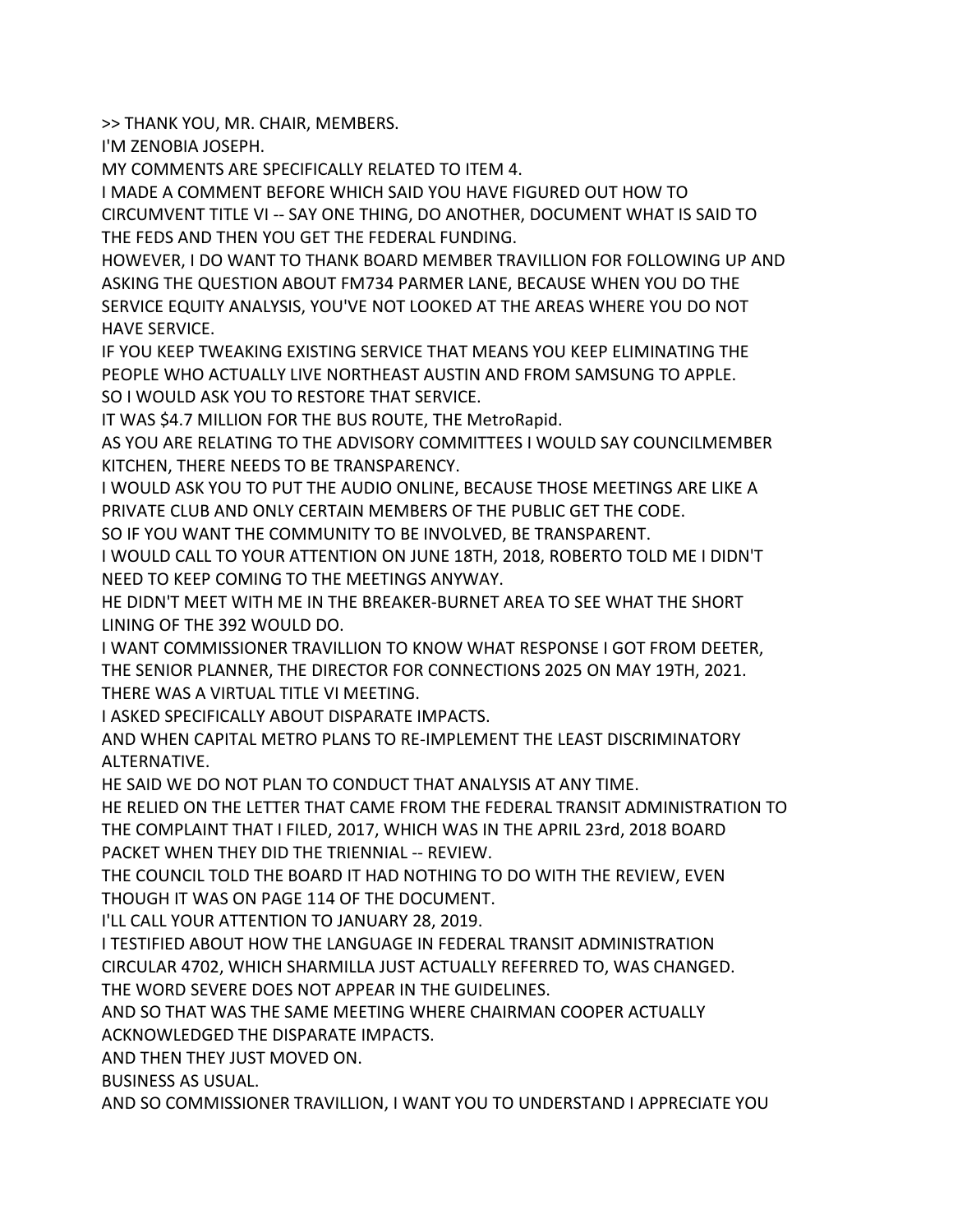ASKING THE QUESTION, BUT JUST LAST NIGHT, THERE WAS A SOCCER GAME.

I HAVE ASKED MANY TIMES FOR 801, CHINATOWN, TO BE MOVED TO A SAFER LOCATION BY THE CVS PHARMACY.

AND WITH NOBODY ASKING CLARK MOVED THE MID-BLOCK STOP, THE NEW 803 STOP AND BREAKER AND BURNET SO THE WHITE PEOPLE DIDN'T HAVE FAR TO WALK. SO THE SYSTEM IS INEQUITABLE.

BLACK PEOPLE WAIT 60 MINUTES FOR THE BUS.

AUGUST 7, 2020, THE RESOLUTION MAINTAINED THE SYSTEM AS IT IS.

IT IS DISINGENUOUS FOR THE BOARD TO ACTUALLY SIT THERE AND PRETEND THAT ALL IS WELL AND GOOD.

I WANT TO CALL TO YOUR ATTENTION ON PAGE 30 WHERE YOU TALK ABOUT THE CHANGES, THAT THE FARE CHANGES WILL RESULT IN AN EQUITY ANALYSIS -- I'LL LET YOU KNOW THAT THE FARE IS FREE UNTIL JULY 4TH.

BUT THAT AD ONLY PLAYS ON KETE, NOT ON KEZI.

AND LASTLY, WHEN THEY WANTED TO REACH US FOR PROJECT CONNECT, THE AD PLAYED ABOUT EQUITY, WHICH WAS PROPAGANDA, 550 TIMES.

WHEN IT CAME TO THE FREE FARE AND OTHER THINGS THAT BENEFIT PEOPLE OF COLOR, THEY DIDN'T GET ON THE AIR AND SAY ANYTHING.

AND SO PLEASE STOP WITH JUST TALKING ABOUT EQUITY AND USING IT AD NAUSEAM. JUST SAYING THE WORD DOESN'T MAKE THE SYSTEM EQUITABLE.

I WOULD URGE THE BOARD TO DO THE RIGHT THING AND TO RECOGNIZE, WAY BACK ON NOVEMBER 14TH, 2018 --

>> THANK YOU, MS. JOSEPHS.

THANK YOU.

>> I WOULD ASK YOU TO BE HONEST AND TO --

>> THANK YOU, MS. JOSEPHS.

>> THE DECISIONS THAT YOU MAKE.

AND LASTLY -- I WANT YOU TO --

>> THANK YOU.

BOARD MEMBERS, YOU'VE HEARD FROM SHARMILLA IN OUR PUBLIC COMMENT.

ANY -- THE CHAIR WILL ENTERTAIN A MOTION WITH RESPECT TO ACTION ITEM

NUMBER 4, WHICH IS APPROVAL OF THE RESOLUTION ADOPTING REVISED TITLE VI POLICIES.

IS THERE A MOTION?

MOTION BY MEMBER POOL, A SECOND?

SECOND BY MEMBER STRATTON.

DISCUSSION?

VICE CHAIR?

>> YEAH, I THINK THIS IS A DIFFICULT AREA.

AND I THINK THAT WE'VE GOT DIFFERENT UNDERSTANDINGS OF HOW IT OUGHT TO WORK.

AND I REALLY THINK THAT IT WOULD HELP US INTERNALLY TO DO A 101 JUST FOR OURSELVES, BECAUSE AS WE'VE WALKED THROUGH THE PROCESS, WE'VE TALKED. AND I THINK THAT THEREFORE BEEN SOME SIGNIFICANT CHANGES.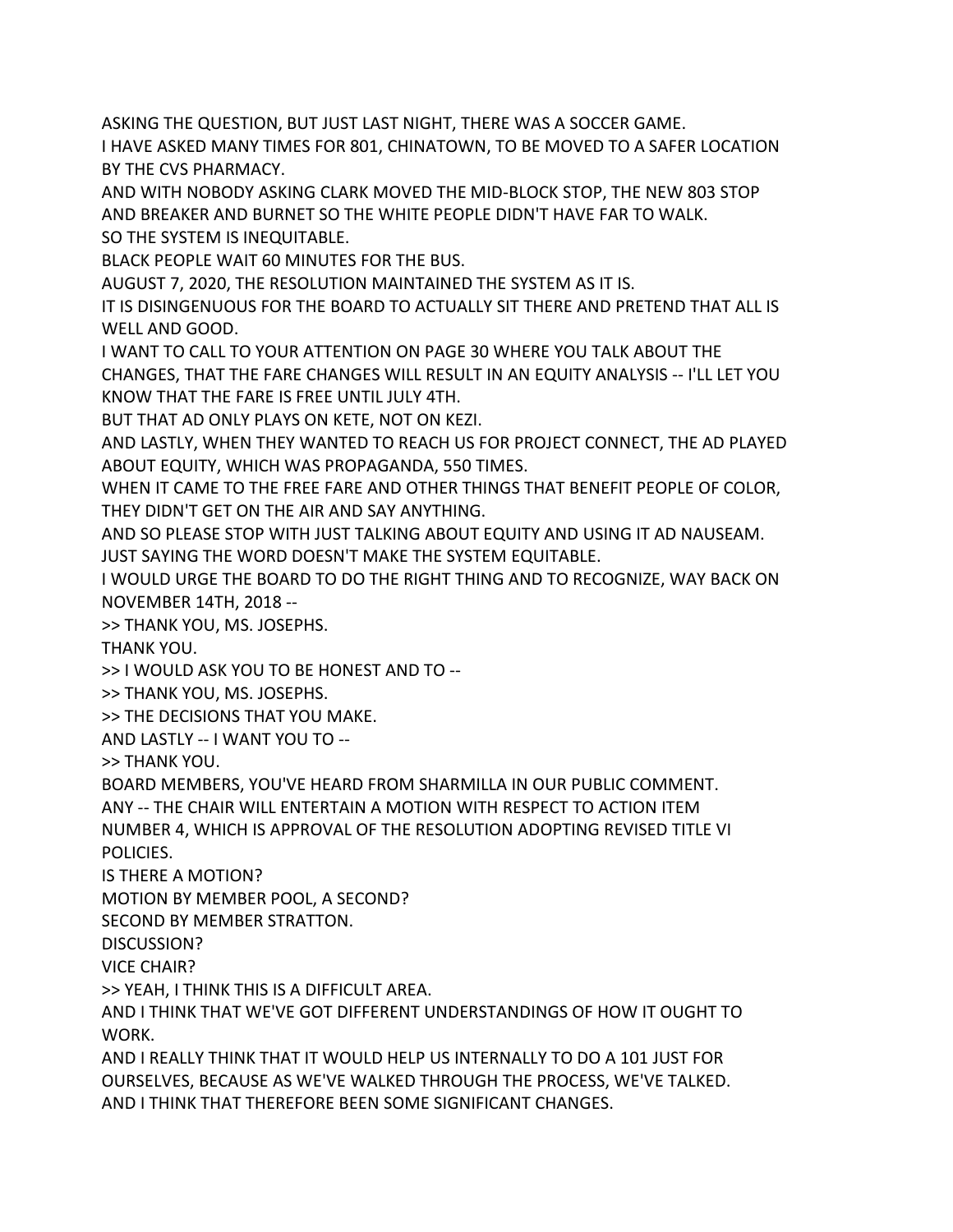AND I'M APPRECIATIVE OF THAT.

I JUST WANT TO MAKE SURE THAT WE'RE ALL SEEING AND UNDERSTANDING THE SAME MATERIALS, AND THAT WHAT WE UNDERSTAND THEN BECOMES WHAT WE EDUCATE OUR COMMUNITY WITH AS WELL.

WHEN I TALK TO PEOPLE ABOUT TITLE VI, THERE'S NOT AN UNDERSTANDING OF HOW -- WHAT OUR POLICIES DEFINE AND EXPLAIN TO THE COMMUNITY. >> YES.

>> AND, YOU KNOW, I KNOW IT'S COMPLICATED.

AND I KNOW THAT IT TAKES MORE TIME.

BUT I THINK IT'S GOING TO BE REALLY IMPORTANT OVER TIME, AS OUR SERVICE CHANGES, THAT PEOPLE REALLY UNDERSTAND WHAT WE'RE TRYING TO FIND OUT AND HOW COMMUNITY IS EMPOWERED TO COMMENT AND CREATE CONSTRUCTIVE CHANGE. >> I CANNOT AGREE MORE.

I THINK WHAT WE'RE TRYING TO HIGHLIGHT HERE IS THAT WE HAVE A LAW. WE HAVE A POLICY.

AND THEN WE HAVE THE APPLICATION OF THE POLICY.

AND HOW MEANINGFULLY WE APPLY THEM.

THAT IS THE BASIS OF THIS DISCUSSION AS I SEE IT.

AND THE GREATER TRANSPARENCY WE HAVE AROUND THAT, TO ME, THAT'S THE GOAL. SO WE'LL BE HAPPY TO CARRY ON ANY DISCUSSIONS THAT YOU THINK -- ANY EDUCATIONAL OPPORTUNITIES TO HEAR FROM THE COMMUNITY THAT'S RECEIVING

THAT, AND US, WE ARE APPLYING THAT POLICY.

WOULD BE HAPPY TO HAVE MORE DISCUSSIONS ON THAT.

>> THANK YOU, VICE CHAIR.

I THINK IT MIGHT BE GOOD FOR US TO HAVE A WORKSHOP -- WORK SESSION ONE DAY WHEN WE CAN JUST SPEND A LITTLE TIME KICKING THIS AROUND, BECAUSE TITLE VI, FROM A FEDERAL POLICY STANDPOINT, IS SOMEWHAT ARCANE.

AND DESPITE MY BEST EFFORTS TO FEEL LIKE I'VE GOT MY HEAD WRAPPED AROUND THE TECHNICALITIES OF IT AS A LAWYER EVEN, I FIND THAT DIFFICULT.

BUT I THINK AS A BOARD, WE'RE PROBABLY PRETTY UNITED ON THE IDEA THAT WE WANT TO BE SURE THAT WE'RE DOING THE RIGHT THING IN TERMS OF THE APPLICATION.

AND SO UNDERSTANDING WHAT'S REQUIRED, AND UNDERSTANDING WHAT IN FACT WE HAVE DONE WOULD BE SOMETHING THAT WOULD BE TIME WELL SPENT, IT SEEMS TO ME.

MS. JOSEPH SAID THAT I ACKNOWLEDGE DISPARATE IMPACT, BACK WHEN WE WERE TALKING ABOUT CAP REMAP.

THAT'S NOT THE CASE.

WHAT I SAID THEN HAD TO DO WITH THE FACT THAT WE WERE CERTAINLY TAKING AWAY -- MOVING ROUTES.

AND THAT ADDED IMPACT ON PEOPLE WHOSE ROUTES GOT MOVED.

AND THAT THEY HAD TO FIND A DIFFERENT PLACE TO GO.

BUT IN THE TOTALITY OF CIRCUMSTANCES, I FELT THEN AS I FEEL NOW, THAT WE DID OUR BEST TO INCREASE OVERALL THE QUALITY AND QUANTITY OF SERVICE DURING THAT TIME PERIOD.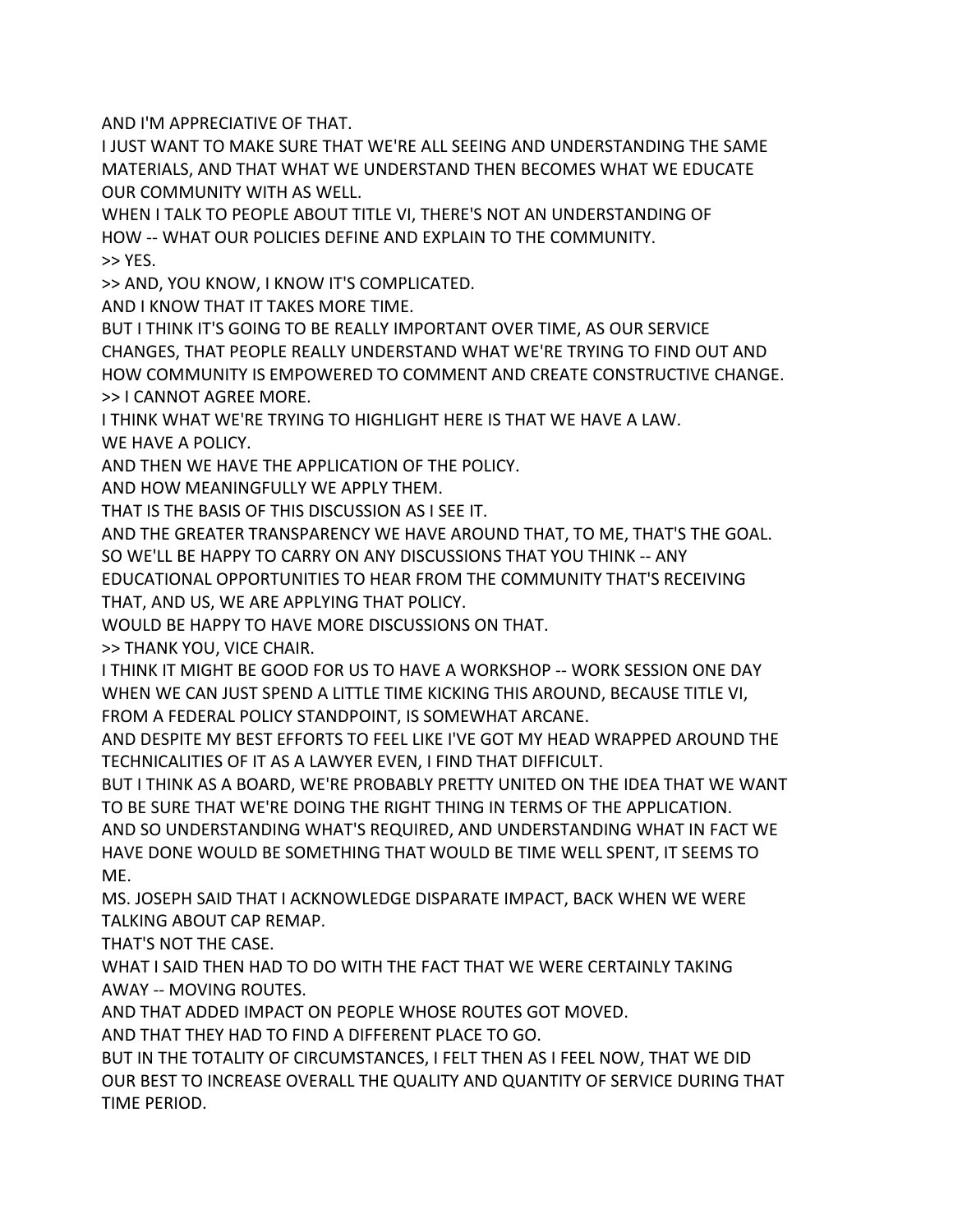BUT THOSE ARE THINGS THAT WE HAVE TO BE SURE THAT WE UNDERSTAND WHAT WE'RE DOING AND THE IMPACT OF WHAT WE'RE DOING.

AND SO I THINK IT MIGHT BEHOOVE US AS A BOARD, PARTICULARLY AS WE GET NEW MEMBERS, TO SPEND SOME TIME JUST COMMITTING OURSELVES TO UNDERSTANDING BETTER WHAT WE DO AND HOW WE DO IT, AND WHAT THE RULES ARE.

SO THAT'S SOMETHING, MAYBE, FOR A FUTURE WORK SESSION WHERE WE CAN SPEND SOME TIME ASKING QUESTIONS AND GETTING TO A DEEPER LEVEL OF UNDERSTANDING. NOT JUST ON ROUTES, BUT ALL THAT WE HAVE TO DO THAT IMPACTS THE MINORITY AND LOW-INCOME COMMUNITIES IN OUR REGION.

SO, THANK YOU FOR THAT.

SO, WE HAVE A MOTION AND A SECOND.

COMMENT?

>> YES.

I'LL JUST ADD THAT THE CONVERSATION ALSO AROUND THE ADVISORY COMMITTEES -- YOU KNOW, I JUST FIND IT INTERESTING AS THE CapMetro BOARD MEMBER FOR THE AUSTIN TRANSIT PARTNERSHIP, AND I DON'T KNOW IF IT'S BECAUSE IT'S THE NEW SPLASHY THING IN AUSTIN, BUT SO MANY PEOPLE APPLIED FOR SERVING ON THE TECHNICAL ADVISORY COMMITTEES AND THE COMMUNITY ADVISORY COMMITTEE AS WELL.

THE CITY OF AUSTIN AS A WHOLE -- I CAN'T EVEN, YOU KNOW -- COUNCIL MEMBER POOL AND COUNCILMEMBER KITCHEN, I DON'T KNOW -- 60 PLUS BOARDS AND COMMISSIONS THAT EACH HAVE TO HAVE A MEMBER APPOINTED BY A MEMBER OF THE CITY OF AUSTIN.

SO YOU'RE LOOKING AT 11 PER BOARD AND COMMISSION.

WHEN I FIRST CAME ON CapMetro BOARD OF DIRECTORS IN DECEMBER OF 2018, I WAS NOT EVEN AWARE THAT THERE WERE -- THERE WAS AN ACCESS ADVISORY COMMITTEE OR A COMMUNITY SERVICE ADVISORY COMMITTEE.

I THINK PART OF THE ISSUE IS THAT WE NEED TO, I THINK, FIGURE OUT -- CapMetro NEEDS TO FIGURE OUT HOW TO DO A BETTER JOB AT ADVERTISING, MARKETING THESE COMMITTEES AS A WAY OF BEING INVOLVED WITHIN THE COMMUNITY.

I'VE HEARD IT MENTIONED FROM THIS DAIS BEFORE.

ION WHAT THE SOLUTION -- I DON'T KNOW WHAT THE SOLUTION IS.

COVID KICKED US A LITTLE BIT ON THIS ONE.

BUT I WOULD LIKE TO SEE IF THERE'S A WAY THAT WE CAN GET THOSE MEETINGS ONLINE, OR AT LEAST AN ARCHIVE OF THOSE MEETINGS.

I THINK THAT WOULD GO A LONG WAY FOR PEOPLE TO SEE, WHAT AM I GETTING MYSELF INTO.

WHAT DO THESE ORGANIZATIONS TALK ABOUT?

AND THEN I THINK IT WOULD BE A WAY TO GET SOME MORE MEANINGFUL

CONVERSATION AROUND SOME OF THESE ISSUES, BECAUSE I THINK WHEN YOU HAVE THE CONVERSATION, GETTING BEYOND THIS DAIS TO THE NEXT LEVEL, IT'S NO DIFFERENT THAN WHAT WE SEE WITHIN THE COMMUNITY AND OTHER PLACES THAT THIS IS IMPORTANT.

IT'S IMPORTANT AND THERE'S VERY MUCH A GREAT TECHNICAL LEVEL OF EXPERTISE AND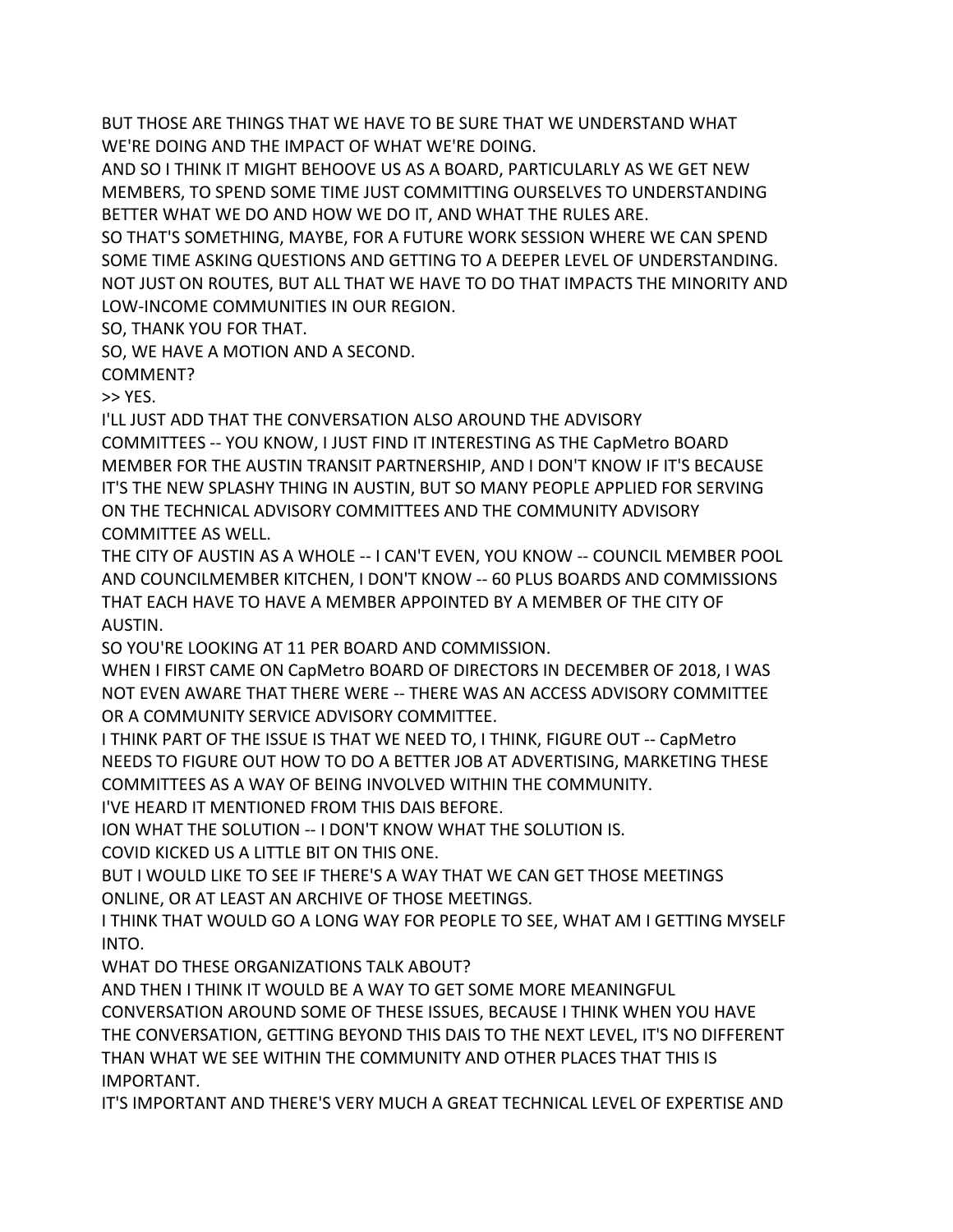VERY MUCH IN THE WEEDS WHEN YOU'RE TALKING TITLE VI, IS WHAT CHAIRMAN COOPER WAS SAYING.

BUT THERE'S THAT OTHER ASPECT OF IT.

I AGREE WITH VICE CHAIRMAN TRAVILLION ON THAT.

A LOT OF IT IS WE NEED TO MAKE SURE THAT WE HAVE ANOTHER LAYER OUT THERE THAT'S WILLING TO BOTH UNDERSTAND IT BUT THEN ALSO TALK ABOUT AND ENGAGE IN THESE ISSUES.

AND I THINK THAT WE CAN LEVERAGE OUR COMMITTEES MORE EFFECTIVELY IF WE HAVE THOSE -- THAT INVOLVEMENT, AND IF THE COMMUNITY IS AWARE THAT IT'S OUT THERE AND THOSE COMMITTEES ARE A PLACE THAT WE CAN HAVE THOSE CONVERSATIONS. >> MEMBER KITCHEN.

>> YES.

THANK YOU.

I AGREE.

THAT'S WHY I RAISED THE ISSUE OF THESE COMMITTEES.

AND I DO THINK THAT IT IS IMPORTANT THAT THEY BE AVAILABLE FOR PEOPLE TO WATCH LIVE, OR A RECORDING.

I THINK THAT'S ESSENTIAL.

SO I THINK WE NEED TO WORK TOWARDS THAT.

AND PRESIDENT CLARK, WHATEVER THE APPROPRIATE WAY IS TO DO THAT, IF Y'ALL COULD WORK TOWARDS THAT.

I ALSO THINK IT WOULD BE IMPORTANT FOR US TO -- EACH OF US BEAR RESPONSIBILITY FOR THIS.

AND I'LL DO MY PART TO LOOK AT THE COMPOSITION OF THOSE COMMITTEES TO MAKE SURE THEY'RE MORE REPRESENTATIVE.

AND FINALLY I THINK IT WOULD BE INTERESTING TO AT LEAST INVITE THE CHAIRS OF THOSE COMMITTEES TO MAKE THEIR REPORTS TO US.

I CERTAINLY APPRECIATE THE REPORTS THAT WE'RE RECEIVING.

WE'RE GETTING GOOD, SOLID REPORTS.

BUT HAVING THE CHAIR OF THOSE COMMITTEES BE OFFERED THE OPPORTUNITY, IF THEY WERE WANTING TO OR WERE AVAILABLE TO ACTUALLY SPEAK DIRECTLY TO US.

AND I KNOW OVER THE YEARS, JUST FROM TIME TO TIME THAT'S OCCURRED, BUT IT DOESN'T OCCUR ON A REGULAR BASIS.

AND I THINK THAT WOULD ALSO MAKE THE CONNECTION AND DEMONSTRATE TO THE PUBLIC THE IMPORTANCE OF THOSE COMMITTEES AND THE FACT THAT THEY ARE HEARD, SO.

>> VICE CHAIR.

>> I'VE ALREADY SPOKEN ONCE, SO I'LL WAIT UNTIL AFTER COUNCILMEMBER POOL SPEAKS.

>> THANKS, COMMISSIONER TRAVILLION.

I WANTED TO ECHO THE COMMENTS, AND ESPECIALLY THANK BOARD MEMBER STRATTON FOR BRINGING UP THE POINTS ABOUT THE COMMITTEES FOR SURE. I DO THINK -- I SEE OUR COMMITTEE APPOINTMENTS AS AMBASSADORS INTO THE COMMUNITY.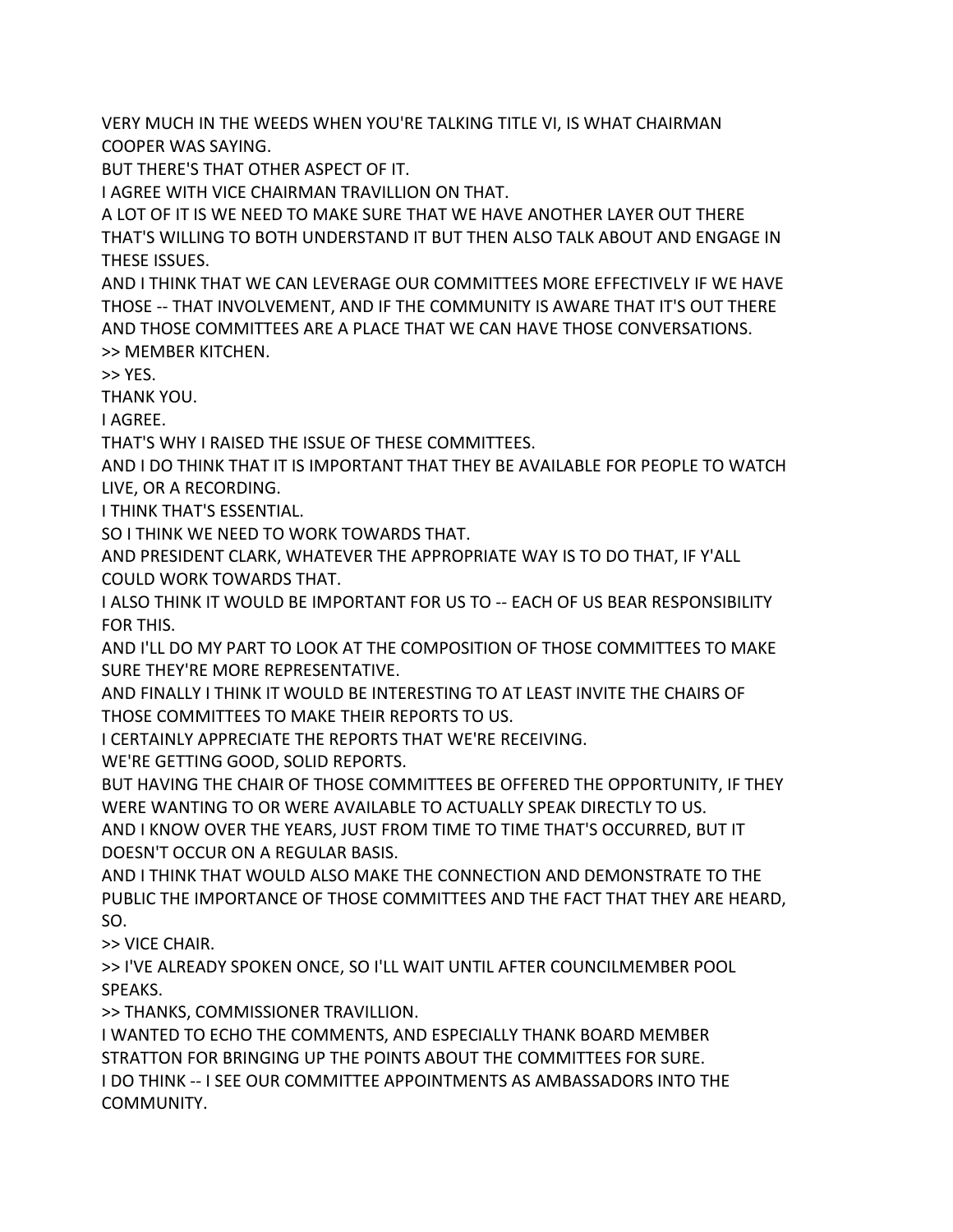AND THEY HELP WITH THE CONNECTION BETWEEN THE PUBLIC AND US, UNDERSTANDING WHAT'S GOING ON, BRINGING CONCERNS TO US, FILTERING INFORMATION BACK.

IT'S A REALLY GREAT LAYER OF ASSISTANCE, BOTH INCOMING AND OUTGOING. I'M LOOKING AT THE APPOINTMENTS OUT OF -- THAT I'M RESPONSIBLE FOR, I THINK THERE ARE TWO.

AND MY TEAM AND I JUST DISCOVERED THAT WE HAD

THOSE -- [ CHUCKLING ] -- APPOINTMENTS TO MAKE.

I WAS GLAD TO FIND THAT OUT.

WE'RE LOOKING AT WHO IS BEING RECOMMENDED AND LOOKING AT, KIND OF, THE DIVERSITY OF EXPERIENCE AND AGE, AND RACIAL ETHNICITY, AND THE WHOLE PACKAGE TO BUILD A REALLY GOOD CROSS-SECTION OF FOLKS WHO ARE PART OF OUR CITIZEN ADVISORY, CUSTOMER SERVICE ADVISORY.

AND TELL ME THE NAME OF THE -- ACCESS, ESPECIALLY, DISABILITY ACCESS ADVISORY COMMITTEE IS REALLY IMPORTANT.

SO, I COMPLETELY ENDORSE THE SENTIMENTS THAT EVERYBODY IS OFFERING HERE, AND THINK WE CAN MAYBE TAKE CapMetro AND PROJECT CONNECT TO ANOTHER LEVEL OF COMMUNITY INVOLVEMENT BY THE FOLKS THAT WE SELECT AND APPOINT ONTO THESE COMMITTEES, AND THEN OUR RELIANCE ON THEM AND HAVE THEM BE MAYBE SOME KIND OF ACTIVE PARTICIPANT IN THE BOARD MEETINGS.

SOUNDS GOOD TO ME.

>> I THINK ASHLEY HAD A COMMUNITY.

>> QUICK UPDATE, STAFF HAS BEEN OF BEEN EXPLORING ABOUT RECORDING THE MEETINGS.

THAT'S NOT THEIR WISH.

THEIR WISH IS TO POST THE MINUTES.

WE'LL CONTINUE TO WORK WITH THEM.

THEY ARE POSTING MINUTES ONLINE, BUT THEY DON'T RECORD.

 $>>$  I DON'T  $\ldots$ 

>> THEY'RE NOT REQUIRED TO UNDER OPEN MEETINGS, UNLIKE CITY --

>> CHAIR.

>> VICE CHAIR.

>> I THINK THAT WALKS RIGHT INTO WHAT I WANTED TO SAY.

WE REALLY, AS A BOARD, HAVE TO UNDERSTAND THE GRAVITY OF THIS MOMENT. AND THAT IS THAT WE ARE A DEEP SOUTHERN CITY.

AND WE HAVE NOT ALWAYS BEEN AS OPEN AS WE COULD HAVE BEEN HISTORICALLY. I WAS AROUND FOR THE '99 VOTE WHEN WE LOST LIGHT RAIL BY ONE TENTH OF 1% AND WE LOST THAT ONE TENTH OF 1% BECAUSE WE CHOSE NOT TO COMMUNICATE WITH THE ENTIRE COMMUNITY.

WE CHOSE NOT TO GET INVOLVED IN PLACES THAT WE WEREN'T NORMALLY INVOLVED IN.

I HAVE TALKED TO RANDY.

I'VE TALKED TO THE CHAIR ABOUT THIS A NUMBER OF TIMES.

AND COUNCILMEMBER KITCHEN AND I HAVE TALKED DIRECTLY ABOUT THESE ISSUES.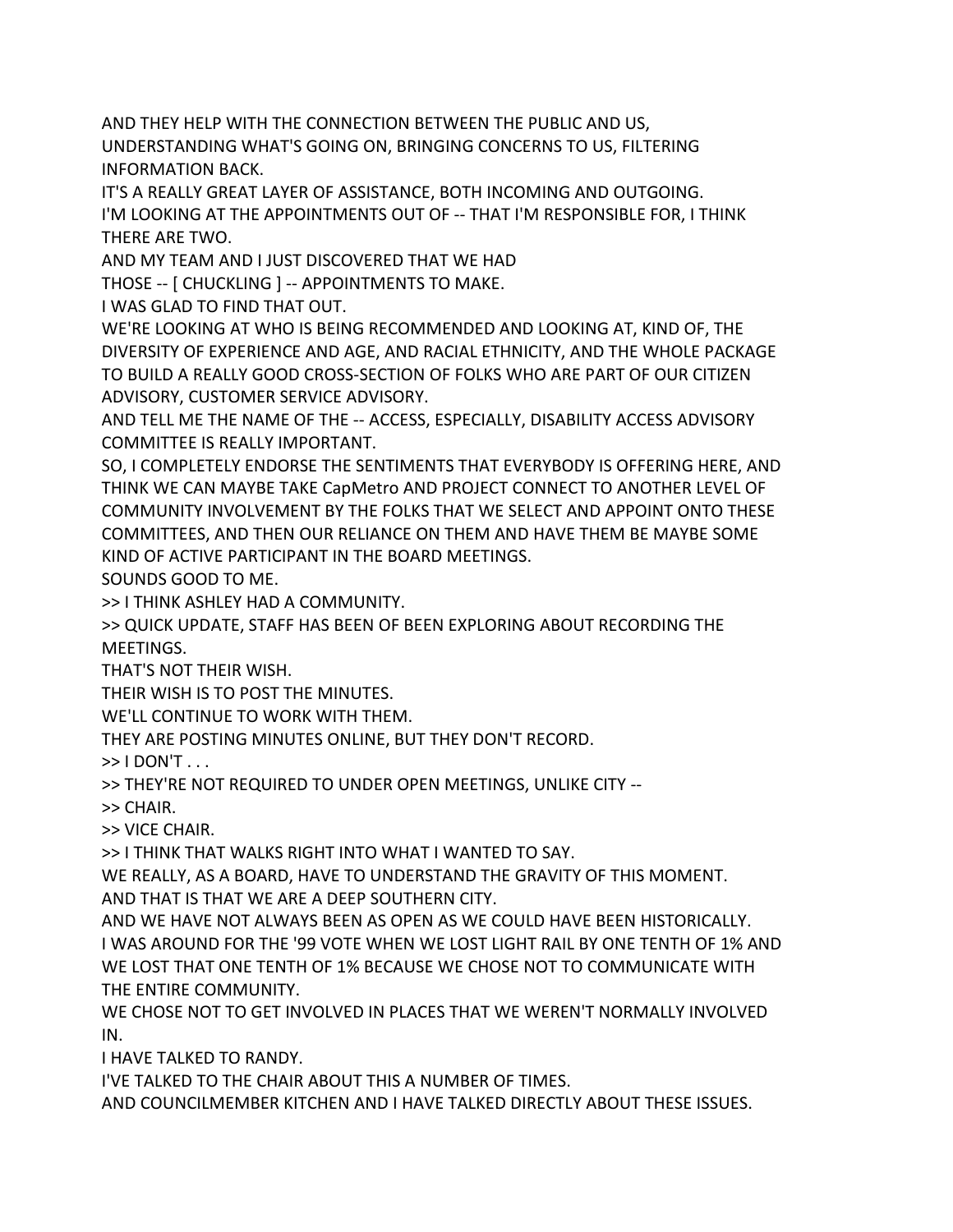AND WE'VE CHALLENGED EACH OTHER.

AND WE'VE CHALLENGED RANDY IN A LOT OF WAYS TO HELP US ADDRESS THE NEEDS AND UNDERSTANDING OF THE COMMUNITY.

AND I CAN SAY THAT RANDY HAS SHOWN A PROFESSIONALISM.

AND HE HAS SHOWN AN INTEREST IN WORKING ON AREAS, WORKING IN AREAS THAT HISTORICALLY WE HAVEN'T WORKED IN.

BUT IT'S SOMETHING THAT HAS GOT TO BE DEMONSTRATED TIME AND TIME AGAIN, BECAUSE HISTORICALLY A LOT OF OUR COMMUNITIES, THEIR INTERESTS WERE NOT CONSIDERED AS WE BUILT A SYSTEM OF PUBLIC TRANSIT.

AND IT NOW FALLS UPON US TO TAKE THE GREAT WAVE OF HISTORY AND APPLY THE LESSONS THAT WE SHOULD HAVE LEARNED TO HOW WE MOVE FORWARD SO THAT WE WILL SIT DOWN AS A TEAM INTERNALLY AND PARSE THROUGH OUR UNDERSTANDING OF TITLE VI.

AND WE WILL EXPRESS THAT UNDERSTANDING TO THE COMMUNITY AT LARGE. THAT WE WILL TAKE TIME TO MAKE SURE THAT WE REACH OUT TO THE ENTIRE COMMUNITY.

BECAUSE WHILE ATP IS A NEW, BRIGHT, SHINY THING, THE WORK THAT WE HAVE TO DO TOGETHER IS SIGNIFICANT.

IT'S FUNDAMENTAL.

AND WE'VE GOT TO TIE THE TWO TOGETHER SO THAT THE BRIGHT, SHINY THING PULLS THE REST OF IT WITH IT.

YOU KNOW, THIS REALLY IS A MOMENT WHERE WE HAVE AN OPPORTUNITY TO DO THINGS THAT HAVE BEEN BEEN DONE.

IT'S NOT OUR FAULT THAT THEY WEREN'T DONE, BUT IT IS OUR OPPORTUNITY TO FIX SOME OF THOSE THINGS.

SO, I AM PLEASED WITH OF THE PROFESSIONALISM OF STAFF, WITH THE STAFF THAT HAS BEEN BROUGHT IN, WITH YOUR UNDERSTANDING OF WHAT TRANSPORTATION IS AND CAN BE, BUT IT DOES TAKE WORKING WITH THE COMMUNITY TO MAKE SURE THAT WE ADDRESS THE NEEDS OF THE COMMUNITY AS EXPRESSED BY THE COMMUNITY,

PARTICULARLY THOSE FOLKS WHO USE THE BUS BECAUSE THEY CAN'T AFFORD A CAR. SO IT'S OUR CHALLENGE.

AND I CAN SAY PUBLICLY THAT I TRUST MY COLLEAGUES.

AND I TRUST OUR TEAM TO ADDRESS THESE ISSUES.

AND I WILL JUST ASK YOU TO CONTINUE TO PROVE ME RIGHT.

[ CHUCKLING ]

>> WELL-SAID, VICE CHAIR.

MEMBER KITCHEN AND I WANT TO REMIND FOLKS, I THINK WE'RE GOING TO LOSE QUORUM AT 2:00.

>> I'D JUST LIKE TO MAKE -- YOU KNOW, FOR FURTHER FOLLOWUP, I THINK THAT OUR COMMITTEES HAVE TO BE PUBLIC.

I DON'T THINK THIS IS A CHOICE ON WHETHER OR NOT THEY ARE PUBLIC.

SO IT SOUNDS LIKE WE MAY NEED SOME MORE CONVERSATION WITH THE MEMBERS OF OUR COMMITTEES JUST TO TALK TO THEM ABOUT THE IMPORTANCE OF THIS.

AND I WILL BE HAPPY TO FOLLOW UP WITH THE APPROPRIATE PERSON AFTERWARDS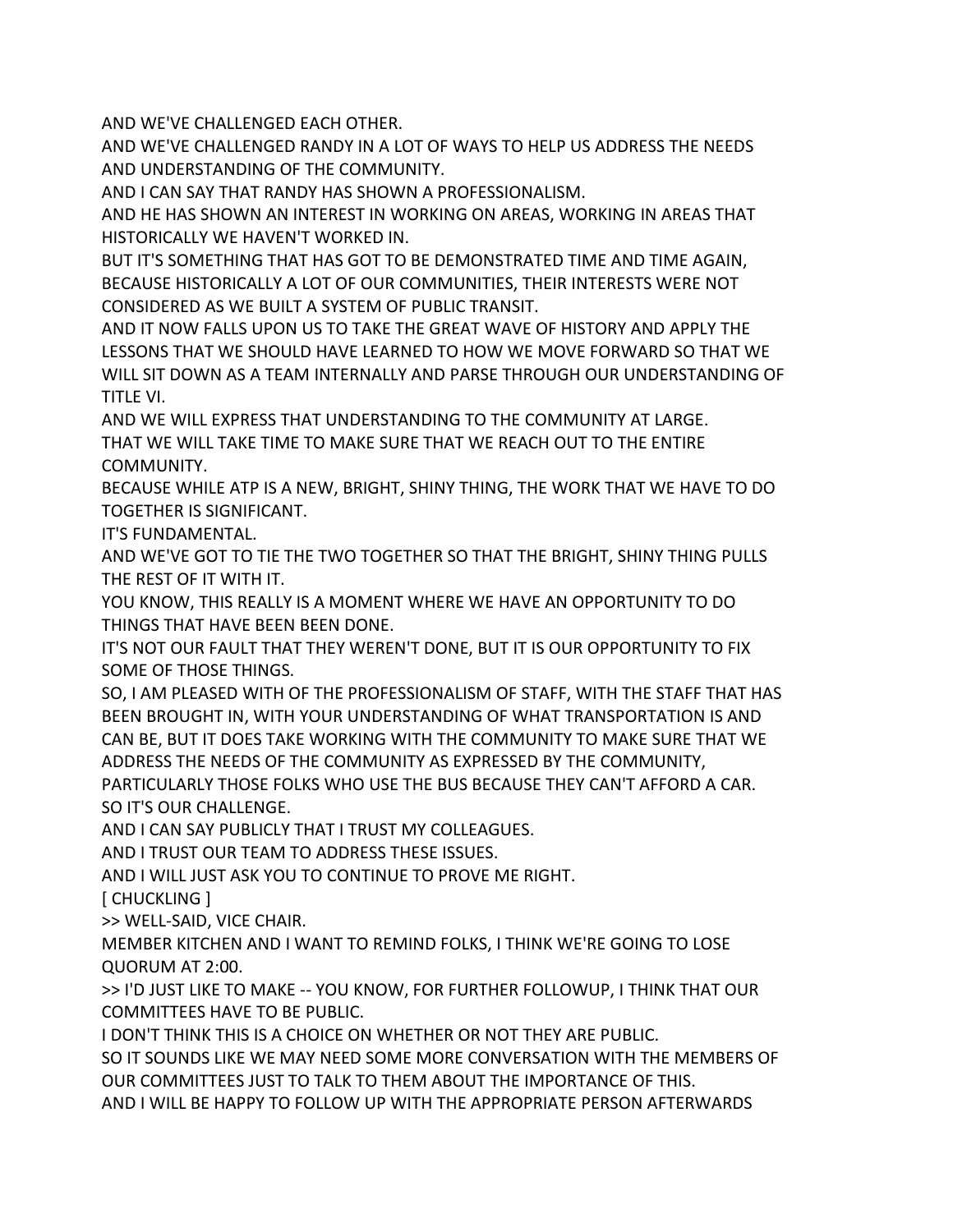AND HAPPY TO HAVE THAT CONVERSATION WITH THOSE COMMITTEES, BUT THEIR ROLE IS VERY IMPORTANT AND CRITICAL.

AND THAT ROLE INCLUDES BEING A VOICE FOR THE COMMUNITY, WHICH INCLUDES TRANSPARENCY.

SO, I WILL JUST PUT A PIN IN THAT RIGHT THERE AND FOLLOW UP WITH YOU ON THE APPROPRIATE WAY TO PROCEED WITH THAT.

>> OTHER QUESTIONS OR COMMENTS?

WE HAVE -- IF I REMEMBER RIGHT, WE HAVE A MOTION AND A SECOND ON ACTION ITEM NUMBER 4.

SO, ANY OTHER DISCUSSION BEFORE WE VOTE?

HEARING NONE, THEN, ALL IN FAVOR OF THE MOTION TO APPROVE THE -- OR ADOPTING THE REVISED TITLE VI POLICIES AND APPROVING TITLE VI SERVICE MONITORING RESULTS AND APPROVAL OF SUBMISSION OF THE TRIENNIAL TITLE VI PROGRAM UPDATE TO THE FEDERAL TRANSIT ADMINISTRATION, PLEASE INDICATE BY SAYING AYE.

AYE.

ANY OPPOSED NAY?

MOTION CARRIES 5-0.

THANK YOU.

OUR NEXT ACTION ITEM IS NUMBER 5, APPROVAL OF A RESOLUTION AUTHORIZING THE PRESIDENT AND CEO OR HIS DESIGNEE TO FINALIZE AND EXECUTE A CONTRACT FOR BENEFITS COMPENSATION AND RETIREMENT CONSULTING SERVICES WITH GALLAGHER BENEFITS, INC., NOT TO EXCEED \$953,400.

DONNA WILL DO THAT, BUT LET ME SAY THANK YOU TO SHARMILLA FOR ALL THE WORK AND THE PRESENTATION OF THE LAST ITEM.

WE'RE GRATEFUL FOR THAT.

>> OUR TEAM -- THANK THEM -- PROJECT MANAGER.

[ OFF MIC ]

>> MR. DEETER, THANK YOU AS WELL.

WE'LL LOOK FORWARD TO SETTING UP A WORK SESSION TO SPEND SOME TIME CHATTING ABOUT THESE ISSUES IN GREATER DETAIL.

ALL RIGHT, DONNA.

>> GOOD AFTERNOON, CHAIRMAN COOPER, I'M DONNA SIMMONS, EXECUTIVE VICE PRESIDENT OF ADMINISTRATION AND OUR DIVERSITY, EQUITY, AND INCLUSION OFFICER. THE ITEM BEFORE YOU IS TO APPROVE A CONTRACT TO GALLAGHER BENEFITS SERVICES IN THE AMOUNT OF \$953,000 TO COVER A BASE PERIOD OF TWO YEARS AND FOUR ONE-YEAR OPTIONS.

THIS IS A CONTRACT THAT WE'VE HAD IN PLACE FOR QUITE A NUMBER OF YEARS. UNDER THIS CONTRACT WE RECEIVE CONSULTING SERVICES RELATED TO OUR BENEFITS AND COMPENSATION PROGRAMS, WHICH INCLUDES ASSISTING US EVERY COUPLE OF YEARS TO ENSURE COMPENSATION IS REMAINING COMPETITIVE WITH THE MARKET. THEY ALSO ASSIST WITH OUR BENEFIT PROGRAMS, ATTEND RETIREMENT COMMITTEE MEETINGS, PROVIDE MINUTES FROM THOSE MEETINGS, PROVIDE CONSULTATION AT THEM WHEN THERE ARE QUESTIONS FROM STAFF.

THEY ASSIST US WITH ENSURING THAT THE CONTRACTORS THAT WE USE FOR THOSE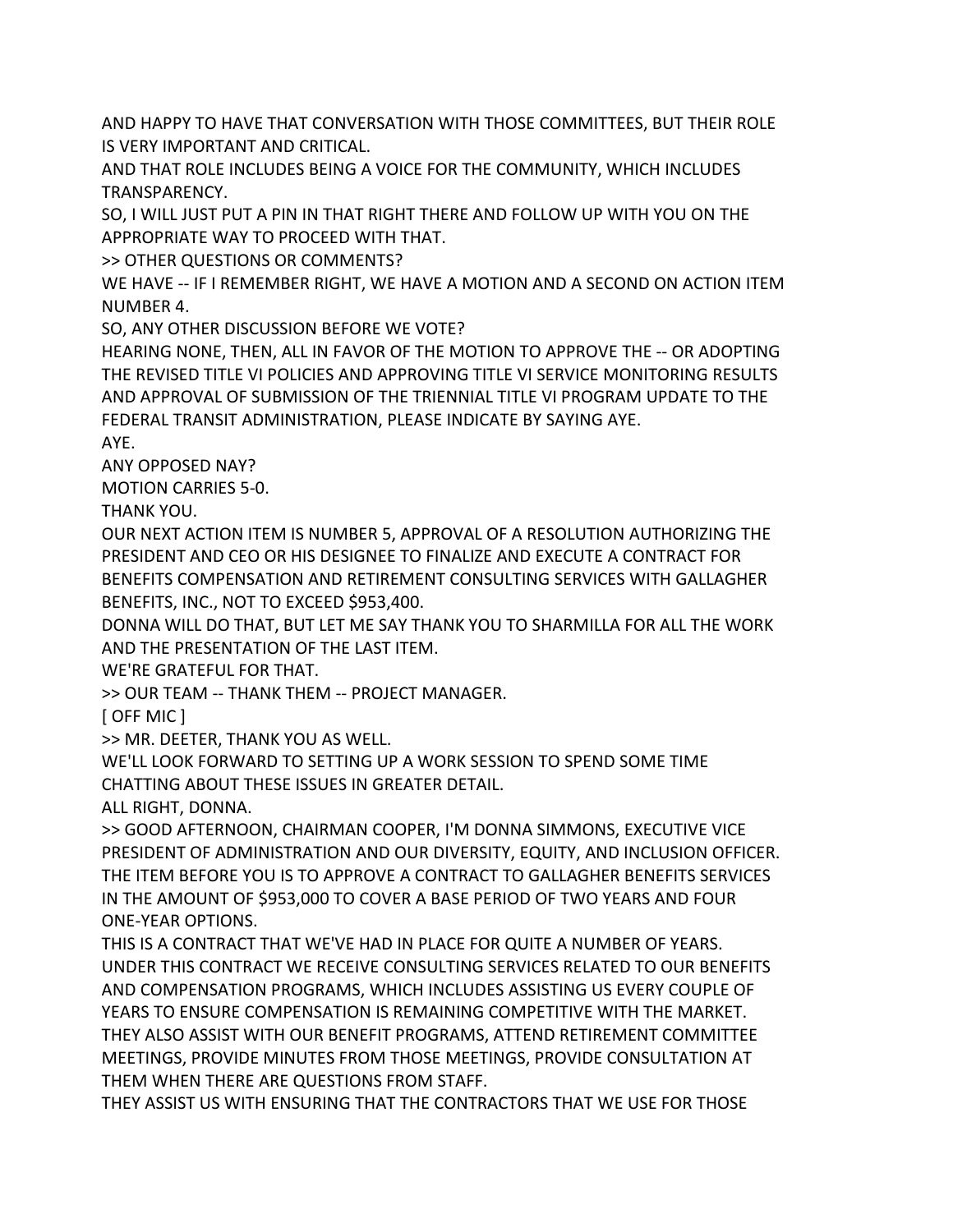BENEFITS, SUCH AS OUR ADMINISTRATION OF OUR RETIREMENT PLAN, ADMINISTRATION OF OUR HEALTH PLAN, ARE ABIDING BY THOSE CONTRACTS.

THEY PROVIDE ACTUARIAL SERVICES TO US RELATED TO THOSE CONTRACTS.

WE ISSUED A REQUEST FOR PROPOSAL FOR THESE SERVICES BECAUSE THE CONTRACT WITH GALLAGHER COMES TO AN END IN AUGUST.

AS A RESULT OF THAT RFP PROCESS, WE ARE MAKING THE RECOMMENDATION TO AWARD THAT CONTRACT TO GALLAGHER BENEFITS SERVICES, FOR THE TWO-YEAR BASE AND FOUR ONE-YEAR OPTION PERIODS.

THERE WAS NOT AN SBE GOAL SET FOR THIS CONTRACT BECAUSE THERE'S VERY LIMITED SUBCONTRACTING OPPORTUNITIES.

HOWEVER, WE DO SOMETIMES ASK GALLAGHER TO PERFORM SPECIAL SERVICES FOR US RELATED TO OUR COMP AND BENEFIT PROGRAMS.

AND IN TALKING WITH THEM THEY HAVE AGREED WHEN THOSE COME UP, WE WILL LOOK FOR POTENTIAL OPPORTUNITIES THAT SMALL BUSINESS OR MINORITY BUSINESS FIRMS MAY BE ABLE TO PARTICIPATE IN.

AND I'LL BE HAPPY TO ANSWER ANY QUESTIONS.

>> QUESTIONS FOR MS. SIMMONS?

CHAIR WILL ENTERTAIN A MOTION WITH RESPECT TO ITEM 5.

MOTION FROM MEMBER STRATTON, SECOND FROM VICE CHAIR.

ANY DISCUSSION?

HEARING NONE THEN, ALL IN FAVOR PLEASE SAY AYE.

OPPOSED NAY.

MOTION CARRIES 5-0.

THANK YOU, DONNA.

OUR FINAL ACTION ITEM IS APPROVAL OF A RESOLUTION APPOINTING CATHERINE WALKER, CHIEF FINANCIAL AND RISK OFFICER TO THE CapMetro INVESTMENT COMMITTEE AS AN INVESTMENT OFFICER WITH THE AUTHORIZATION TO WITHDRAW, INVEST, REINVEST AND ACCEPT PAYMENT WITH INTEREST CONSISTENT WITH THE INVESTMENT POLICY.

MS. RENSHAW, WELCOME.

>> I'M SUSAN, COMPTROLLER, ASKING APPROVAL OF RESOLUTION APPOINTING CATHERINE WALKER TO THE CapMetro INVESTMENT COMMITTEE.

AS AN INVESTMENT OFFICER WITH THE AUTHORIZATION TO WITHDRAW, INVEST, REINVEST, AND ACCEPT PAYMENT WITH INTEREST, CONSISTENT WITH THE CapMetro INVESTMENT POLICY.

MOST OF YOU ARE AWARE OF OUR INVESTMENT POLICY, AS WE APPEAR BEFORE YOU ANNUALLY TO ASK YOU TO REVIEW AND APPROVE THE POLICY.

OUR POLICY IS IN COMPLIANCE WITH THE PUBLIC FUNDS INVESTMENT ACT AND PER THE POLICY, THE BOARD NEEDS TO DESIGNATE IN WRITING THE CAPITAL METRO PERSONNEL THAT SERVE AS INVESTMENT OFFICERS WITH THE AUTHORIZATION TO INVEST ON BEHALF OF CapMetro.

[ CLEARING THROAT ]

DECISIONS ON HOW TO INVEST CAPITAL METRO FUNDS ARE MADE WITH THE ADVICE OF OUR INVESTMENT ADVISORY FIRM, WHO IS CURRENTLY PFM, AND WITH THE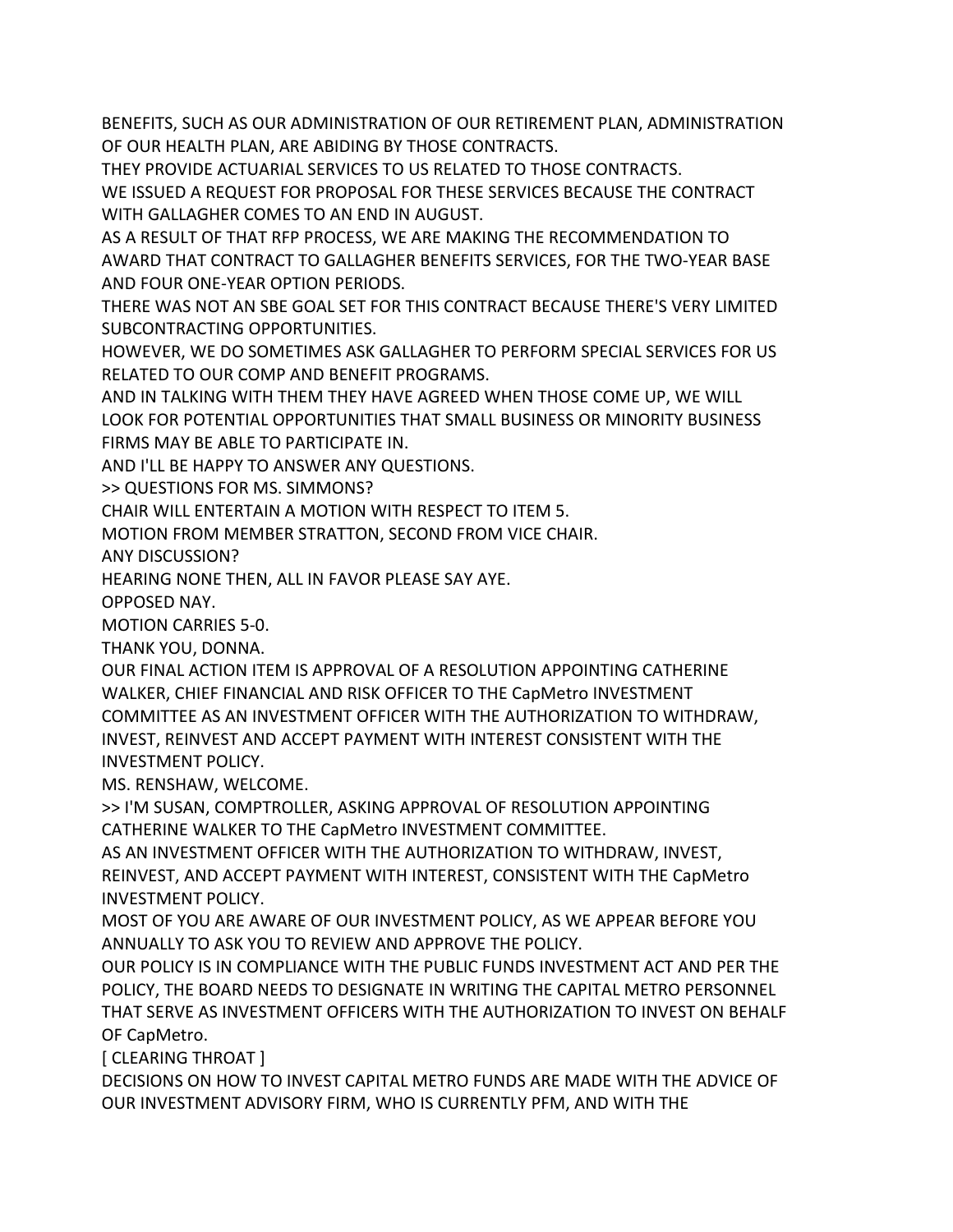CONCURRENCE OF THE INVESTMENT COMMITTEE.

OUR FORMER CFO RECENTLY RETIRED.

SHE WAS AN INVESTMENT COMMITTEE OFFICER.

SO WE WOULD LIKE TO APPOINT OUR NEW CHIEF FINANCIAL AND RISK OFFICER,

CATHERINE WALKER.

DOES ANYONE HAVE ANY QUESTIONS ABOUT THIS RESOLUTION?

>> QUESTIONS?

MEMBER POOL.

>> NOT ABOUT THIS SPECIFICALLY, BUT ABOUT THE RETIREMENT SYSTEM GENERALLY. I WOULD INTERESTED TO KNOW HOW THE COMMITTEE WORKS AND INVESTMENTS AND WHAT THE EXPERIENCE RATING IS.

I'M ON THE CITY OF AUSTIN EMPLOYEES RETIREMENT SYSTEM.

I'M A TRUSTEE OF THAT BOARD.

I KNOW HOW COMPLICATED THOSE DECISIONS CAN BE, HAVING MADE THEM ON BEHALF OF THE CITY OF AUSTIN EMPLOYEES.

SO I HAVE JUST KIND OF A PROFESSIONAL INTEREST IN THAT TOPIC AND WOULD BE -- WOULD LIKE TO GET BRIEFING.

THAT WOULD BE GREAT.

THANKS.

AND I DO THINK THAT IT'S WISE TO PUT SOMEBODY WITH FINANCIAL BACKING, CFO SOUNDS LIKE A GOOD SKILL SET TO PUT ONTO THIS BOARD.

THANKS.

>> THANK YOU.

>> I'D BE HAPPY TO MAKE THE MOTION. >> WE HAVE A MOTION BY MEMBER POOL, SECOND? SECOND BY MEMBER STRATTON. ANY DISCUSSION? >> A RELUCTANT SECOND. I WAS HOPING WE MIGHT BE ABLE TO BRING RENET BACK. >> WE HAVE A MOTION AND A SECOND. ANY DISCUSSION? ALL IN FAVOR, PLEASE INDICATE BY SAYING AYE. AYE. >> DISCUSSION [ OFF MIC ]. [ LAUGHING ] >> MOTION CARRIES. SUSAN, WOULD YOU MIND MAYBE NOW INTRODUCING US TO CATHERINE WALKER FORMALLY, AS SHE HAS NOT BEEN BEFORE US? >> OH, SHE HASN'T. THIS IS CATHERINE WALKER. WOULD YOU LIKE TO STAND? OUR NEW CHIEF FINANCIAL AND RISK OFFICER. I DON'T KNOW IF YOU WANT TO COME GIVE SOME BACKGROUND.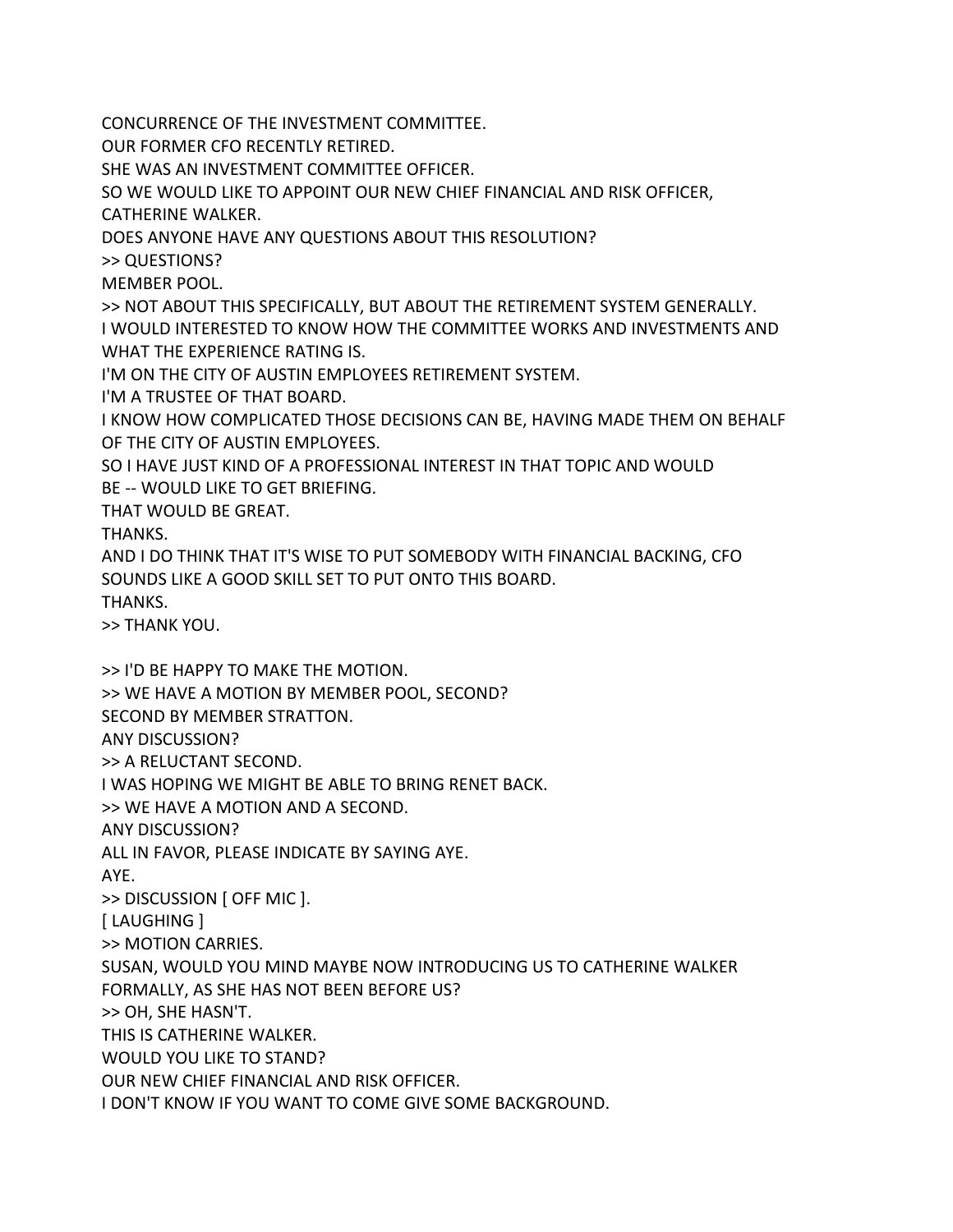>> SHE HAS A VERY IMPRESSIVE BACKGROUND.

I THINK EVEN MEMBER STRATTON WILL BE PLEASED TO HAVE HER WITH US.

>> MY NAME IS CATHERINE WALKER.

I'M OUR NEW CHIEF FINANCIAL AND RISK OFFICER.

IN THE PAST DECADE, AFTER I COMPLETED MY MBA AT NORTHWESTERN UNIVERSITY IN THE FINANCE INDUSTRY AND IN FINANCIAL ROLES, MOST RECENTLY I WAS WITH ZEALOUS HEALTHCARE, A PRIVATE EQUITY-BACKED HEALTHCARE TECHNOLOGY COMPANY. THE INDUSTRY IS A BIT DIFFERENT FOR ME.

BUT MONEY, NUMBER, THAT CARRIES FORWARD FROM INDUSTRY TO INDUSTRY.

SO REALLY EXCITED TO JOIN THE TEAM.

ON TO -- OPEN TO ANY QUESTIONS YOU MAY HAVE.

>> MEMBER STRATTON?

[ LAUGHING ]

>> SHE CAME FROM HEALTHCARE.

SHE'LL PASS.

[ LAUGHING ]

>> TAKING CARE OF PEOPLE IS TAKING CARE OF PEOPLE, SO WE'RE DELIGHTED TO HAVE YOU HERE.

>> ABSOLUTELY.

THANK YOU.

>> IF MEMBER STRATTON GIVES YOU ANY TROUBLE AT ALL, LET ME KNOW.

[ LAUGHING ]

>> ALL RIGHT.

THANK YOU.

WE'LL MOVE ON, THEN, TO OUR NEXT DISCUSSION ITEM, WHICH IS THE SUSTAINABILITY CLIMATE PLAN.

WELCOME BACK.

I'M SORRY.

I'M GOING TO PUT YOU ON HOLD.

I SKIPPED AN ITEM.

WE HAVEN'T GOT ENOUGH OF SHARMILLA YET, SO WE'RE GOING TO INVITE HER BACK TO TALK ABOUT THE AUGUST 2021 SERVICE CHANGES.

>> THANK YOU.

I PROMISE THIS IS MY LAST PRESENTATION FOR THE DAY.

>> WE'LL BE GLAD TO HAVE AS MANY AS YOU LIKE.

>> THANK YOU.

BUT I'M HAPPY TO BE HERE TO TALK ABOUT AUGUST 2021 SERVICE CHANGES.

AGAIN, I'M SHARMILLA, VP, PLANNING AND DEVELOPMENT AT CapMetro.

THE WORK WE ARE PRESENTING TODAY, IT IS AGAIN A RESULT OF A LOT OF THOUGHTFUL

EVALUATION DURING COVID AND OUR LESSONS LEARNED.

AND THESE ARE OUR TEMPORARY RECOMMENDATIONS.

AND I SAY TEMPORARY WITH THE CAVEAT THAT WE'RE STILL IN COVID SERVICE GUIDELINES AS DESCRIBED BY FTA.

AS A COMMUNITY, AS WE ARE COMING BACK OUT OF COVID, AS VACCINATION NUMBERS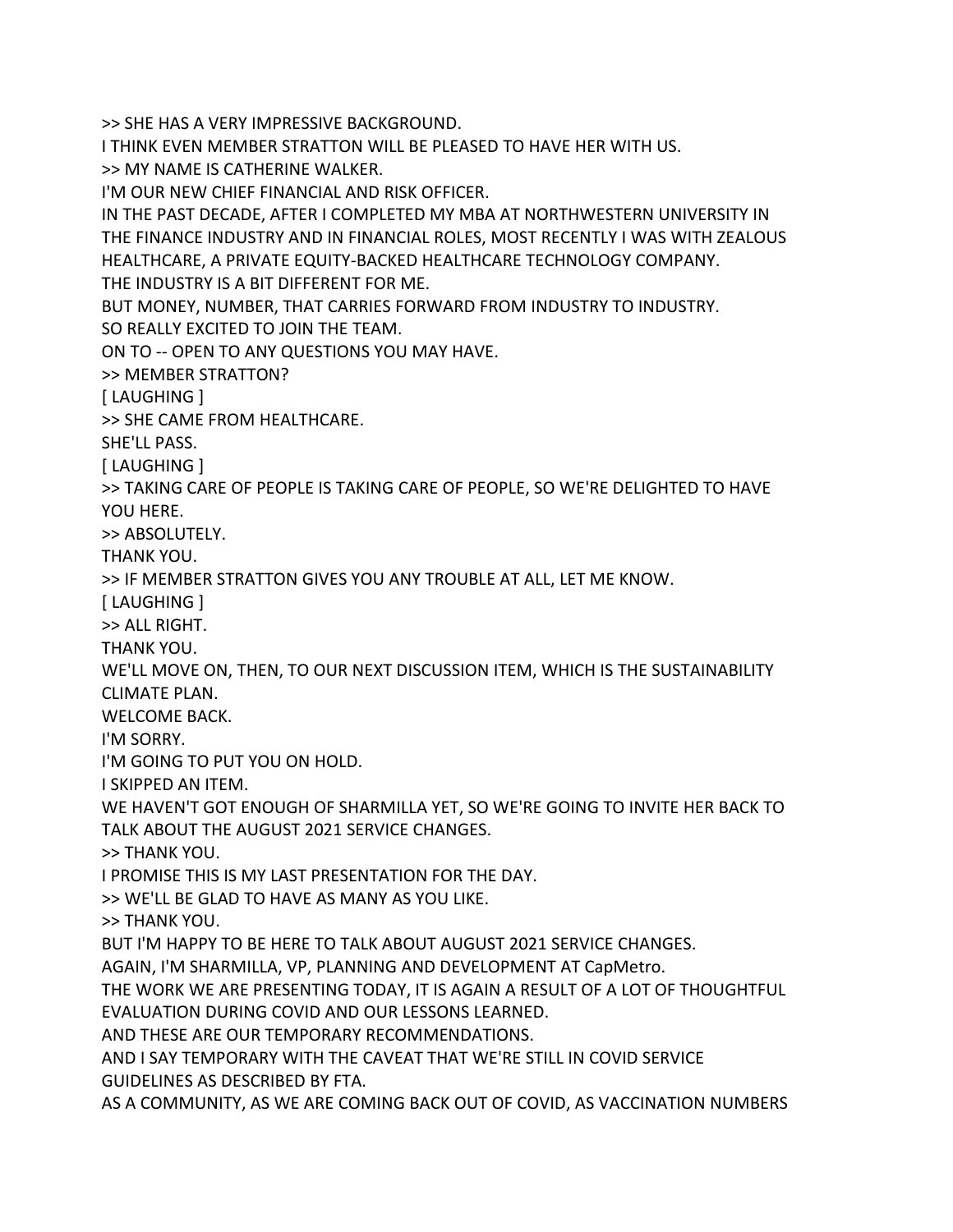ARE GOING UP, WE FEEL MORE OPTIMISTIC.

SO THIS SLIDE KIND OF TALKS ABOUT OUR CURRENT CONDITIONS THAT ARE INFLUENCING OUR SERVICE.

A GROWING POSITIVE OUTLOOK IN THE COMMUNITY.

WE HAVE MORE VACCINATED CUSTOMERS IN OUR SERVICE.

WE ALSO HAVE ONE OF THE AREA'S LARGEST EMPLOYERS, THE UNIVERSITY OF TEXAS, AISD, WORKING THROUGH DETAILS ON FALL, TAKING CLOSE ACCOUNT AND MAKING SURE THOSE UPDATES ARE INCORPORATED IN HOW WE WORK THROUGH OUR FALL SERVICE PLAN.

WE HAVE DONE THAT.

AND RESOURCES AND WORKFORCE -- WE WANTED TO MAKE SURE THAT WE -- OUR SERVICES ARE CURRENTLY OPERATING AT READJUSTED AUGUST 2020 COVID LEVELS. AND FUTURE CHANGES ARE DESIGNED TO KIND OF MEET THE DEMANDS IN FALL, BUT ALSO TAKING INTO ACCOUNT THAT THESE ARE STILL TRANSITIONAL TIMES.

AND WE ARE TAKING THE LESSONS LEARNED FROM COVID DURING THIS TIME TO MAKE SURE THAT WE ARE MAKING THE RIGHT CHANGES AS WE COME BACK FOR OUR SPRING SERVICE CHANGE IN 2020.

SO -- SORRY, THE IDEA HERE IS TO TAKE EVERYTHING WE LEARNED THROUGH OUR RECOMMENDATIONS FOR FALL AND COMING BACK TO OUR FORMAL SERVICE CHANGE PROCESS FOR SPRING OF 2020.

SO IN JANUARY 2020 WE'LL BE BACK USING OUR FORMAL SERVICE CHANGE PROCESS, BUT ONE THING OUR CEO HAS REMINDED US OFTEN, AS WE WERE GOING THROUGH THIS, IS WE LEARNED A LOT THROUGH COVID.

OUR OPERATIONS, OUR PLANNING FOLKS LEARNED HOW TO BE EVEN MORE AGILE AND FLEXIBLE.

AND WE WILL TRY TO MAINTAIN THAT OUTLOOK AS WE GO THROUGH.

SO, SYSTEM RIDERSHIP -- WE EXPERIENCED LIGHT GROWTH SINCE MID-MARCH EVERY WEEK.

AND NOW WE ARE STARTING TO SEE STEADY UPTICK FROM EARLY JUNE THAT IS STARTING TO LOOK MORE SIGNIFICANT.

OUR COMMUTER RAIL RIDERSHIP HAS GONE UP.

WEEK DAYS ARE GROWING.

BUT SATURDAY IS DEFINITELY UP.

OUR EXPRESS AND FLIERS -- THE COMMUTER ROUTES ARE STILL DOWN.

HIGH-FREQUENCY AND LOCAL NETWORK, THEY'RE DOWN.

WE'RE AT ABOUT 55% OF OUR PRE-COVID LEVELS.

BUT THEY ARE EXPERIENCING STEADY GROWTH.

UT ROUTES WE EXPECT THAT WE ARE GOING TO SEE SIGNIFICANT CHANGES IN FALL.

AND IT'S DOWN 75%, BUT WE TAKE INTO ACCOUNT OF WHAT'S TO COME WITH

VACCINATED STUDENT BASE COMING BACK TO CAMPUS.

OUR LATE NIGHT SERVICE ARE CURRENTLY SUSPENDED.

SO THIS IS OUR CURRENT RIDERSHIP AND HOW WE ARE TAKING THAT INTO OUR FALL SERVICE CHANGE.

SO, OUR COVID LESSONS LEARNED ARE STILL FOCUSED AROUND OUR ESSENTIAL TRIPS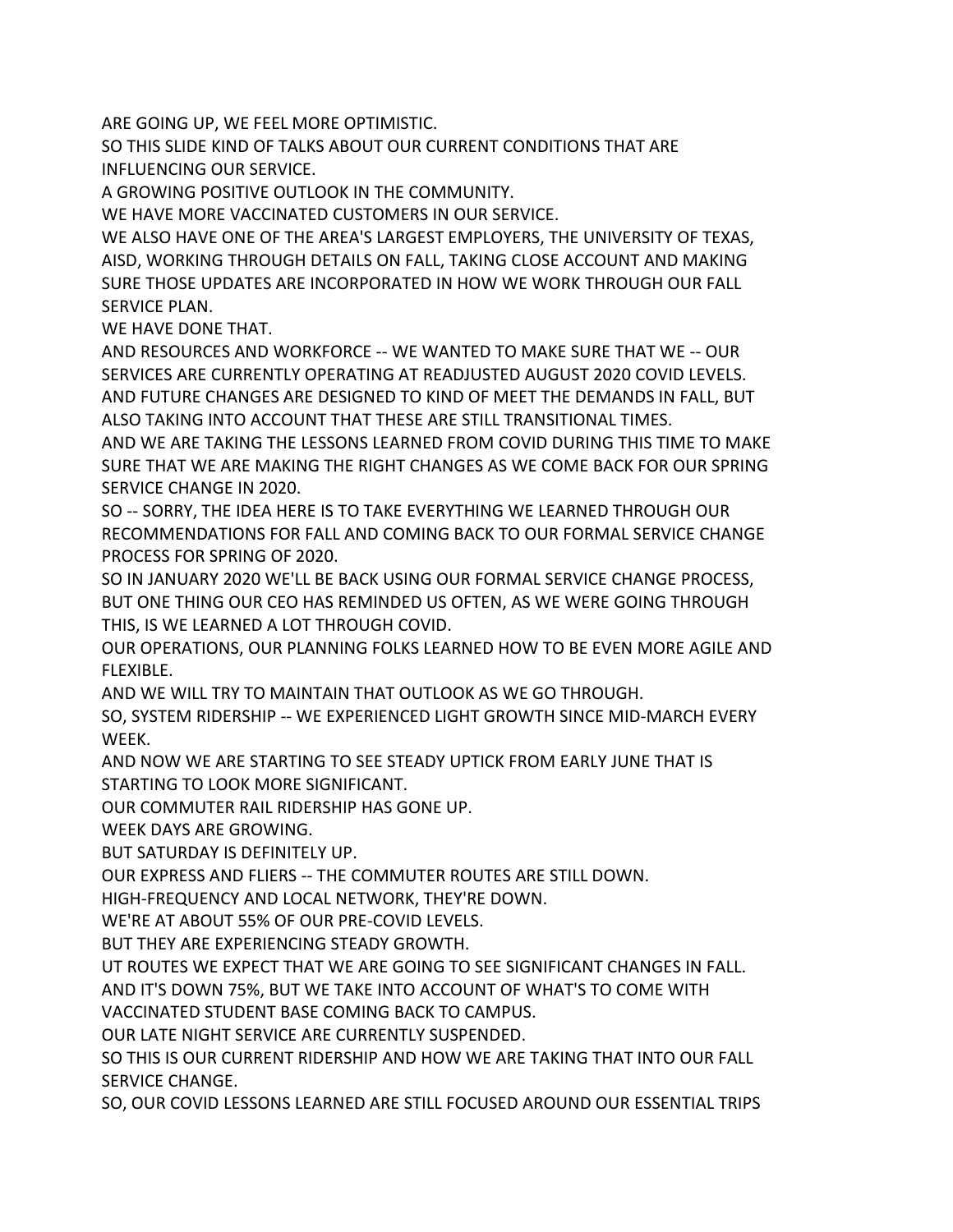AND HIGHEST AND CONSISTENT ACTIVITY AND DESTINATION GENERATORS.

TRIP GENERATORS, AND THE MAJOR DESTINATIONS.

AND HOW OUR CORE NETWORK IS SERVING TO THOSE.

AND OUR SELECT FREQUENT NETWORK -- SELECT ROUTES IN OUR FREQUENT NETWORK THAT WERE ENHANCED IN AUGUST 2020 TO SUPPORT SOCIAL DISTANCING, WE ARE MAINTAINING THEM AT CURRENT LEVELS AND WE WILL SEE SOME ADDITIONAL RECOMMENDATIONS TO IMPROVE FREQUENCIES ON SOME OF THOSE AS WE ARE TRIGGERING AND HELPING GIVE RECOVERY A HAND AS OUR CUSTOMERS COME BACK TO OUR SYSTEM.

SO THESE ARE THE RECOMMENDED AUGUST SERVICE LEVELS.

OUR MOST FREQUENT, HIGH-FREQUENCY NETWORK, MetroRapid, YOU WOULD SEE THE MIDDLE COLUMN WITH OUR CURRENT SERVICE AND IN AUGUST WE ARE KEEPING THAT AND RECOMMENDING SOME ADDITIONAL CHANGES ON THAT.

AND ALL OF THEM -- THERE ARE NO REDUCTIONS.

WE ARE ADDING FREQUENCIES ON CERTAIN ROUTES.

SO OUR MOST FREQUENT -- THE HIGH-FREQUENCY NETWORK AND MetroRapid ARE OPERATING AT PRE-COVID LEVELS PLUS ENHANCED.

ROUTE 337 WE ARE RECOMMENDING THAT IN AUGUST, WHICH IS CURRENTLY WEEKDAY PEAK, IT'S GOING TO BE DAILY.

SO WE WILL HAVE CONSISTENT SERVICE THROUGHOUT THE DAY.

OUR MetroRapid WE WILL RESUME LATE-NIGHT SERVICE AND IMPROVE WEEKDAY EVENINGS, 8:00 TO 10:00 P.M. WE'RE ADJUSTING SERVICE SPAN TO 15 MINUTES. OUR REGULAR LOCAL SERVICE CURRENTLY AT PRE-COVID LEVELS BUT IN AUGUST, WE ARE GOING TO ADD ROUTE 392 THAT IMPROVES -- CURRENTLY IT OPERATES AT 45 MINUTES.

392 WILL IMPROVE TO 30-35 MINUTES.

AND THIS IS AGAIN -- THESE ARE TEMPORARY RECOMMENDATIONS FOR SERVICE ENHANCEMENTS AS PART OF AUGUST SERVICE CHANGE THAT WE BELIEVE WILL GIVE A HAND AND SUPPORT OUR CORE RIDERSHIP AND BRING NEW RIDERS -- NEW CUSTOMERS BACK INTO OUR SYSTEM.

OUR COMMUTER ROUTES -- IT'S REMAINING FAIRLY SIMILAR TO OUR CURRENT SERVICE LEVELS.

A PARTIAL ROUTE 980.

WE'RE ADDING TRIPS THERE.

NO CHANGE ON FLIERS, ONLY SELECT TRIPS.

AND OUR SPECIALS -- UNIVERSITY PICKUP AND NIGHT OWL -- YOU WOULD SEE THE RECOMMENDED CHANGES.

OUR UNIVERSITY ROUTES ARE ADJUSTED FOR FALL SEMESTER, WHICH WE HAVE CONSISTENTLY DONE.

WE ARE RESUMING SATURDAY SERVICE ON NORTHEAST ATX AND EAST AUSTIN.

AND THE NEW SATURDAY SERVICE IS BEING ADDED ON WALNUT CREEK, LEANDER, AND DESSAU, WHICH I WILL TALK ABOUT SEPARATELY.

WE'RE EXCITED TO INTRODUCE A NEW PICKUP ZONE IN DESSAU WITH SATURDAY SERVICE AS WELL.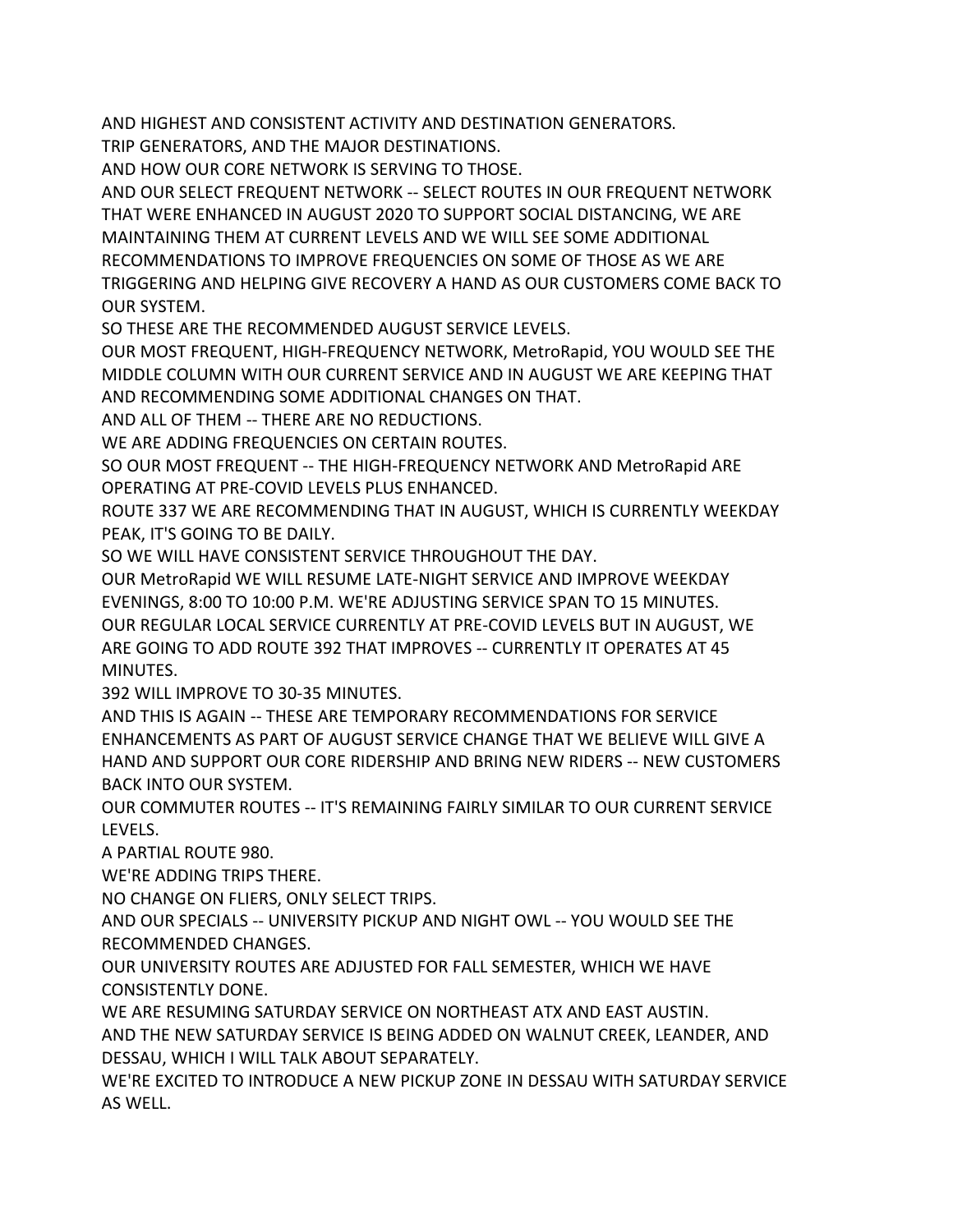WITH THAT, I'M GOING TO TALK ABOUT SOME OF THIS VERY EXCITING CHANGE THAT IS COMING.

AND THESE ARE TO SUPPORT OUR CORE RIDERSHIP AND TO GIVE A HAND AS OUR CUSTOMERS ARE COMING BACK TO OUR SYSTEM.

SO MetroRapid 801 AND 803, PRE-COVID TEN MINUTES.

WE'RE CALLING IT POST-COVID, AUGUST SERVICE LEVELS, WILL REMAIN.

IT'S STILL TRANSITIONAL AS WE ARE MAKING THESE CHANGES.

WE'RE GOING TO CONTINUE TO EVALUATE AND ADOPT AND REVIEW.

AND THEN IN FALL WE'RE GOING TO COME BACK AND REVIEW THE CUMULATIVE IMPACT, OUR OVERALL SERVICES CHANGES, AND THEN WE'LL MAKE ADJUSTMENTS AS NEEDED THROUGH A FORMAL SERVICE CHANGE PROCESS FOR JANUARY.

SO, METRO ROUTE 1, OUR PRE-COVID FREQUENCY IS 30 MINUTES.

POST-COVID IN AUGUST WE ARE RECOMMENDING IMPROVING THAT ALMOST BY TEN MINUTES.

IT'S GOING TO BE 20-30 MINUTES.

ROUTE SEVEN IS 15 MINUTES, GOING TO BE 10-12.

SAME GOES FOR EVEN MORE IMPROVED FOR ROUTE 10, WHICH BECOMES 12-15.

ROUTE 20 IS CURRENTLY 15-MINUTE ROUTE.

IT'S GOING TO BE 10-12.

SAME GOES FOR 300, CURRENTLY 15 IT, WILL BE 10-15.

SO, THOSE ARE OUR HIGHEST RIDERSHIP ROUTES AND THEY RETAIN THEIR RIDERSHIP THROUGH COVID.

AS OUR COMMUNITY IS COMING BACK IN FALL, WE WANT TO MAKE SURE THAT WE SUPPORT -- CONTINUE TO SUPPORT THIS ROUTE -- THESE ROUTES WITH ADDITIONAL FREQUENCIES AND MAKING SURE THAT WE MAINTAIN THE CORE FREQUENCY ON OUR MetroRapid.

THESE ARE THE HIGHLIGHTS OF SERVICE CHANGES.

WE REVIEW AND EVALUATE RIDERSHIP AND SEE WHAT HAPPENS AFTER AUGUST WHEN UT COMES BACK FULL IN SESSION.

WE RESUME FORMAL SERVICE CHANGE PROCESS THIS FALL WITH COVID LESSONS LEARNED.

AND AS I MENTIONED, ONE OF THE LESSONS THAT WE LEARNED IS WE CAN BE VERY FLEXIBLE, AGILE, AND TWEAK OUR SERVICE AS NEEDED BASED ON CHANGED CONDITIONS ON THE GROUND.

AND THEN WE CONTINUE TO EVALUATE OUR SYSTEM AND CONSIDERATIONS ARE IN PREP FOR NEXT YEAR, INTRODUCTION OF NEW EXPO AND PLEASANT VALLEY IN 2023.

SO WITH THAT, I WANT TO TALK A LITTLE BIT ABOUT THE NEW DESSAU PICKUP ZONE. WE ARE VERY EXCITED TO INTRODUCE THE NEW PICKUP ZONE.

IT'S THE FIRST PROJECT CONNECT SERVICE EXPANSION IN DEMAND RESPONSE AND INNOVATIVE MOBILITY.

THE DONE IS 4.5 MILES.

THANK YOU TO MANY OF OUR BOARD MEMBERS FOR GIVING US COMMENTS AS WE WERE GOING THROUGH OUR SERVICE GUIDELINES FOR PICKUP.

WE TOOK THAT -- WE USED THOSE GUIDELINES VERY THOUGHTFULLY AND WE REVIEWED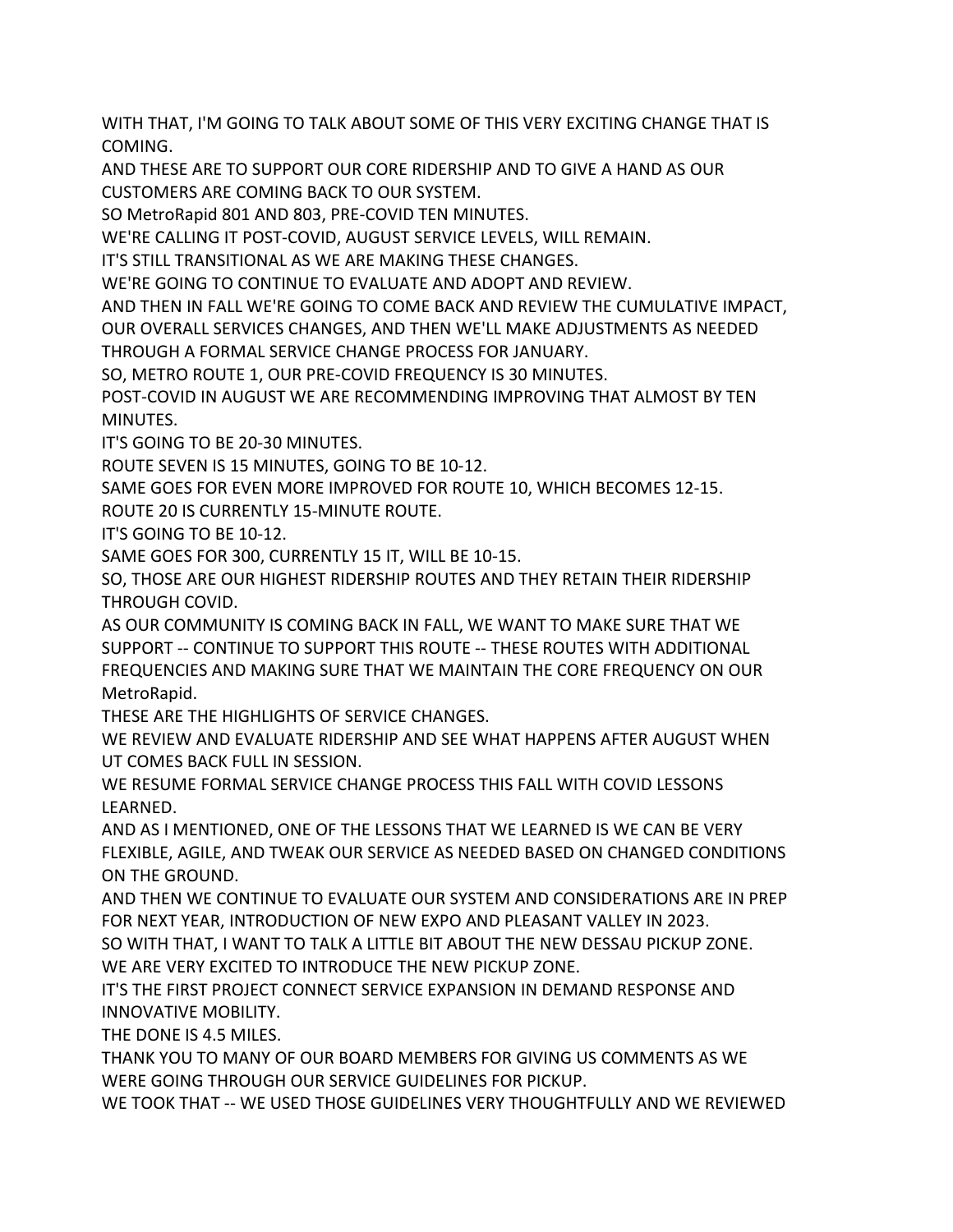THEM AT THIS EARLY PLANNING PROCESS.

WE'LL CONTINUE TO EVALUATE THEM THROUGH FALL.

AND HERE'S A GRAPHIC OF OUR CEO AND OUR VICE CHAIR TRAVILLION ON THE SCREEN. WITH THAT --

>> AND MY CHIEF OF STAFF, LOUISA.

>> THAT'S RIGHT.

>> SHE WAS THERE FOR THAT RIBBON-CUTTING BECAUSE I WAS OUT OF TOWN.

>> OH, OKAY.

SORRY.

>> SHE'S IN THAT CUTE LITTLE SKIRT.

>> SO ANYWAY, WE ARE VERY HAPPY TO HAVE YOUR REPRESENTATION AT OUR INAUGURATION DAY, JUNE 14TH.

SERVICE BEGAN ON JUNE 15TH.

AS I MENTIONED EARLIER WE'RE VERY EXCITED TO INTRODUCE THIS ZONE WITH SATURDAY SERVICE.

THAT, I BELIEVE, CONCLUDES.

YES.

>> WHY DID THAT SAY JANUARY 2022 IMPLEMENTATION?

>> SO THAT IS -- WE ARE TRYING TO BE VERY LOOKING AHEAD.

IT'S REALLY -- PROBABLY -- I'LL GO BACK AND EXPLAIN THAT.

IN -- SO, IN JANUARY 2022 IS -- THESE NEW DESSAU PICKUP ZONE, IF YOU REFER BACK TO THE PICKUP GUIDELINES THAT WE TAKE SIX MONTHS --

>> YOU REVIEW IT IN SIX MONTHS.

>> WE FINE-TUNE.

SO ANY SERVICE CHARACTERISTICS THAT YOU SEE NOW THAT WOULD BE REVIEWED THROUGH OUR RIDERSHIP COMMENTS, MAYBE COME THROUGH THE APP, WE REVIEW THEM.

WE REVIEW THE DESTINATIONS AND THEN WE TAKE SOME OF THOSE CHARACTERISTICS AND VARIABLES THAT WE DISCUSSED IN THE GUIDELINES AND WE APPLY THEM TO SEE IF THEY STILL HOLD TRUE.

SO I THINK THIS TITLE COULD HAVE NOT BEEN THERE.

BUT I THINK IT'S EFFECTIVE IN REMINDING THAT WE ARE CONTINUING TO TREAT THEM AS INITIAL RECOMMENDATIONS AND WE GO ABOUT TWEAKING THEM AND UPDATING THEM IN JANUARY.

>> OTHER QUESTIONS?

I'M SORRY, GO AHEAD.

>> NO, THAT IS IT.

>> VICE CHAIR.

>> WELL, I APPRECIATE ALL THE WORK THAT HAS BEEN DONE.

WE HAVE TALKED THROUGH, VISITED, TALKED TO PEOPLE, WORKED THROUGH.

AND I THINK THAT WHAT YOU HAVE PUT TOGETHER IS A SIGNIFICANT PORTION OF WHAT THE COMMUNITY IS ASKING FOR.

AND I THINK IT'S GOING TO BE IMPORTANT TO OBSERVE IT OVER A PERIOD OF TIME. AND MY EXPECTATION IS THAT THIS WILL BE EXTREMELY WELL-USED.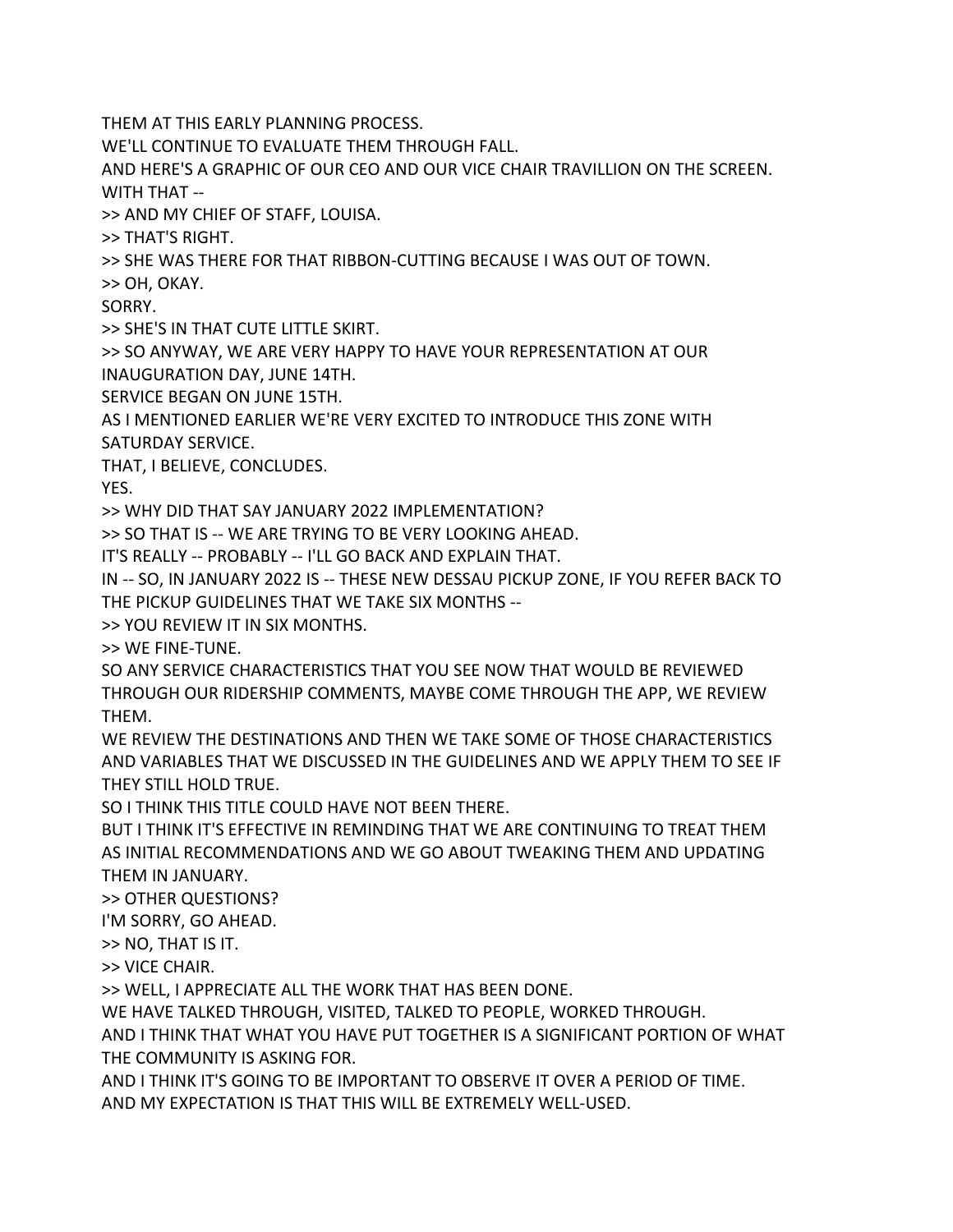AND I HEAR A SIGNIFICANT AMOUNT OF COMMUNITY SUPPORT.

AND THEN HOPEFULLY WE CAN SEE WHAT THE RIGHT SIZE OF IT IS OVER TIME.

SO I THANK YOU AND YOUR TEAM FOR THE WORK THAT YOU HAVE DONE.

I KNOW THAT IT HAS BEEN A PAINSTAKING PROCESS AND I KNOW THAT YOU'VE ANSWERED 5,423 QUESTIONS.

BUT I APPRECIATE THE WORK THAT YOU'VE DONE.

>> THANKS GOES TO OUR -- CHAD BALLENTINE AND HIS TEAM.

THEY HAVE DONE AN EXCEPTIONAL JOB ORGANIZING THIS, GETTING THE RIGHT LEVEL OF COMMUNITY OUTREACH TO MAKE SURE WE HAVE THE RIGHT ZONES.

THANKS FOR ALL YOUR HELP ON THAT AS WELL.

>> VICE CHAIR.

I'M SORRY, MEMBER STRATTON.

>> YOU'RE GIVING ME A PROMOTION THERE.

I JUST WANTED -- IF YOU COULD BACK UP REAL QUICK, I WANTED TO LOOK AT CAMPING OUT ON THE COMMUTER.

IF YOU COULD GO BACK TO THE SLIDE THAT HAD THE -- ONE MORE.

YES.

OKAY.

>> SORRY.

>> SO, REMIND ME, FIRST OF ALL, BECAUSE I DON'T REMEMBER IF I CAN PULL IT UP,

WHICH ROUTE IS THE 980 FOR THE METRO EXPRESS?

>> THAT'S WHY I'M GOING TO HAVE LAWRENCE SPEAK TO THAT.

HE WOULD GIVE YOU THE EXACT SEGMENT OF 980.

>> GOOD AFTERNOON, BOARD.

I AM LAWRENCE DEETER, PRINCIPAL PLANNER, SHORT-RANGE PLANNING.

THE 980 IS THE ROUTE THAT OPERATES FROM ROUND ROCK, STOPS AT OUR HOWARD, AND NEW LIFE PARK AND RIDES, AND THEN GOES INTO THE MoPac EXPRESS LANES. >> OKAY.

THANK YOU.

THE ONE QUESTION THAT I'VE GOT -- AND I DON'T KNOW IF WE HAVE AN ANSWER TO THIS.

CLEARLY WE'VE BEEN IN COMMUNICATION WITH AISD AND WITH UT, OUR PARTNERS THERE AS WE'RE WORKING OUT OUR SERVICE PLANS AND OUR PROJECTIONS GOING FORWARD.

THERE HAS DEFINITELY BEEN A CHANGE IN COMMUTER PATTERNS BECAUSE OF COVID. THERE'S BEEN MORE WORKING FROM HOME.

BUT IT SOUNDS LIKE THAT SOME COMPANIES, JUST LIKE THE STATE AND UT, ARE COMING OUT OF THAT AND ARE GOING TO BE RENEWING IN-PERSON AT LEAST TO SOME -- IN SOME CAPACITY.

I'D BE VERY CURIOUS TO SEE WHAT'S GOING TO HAPPEN WITH THE METRO EXPRESS COMMUTER LINES.

I KNOW WE'VE GOT COMING OUT OF MY NECK OF THE WOODS, OUT OF THE LAKE LINE AREA AND LEANDER, BY HAVING THE EXPANSION OF THE METRO RAIL, THAT'S A HUGE PLUS.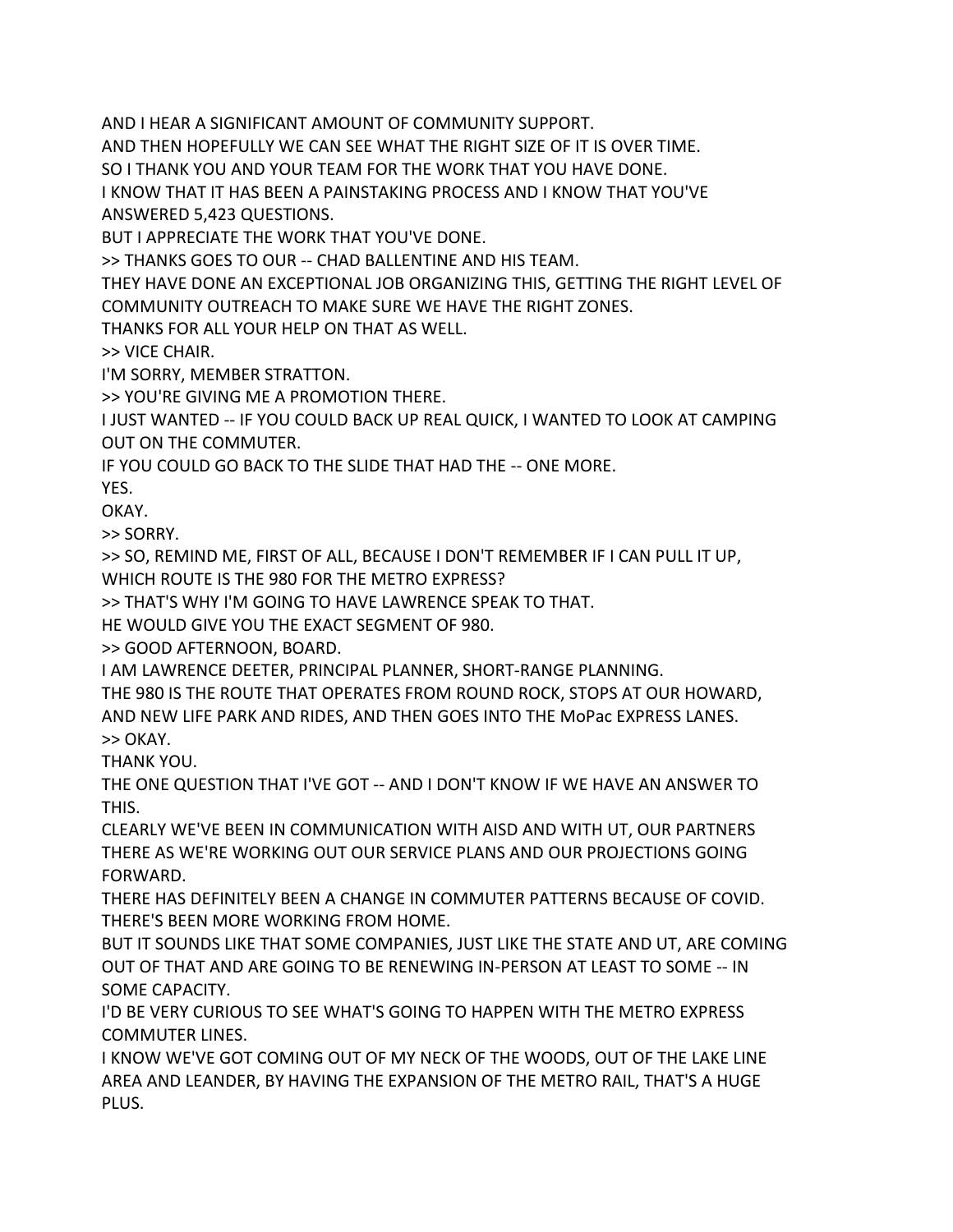PRE-COVID, METRO RAIL AND THE METRO EXPRESS LINES WERE BOTH PACKED ALL THE TIME.

SO DEPENDING ON WHAT PART OF DOWNTOWN YOU WERE COMMUTING FROM, YOU MIGHT CHOOSE THE METRO RAIL OR YOU WOULD CHOOSE THE METRO EXPRESS.

DEPENDING ON WHAT TIME YOU NEEDED TO LEAVE DOWNTOWN TO GO HOME, YOU MIGHT GO IN ON METRO RAIL BUT COME HOME ON METRO EXPRESS.

I'D BE VERY CURIOUS TO DETERMINE -- AND I'M WONDERING, IT MAY BE A CHICKEN AND EGG THING.

IF WE MAKE THE SERVICE AVAILABLE, WILL MORE PEOPLE RETURN TO IT?

THAT RIGHT NOW THEY ARE COMMUTING AGAIN, BUT THEY ARE LOOKING AROUND GOING WELL, I CAN'T USE CapMetro ANYMORE, IT'S NOT AN OPTION AT THIS POINT. VERSUS THOSE PEOPLE WHOSE EMPLOYERS HAVE SAID NO, NO, NO.

AND I'M THINKING LIKE, SAY, FACEBOOK THAT'S SAYING NO, WE AREN'T -- OR GOOGLE. I THINK IT'S GOOGLE THAT FLAT-OUT SAID WE'RE NOT GOING TO RESUME IN-PERSON DOWNTOWN FOR ANOTHER YEAR, I THINK IT IS.

WHAT DID I SEE, JUNE OF NEXT YEAR, SOMETHING LIKE THAT.

BUT DO YOU HAVE A PULSE ON ANY OF THAT AS TO WHAT IMPACT THIS IS GOING TO HAVE ON THOSE COMMUTER LINES, WHETHER IT'S THE 980 COMING OUT OF ROUND ROCK, THE 987, 985, OR THE OAK KNOLL, THOSE ROUTES COMING OUT OF 183? KIND OF WHAT Y'ALL WERE SEEING ABOUT THAT.

>> I'M GOING TO START OFF.

AND MY ANSWER WOULD HAVE AN OPTIMISTIC BEND TO THIS.

JUST SEEING WHAT'S HAPPENING WITH METRO RAIL, THAT'S A VERY GOOD COMPARISON TO SOME EXTENT WITH COMMUTER ROUTES.

THE WEEKEND RIDERSHIP, THE RIDERSHIP PATTERNS AND TRENDS SHIFTED THROUGH COVID.

THAT'S THE ENTIRE IDEA OF THIS TRANSITIONAL TIME AND SERVICE CHANGE TO UNDERSTAND THE TRIGGERS.

AND I THINK WE ARE STARTING TO SEE METRO RAIL RIDERSHIP GOING UP.

AND WE BELIEVE IT'S GOING TO HAVE TRICKLE EFFECT TO COMMUTER ROUTES.

BUT THEN AGAIN WE DON'T HAVE ANY CLEAR ANSWERS.

THERE ARE QUITE A FEW DIFFERENT FACTORS INVOLVED.

I THINK DIFFERENT SECTORS ARE GOING TO RESPOND TO WORKING FROM HOME DIFFERENTLY.

TECH VERSUS FINANCE VERSUS TRADITIONAL SECTORS.

SO OUR CEO HAS A LOT OF THOUGHTS ON THAT AND WE ARE OFTEN REMINDED OF OVER-SERVING AS A TRIGGER TO BRING OUR SERVICES BACK.

SO I THINK THIS IS A GOOD POINT WHERE I THINK HE COULD CHIME IN AND GIVE YOU THE BENEFIT.

>> THAT WAS QUITE A SEGUE.

THANK YOU, SHARMILLA.

[ LAUGHING ]

>> MORE ABOUT SERVING, PLEASE.

>> I THINK SHE MEANT IN RELATION TO OVER-SERVING ONE CUSTOMER BASE VERSUS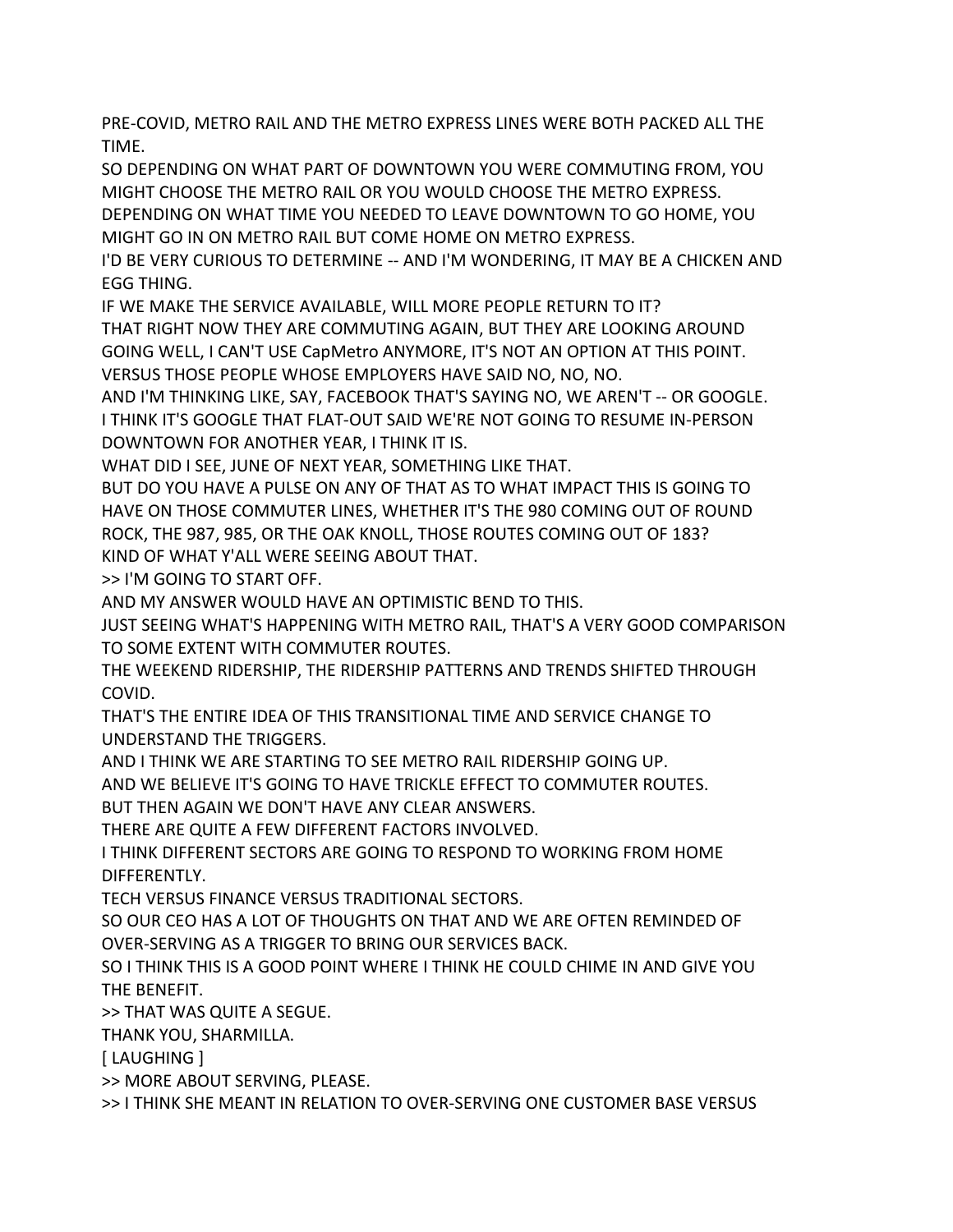ANOTHER.

>> THAT'S WHAT I MEANT.

>> BY THE LANGUAGE USE.

THANK YOU, SHARMILLA.

I JUST WANT TO TAKE A SECOND TO THE BOARD AND REALLY FOCUS ON THE FACT THAT IT HAS BEEN A YEAR AND A HALF OF COMPLETE UNCERTAINTY.

>> YES.

>> AND THE TEAM HAS BEEN DOING A FANTASTIC JOB.

SHARMILLA'S PLANNING TEAM, LAWRENCE, ROBERTO AND OTHERS, DOTTIE IN THE OPERATIONS TEAM, OF BEING NIMBLE, FLEXIBLE, AND SAYING HOW DO WE BE RESPONSIVE, ESPECIALLY 100% SINCE DAY ONE, ESPECIALLY TO THOSE INDIVIDUALS THAT ARE THE MOST TRANSIT-RELIANT IN OUR SYSTEM.

AND YOU'LL NOTICE, ACTUALLY, IN SOME OF THESE SERVICE CHANGES, SHARMILLA WENT THROUGH IT RELATIVELY QUICKLY.

WE'VE STILL GOT THREE MORE PRESENTATIONS AFTER THIS.

WE MAY NOT HAVE GOTTEN THE FULL HIGHLIGHT THAT I'LL TAKE A SECOND TO SPOTLIGHT HERE.

IT'S BECAUSE WE DO HAVE THIS LITTLE PERIOD OF TIME WITH COMMUTER BUS,

PROBABLY GOING TO TAKE THE LONGEST TO GET BACK TO "NORMAL."

THAT IS A GIVEN.

BUT WITH THAT SAID, WE ARE AN UNBELIEVABLY GROWING REGION.

WE ARE CONFIDENT THE RIDERSHIP HOLISTICALLY IS COMING BACK.

I DON'T THINK ANY OF US QUESTION THAT.

DIFFERENT TYPES WILL GROW BACK AT DIFFERENT PACES.

WEEKEND SERVICE, FOR INSTANCE, HAS ALREADY GROWN BACK PRETTY SIGNIFICANTLY, FASTER THAN SOME OF US WOULD IS ARE THOUGHT -- HAVE THOUGHT.

RAIL RIDERSHIP IS COMING BACK, TO SPECIAL EVENTS IT'S VERY MUCH COMING BACK TO A POINT OF WE ARE MAXING OUT EVERY PIECE OF EQUIPMENT ON SPECIAL EVENT DAYS. BUT THERE'S A COUPLE THINGS I WANT TO HIGHLIGHT ON THAT SLIDE.

SHARMILLA, CAN YOU GO TO THE NEXT -- RIGHT THERE.

GO BACK ONE.

SO, WE'VE HEARD A LOT OF COMMENTS -- PUBLIC COMMENTS AT THIS BOARD RELATED TO A CUP THE DIFFERENT LOCAL ROUTES NOT GETTING ENOUGH SERVICE.

ONE OF THEM IS THE 392.

THE 392 CURRENTLY RUNS AT A 45-MINUTE HEADWAY FREQUENCY, WHICH IS HONESTLY NOT A GREAT FREQUENCY.

AND THE TEAM HAS BEEN ABLE TO GET THAT DOWN TO A FEW RUNS AT 35 MINUTES. WE'RE GOING TO CONTINUE TO EVALUATE THAT.

THAT IS DEFINITELY A CORRIDOR THAT WE FEEL WILL HAVE SOME LARGER POTENTIAL AS SOME LARGER EMPLOYERS GROW IN THAT AREA.

IT'S A CHALLENGE LIKE ALL ROUTES BECAUSE SOME PARTS OF ROUTES ARE BUSY AND OTHER PARTS ARE NOT.

AND AT THE END OF THE DAY WE HAVE X AMOUNT OF BUSES AND STAFF AND TRYING TO MATCH THOSE UP.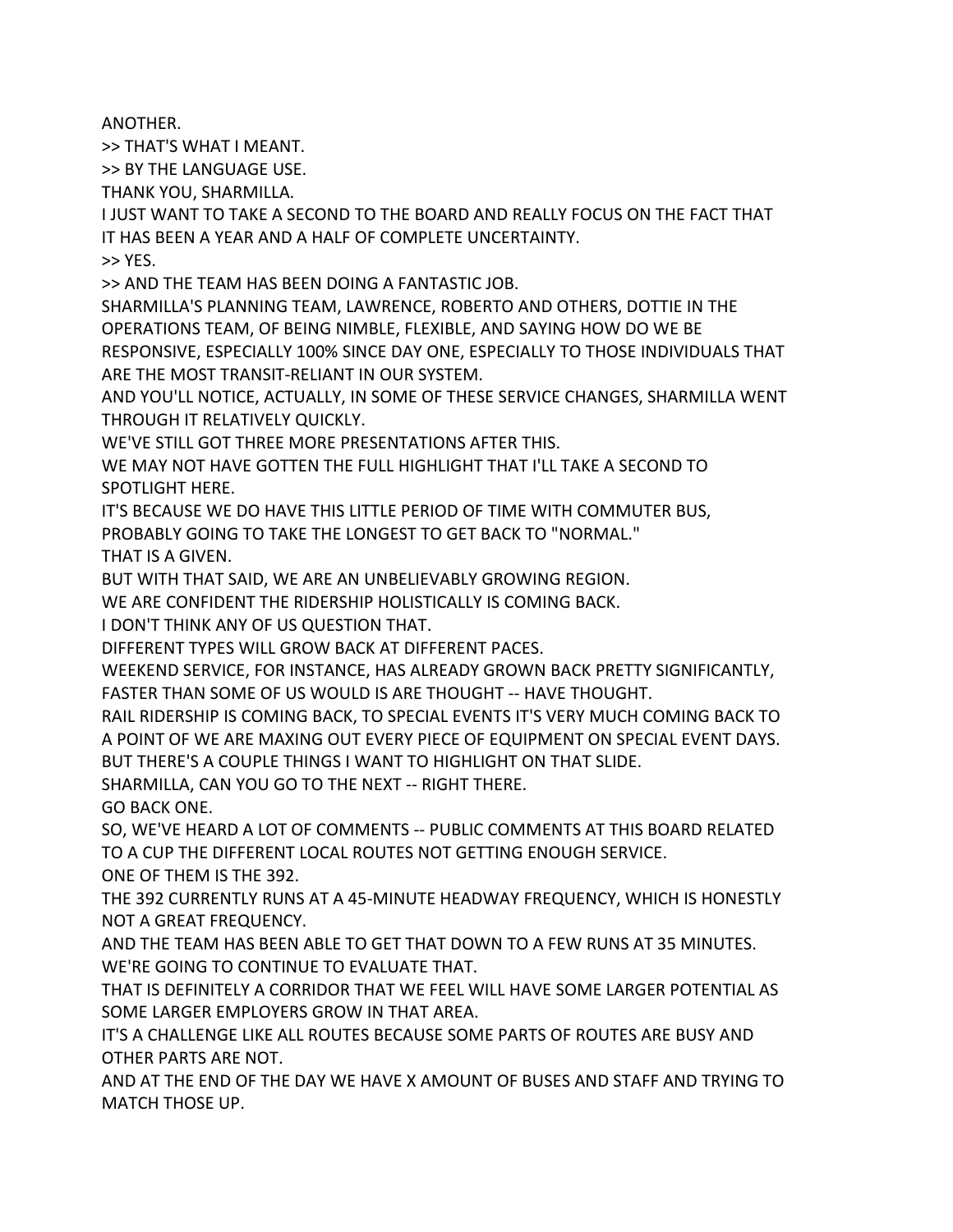RIGHT NOW STAFFING IS A CHALLENGE.

WE PUBLICLY HAVE TO ACKNOWLEDGE THAT.

THE TEAM IS HIRING.

WE'VE NEVER STOPPED HIRING DURING THE ENTIRE COVID PANDEMIC.

WE ARE TRYING TO RECRUIT AND HIRE.

IT IS JUST A CHALLENGE FROM A HIRING POINT OF VIEW, OVERTIME POINT OF VIEW. WE ARE DROPPING SERVICE ON A DAILY BASIS FROM HERE AND THERE TRIPS BUT WE ARE MANAGING THAT AS BEST WE CAN AND THE TEAM IS WORKING TO HAVE A FULL

COMPLEMENT OF STAFF, ESPECIALLY TO GET READY AS MORE SERVICES COME ONLINE. IF YOU CAN GO TO THE NORTH TEXAS SLIDE -- NEXT SLIDE, SHARMILLA CAPTURED THIS BUT IT NEEDS MORE EMPHASIS.

THIS IS A SIGNIFICANT BENEFIT OF SERVICE THAT MAYBE IS LOST ON THE AVERAGE PERSON.

TO GO FROM A LONGER 801 DAY, WHICH IS REALLY IMPORTANT, THAT IS THE MOST IMPORTANT BUS LINE WE HAVE.

IT MOVES THE MOST AMOUNT OF PEOPLE.

IT IS ALSO THE 801 AND THE 1, IMPROVED FREQUENCY IS THE ORANGE LINE.

THE 20, WHICH IS GOING FROM A 15 TO 10 TO 12, A BIG CHUNK IS THE BLUE LINE. THE 300 IS A ROUTE THAT IS PROBABLY THE MOST TRANSIT-DEPENDENT AND PROBABLY THE ROUTE THAT SHOWS THE LEAST AMOUNT OF RIDERSHIP REDUCTION DURING COVID. THE STAFF GOT THAT LINE UP TO A TEN-MINUTE FREQUENCY FOR MOST OF THE DAY AND WE'RE STICKING WITH THOSE CHANGES.

THOSE INDIVIDUALS -- WE'VE TALKED EARLIER THROUGH THE WHOLE EQUITY ASPECT OF OUR PROGRAM.

ALL OF THESE ROUTES ARE VERY SIGNIFICANT BENEFITS TO THOSE THAT ARE VERY BUS-DEPENDENT, LOWER-INCOME POPULATIONS, MINORITY POPULATIONS, TO GET A HIGHER SERVICE LEVEL.

SO I JUST WANTED TO PUT A FINE POINT ON THAT.

THESE ARE THE ROUTES THAT FOR THE MOST PART ARE GOING TO BE THE GOLD LINE, THE BLUE LINE, THE ORANGE LINE.

IT'S WHERE WE NEED THAT SERVICE AND AS YOU SEE ON THE MAP, MOST OF THEM ARE ORIENTED TOWARDS THE EAST AUSTIN AND CERTAINLY THE EAST PART OF THE NORTH/SOUTH ALIGNMENT.

I JUST WANTED TO PUT A FINE POINT ON KUDOS TO THE TEAM.

THEY ARE SQUEEZING EVERY SINGLE OUNCE OUT OF EVERY SINGLE BUS THAT WE HAVE AVAILABLE TO DELIVER THIS SERVICE.

IF WE HAD MORE BUSES, OBVIOUSLY WE COULD DELIVER EVEN MORE SERVICE. SO AS WE COME BACK OUT OF COVID, WE ARE GOING TO BE REALLY CAREFUL TO SAY HOW DO WE GO FROM WHERE WE ARE TODAY TO NINE YEARS WHEN THE ORANGE LINE IS ONLINE.

THAT IS A BIG GAP BETWEEN NOW AND THEN.

AND WE'RE GOING TO HAVE TO USE OUR FLEET AND POTENTIALLY GROW OUR FLEET A LITTLE BIT TO MANAGE THROUGH THAT.

SO, SORRY, CHAIR, THAT WAS A BIT LONGER, BUT I WANTED TO PUT A SPOTLIGHT ON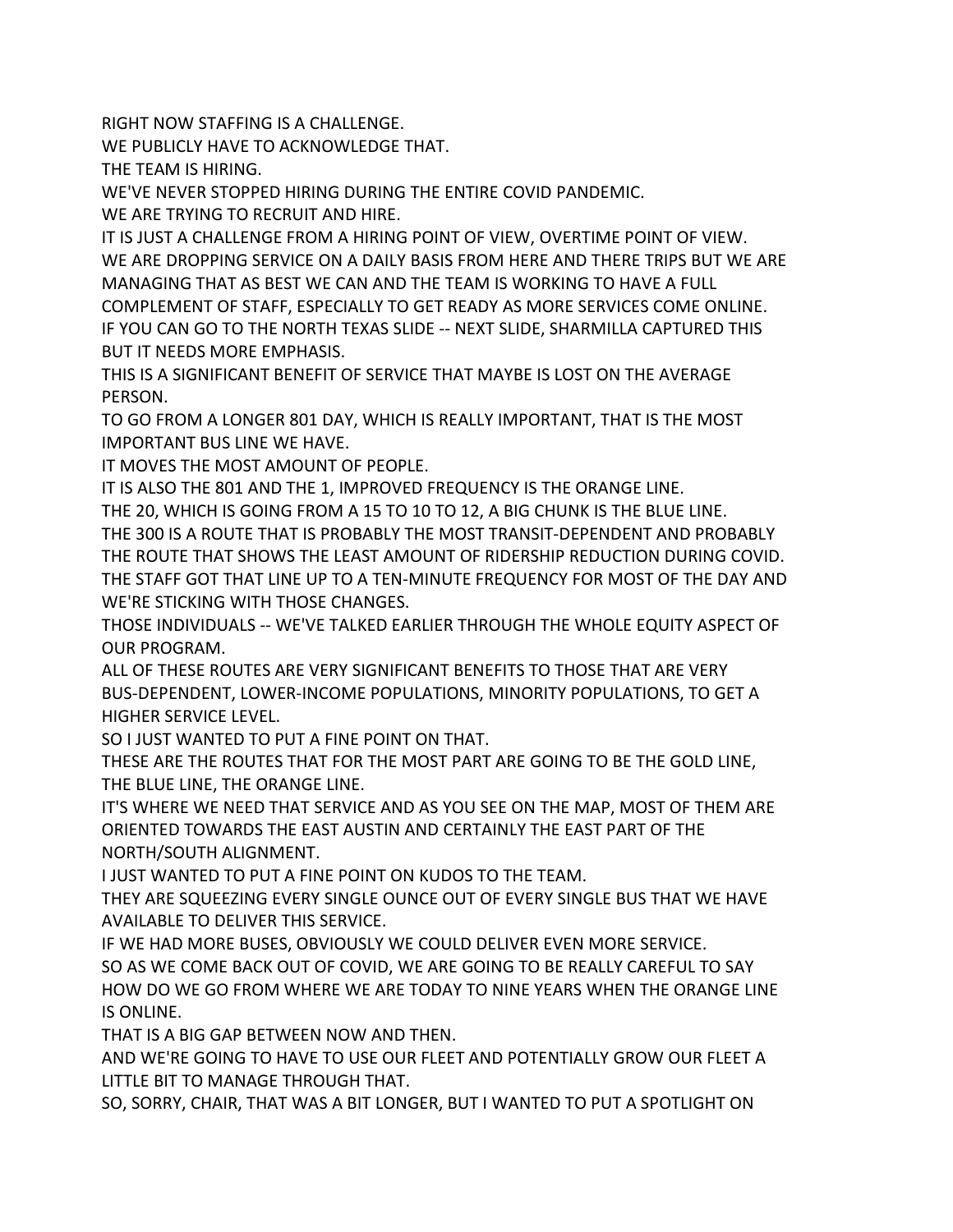THE WORK THE TEAM DID AND THE BENEFITS TO THE COMMUNITY THAT ARE COMING RIGHT OUT OF COVID.

>> THANK YOU, PRESIDENT CLARK.

>> AND I JUST WANTED TO ASK ONE ADDITIONAL QUESTION.

AGAIN, GOING BACK A COUPLE THERE WITH I BELIEVE IT WAS THE PICKUP ZONES. RESUMING SATURDAY.

I JUST WANTED TO SEE HERE.

AS RHYME READING THAT WITH THE PICKUP ZONES THERE'S GOING TO BE NEW SATURDAY SERVICE FOR THE PICKUP ZONES IN WALNUT CREEK, DESSAU AND ALSO LEANDER WE'RE GOING TO BE DOING BEGINNING IN AUGUST, SATURDAY SERVICE. CORRECT?

>> THAT IS CORRECT.

>> ARE THERE PLANS IN THE WORKS TO WORK IN CONJUNCTION WITH THE CITY OF LEANDER FOR MARKETING AND GETTING THAT INFORMATION OUT THROUGH THEIR SOCIAL MEDIA CHANNELS SO THE FOLKS UP THERE KNOW AS WELL? >> CORRECT.

IT'S IN THE SAME VEIN OF PROVIDING ADDITIONAL OPPORTUNITIES, KIND OF EXPANDING OUR SERVICE SPAN TO MAKE SURE THAT WE GET MORE RIDERS.

>> EXCELLENT.

I WANT TO ECHO WHAT'S BEEN SAID UP HERE.

YOU ALL HAVE DONE AMAZING YEOMAN'S WORK THROUGH INCREDIBLE CHALLENGES WITH EVERYTHING BETWEEN THIS, I MEAN, AND DOTTIE TRYING TO STAFF IT AND KEEP THE BUSES RUNNING ON TIME.

THIS HAS BEEN AN AMAZING CHALLENGE.

AND WE CAN SEE THE LIGHT AT THE END OF THE PROVERBIAL TUNNEL WE'RE LITERALLY DIGGING, AS IT WERE.

BUT YOU GUYS HAVE DONE AN AMAZING JOB AND THANK YOU FOR THAT.

AND PRESIDENT CLARK, TO YOU, TOO, AND TO WHAT YOU'VE BEEN DOING.

AND KIND OF HIGHLIGHTING THAT.

I THINK THAT PUTS IT ALL INTO GREAT PERSPECTIVE THAT AT THE END OF THE DAY, WE ARE COMING OUT OF THIS WITH EVEN BETTER QUALITY AND FREQUENCY OF SERVICE THAN BEFORE WE ENTERED IT AT A TIME WHEN WE ARE BUILDING OUT EVEN MORE SERVICE WITH THE AUSTIN TRANSIT PARTNERSHIP AND PROJECT CONNECT.

SO, THANK YOU. >> THANK YOU.

>> THANK YOU, SHARMILLA.

>> NEXT UP, WE'LL HAVE DISCUSSION ITEM NUMBER 3, THE SUSTAINABILITY CLIMATE PLAN.

SORRY FOR THE BUMP.

>> IT'S OKAY.

CHAIRMAN COOPER, PRESIDENT CLARK, BOARD MEMBERS, MY NAME IS ROB BERASKI, SUSTAINABILITY OFFICER FOR CAPITAL METRO.

THANK YOU FOR HAVING ME HERE TO GIVE YOU A PREVIEW OF THE PLANNING EFFORT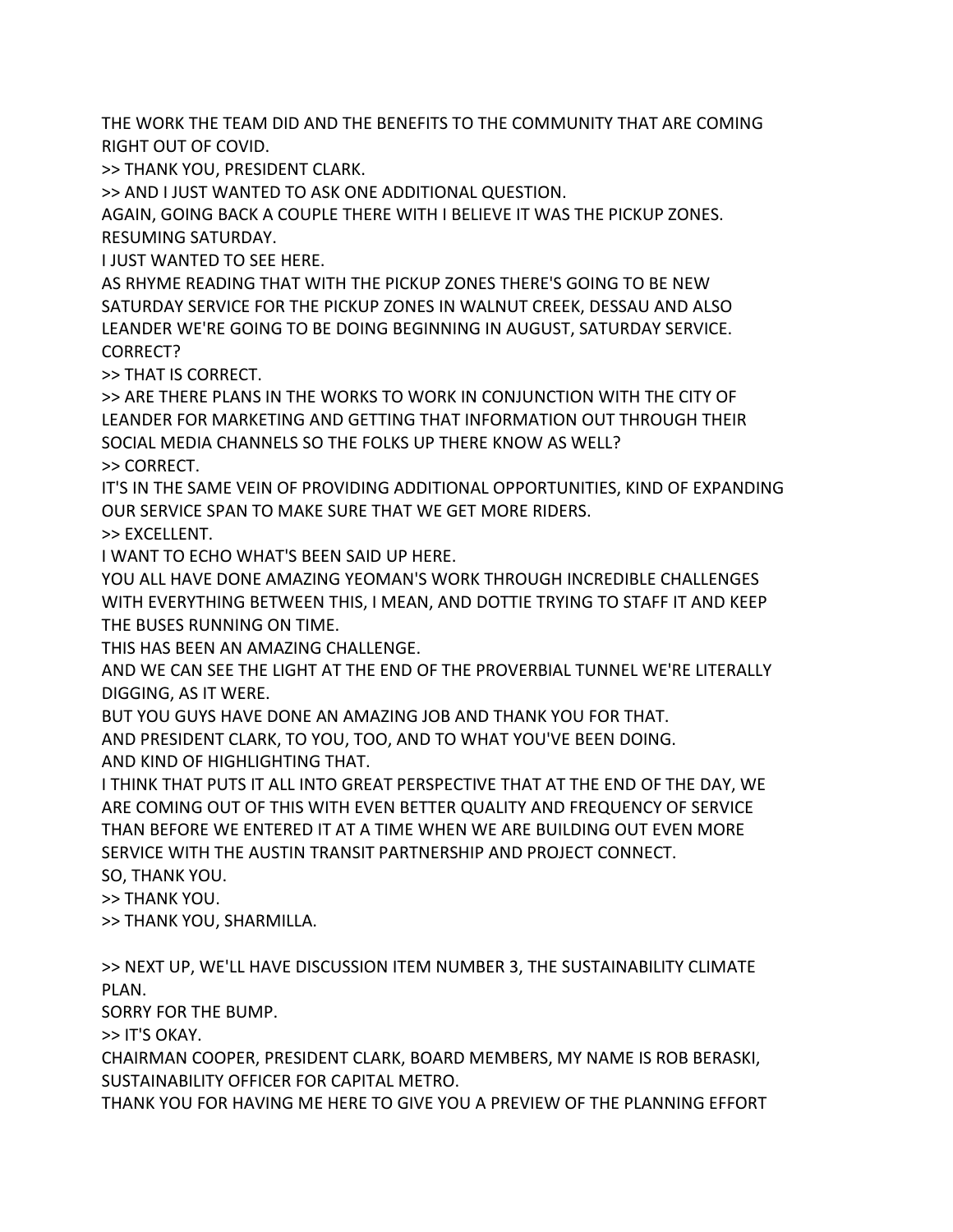THAT WILL BE GOING ON OVER THE NEXT YEAR.

JUST TO PUT IT THIS IN PERSPECTIVE, THIS IS IS AN ATTEMPT TO FORMALIZE PLANNING EFFORTS.

WE'VE BEEN DOING A LOT OF INFORMAL ACTIVITIES.

THIS WILL BE A FORMAL OPPORTUNITY TO TAKE US TO -- KIND OF CONNECT THE PROGRAMS THAT ARE GOING ON, ALONG WITH CAPITAL METRO AND PROJECT CONNECT AND TAKE US TOWARDS ZERO EMISSION TRANSIT AGENCY.

ALSO TO LEAD US TOWARDS FROM BEING APTA, AMERICAN PUBLIC TRANSIT

ASSOCIATION SUSTAINABILITY LEVEL GOLD, TO PLATINUM.

SO THOSE ARE KIND OF THE GOALS OF THIS PROGRAM.

LET'S SEE.

WHY NOW?

BECAUSE WE'RE MOVING FORWARD AS ALL OF YOU HAVE IDENTIFIED.

OUR FLEET PLANS ARE MOVING FORWARD FULL STEAM.

OUR FACILITY PLANS ARE MOVING FULL STEAM.

AND NOW IS THE TIME TO REALLY MAKE SURE THAT SUSTAINABILITY IS INTEGRATED AT THE LEVELS OF PLANNING THAT WE ARE GOING FORWARD WITH.

ALSO, THE FEDERAL TRANSIT ADMINISTRATION JUST RECENTLY ANNOUNCED A NEW PROGRAM CALLED THE SUSTAINABLE TRANSIT FOR A HEALTHY PLANET PROGRAM AND THEY CHALLENGED ALL THE TRANSIT AGENCIES TO PUT FORTH A CLIMATE PLAN BY NEXT EARTH DAY, APRIL 2022.

AGAIN, WE'RE ALREADY WELL ALONG ON THE WAY TOWARDS THAT, SO THAT SHOULDN'T BE A STRETCH FOR US.

HERE'S -- I'M GOING TO GO THROUGH THE PROCESS OVER THE NEXT YEAR TO GIVE YOU AN IDEA OF THIS.

TIMELINE STARTING NOW, A BOARD BRIEFING TODAY.

THE NEXT TIME I'M COME TO YOU WILL BE IN FEBRUARY WITH A FORMAL PLAN FOR Y'ALL TO ADOPT.

BETWEEN NOW AND THEN, WE'LL BE ONBOARDING A CONSULTANT TO HELP WITH IDENTIFYING BEST PRACTICES, COMPARE US TO OTHER PEERS AROUND THE COUNTRY TO MAKE SURE THAT WE'RE ON TRACK FOR MEETING THOSE GOALS.

WE'LL BE IDENTIFYING WORK GROUPS, BOTH INTERNALLY WITH STAFF FROM THE APPROPRIATE STAFF FROM CAPITAL METRO AND FROM ATP TO PUT THIS FORWARD, AS WELL AS AN EXTERNAL TEAM WITH EITHER CITY STAFF, FROM THE OFFICE OF SUSTAINABILITY, WATERSHED, AUSTIN ENERGY, ETC.

WE'LL BE CREATING A VISION PLAN THAT WILL BE A HIGH-LEVEL PLAN THAT WILL BE ADOPTED BY, KIND OF, LED BY THE SENIOR MANAGEMENT TEAM, ADOPTED BY THE BOARD.

BUT AT THE DIVISION LEVEL WE'LL BE HAVING ACTION PLANS.

AND THOSE ACTION PLANS ARE THE ONES THAT ARE GOING TO BE ACTIONABLE, MEASURABLE ACTIVITIES THAT EACH OF OUR DIVISIONS WILL BE PUTTING FORWARD. ELEMENTS OF THE PLAN, HIGH-LEVEL PLAN, THE SUSTAINABILITY VISION PLAN, CLIMATE LEADERSHIP POLICY, ADOPT, SENIOR MANAGEMENT PLAN WILL GUIDE THAT ADOPTED BY THE BOARD.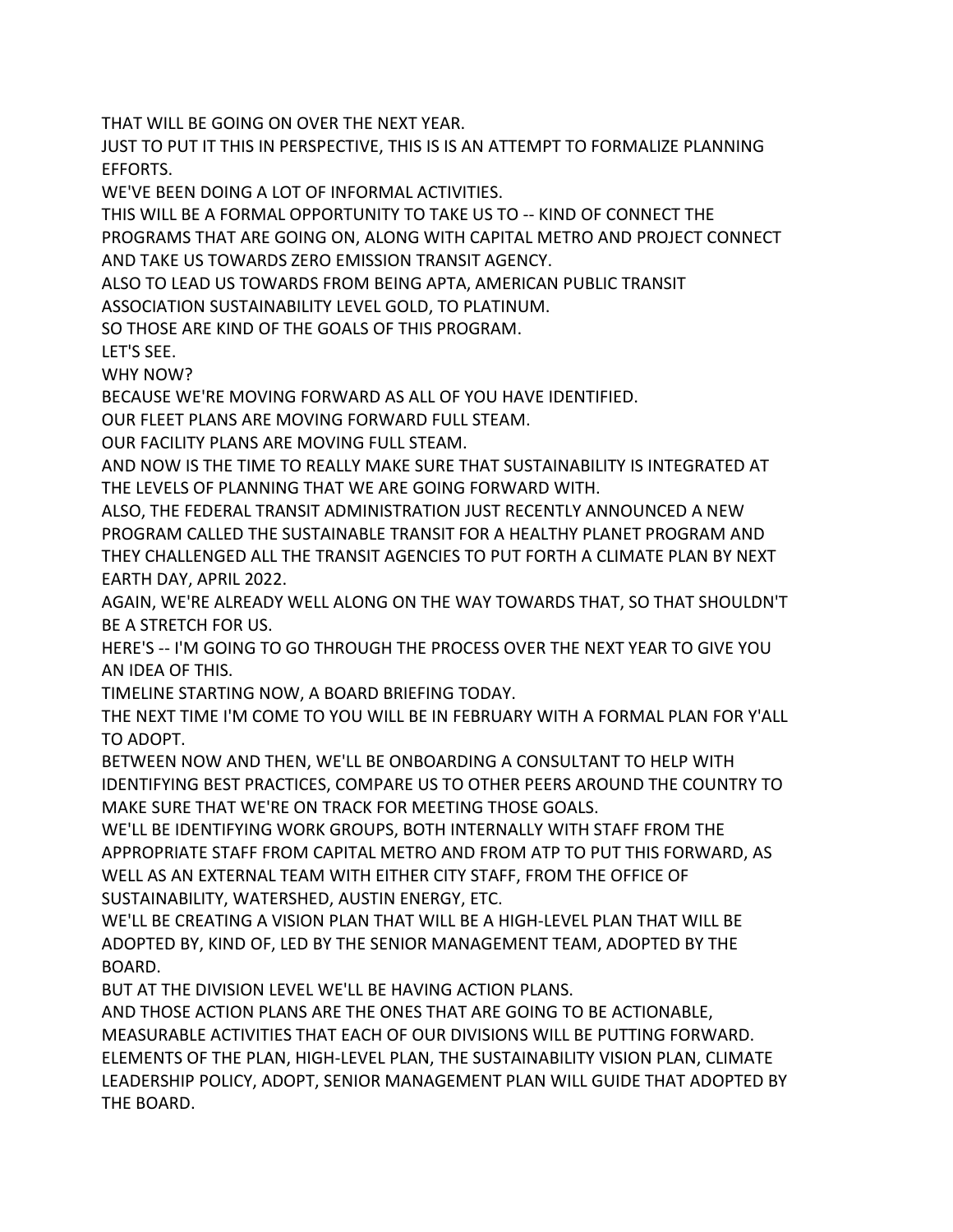WE'LL HAVE INTERNAL ACTION TEAMS.

AND THESE ARE WHERE WE HAVE STRATEGIES, METRICS.

WE'LL HAVE PEOPLE THAT WILL ACTUALLY -- WE'LL HAVE OWNERS FOR EACH OF THESE STRATEGIES AND WE'LL IDENTIFY THE GOALS FOR EACH OF THESE CATEGORIES.

WE'LL HAVE AN ANNUAL REPORT THAT WILL COME BACK TO YOU.

GUIDING THESE, OUR SUSTAINABILITY PLAN, WE'RE NOT DOING THIS IN A VACUUM, BUT WE'LL BE GUIDED BY OUR OWN STRATEGIC PLAN AND OUR STRATEGIC VISION, BY THE APTA SUSTAINABILITY COMMITMENT, WHICH WE WERE A CHARTER MEMBER OF IN 2014 AND HAVE CONTINUED TO GROW IN OUR COMMITMENT THROUGH THAT, THE AUSTIN COMMUNITY CLIMATE PLAN,

THE AUSTIN COMMUNITY CLIMATE PLAN AND THE CLIMATE EQUITY PLAN, WHICH IN THIS WE'VE ALREADY HAD SEVERAL STRATEGIES THAT ARE IN THESE COMMUNITY CLIMATE PLANS THAT WE HAVE ALREADY ADOPTED LIKE THE ELECTRIC BUSES AND PROJECT CONNECT.

ENVISION, SUSTAINABILITY INFRASTRUCTURE FRAMEWORK WHICH GUIDES OUR NON-BUILT ENVIRONMENT, OUR KIND OF PUBLIC WORKS ENVIRONMENT, LINEAR PROJECTS LIKE PARKS AND WATER PROGRAMS AND TRANSIT.

IN THE SAME WAY THAT LEAD AND THE AUSTIN GREEN PROGRAM GUIDE THE BUILDINGS. AND AGAIN, THE GREEN BUILDING PROGRAM THAT AUSTIN ENERGY HAS PUT FORTH WILL BE PART OF THAT KIND OF HELPING GUIDE US THROUGH THAT.

SO THE STRUCTURE OF THIS THAT WE'LL HAVE A VISION PLAN AND SEVERAL ACTION PLANS.

THESE ACTION PLANS ARE CONSISTENT WITH THOSE FRAMEWORKS LIKE ENVISION AND AUSTIN ENERGY GREEN BUILDING AND APTA SUSTAINABILITY COMMITMENT AND THEY ARE ENERGY AND CLIMATE, SO WE'LL HAVE AN OWNER THAT WILL KIND OF LEAD THOSE STRATEGIES, TRANSPORTATION AND FUEL.

ZERO WASTE.

WATER AND NATURAL WORLD.

ACTIVE TRANSPORTATION.

AND FINANCING AND PROCUREMENT.

NOW WE'VE ALREADY DONE -- STARTED TO IMPLEMENT SEVERAL STRATEGIES THAT WILL HELP TO MEET THESE GOALS BUT, AGAIN, THIS WILL HELP TO FORMALIZE THAT PROCESS. THE PLAN IMPLEMENTATION AND SUPPORT OF THAT PLAN, UM, I'M GOING TO START AT THE TOP.

AT THE TOP LEVEL.

THE BOARD AND THE DIRECTORS WILL ADOPT THE SUSTAINABILITY PLAN. THE SENIOR MANAGEMENT TEAM IS GOING TO BE TAKING THOSE GOALS AND IDENTIFYING THE GOALS THAT WORK BEST FOR CAPITAL METRO AND PUTTING THOSE FORTH.

SUSTAINABILITY LEADERSHIP COMMITTEE, INTERNAL CAPITAL METRO AND A.P.T. WILL BE GUIDING THOSE SPECIFIC STRATEGIES AND WE'LL HAVE AN EXTERNAL SUSTAINABILITY WORKING GROUP THAT WILL HELP -- WILL BE ABLE TO HELP TO MEASURE AGAINST.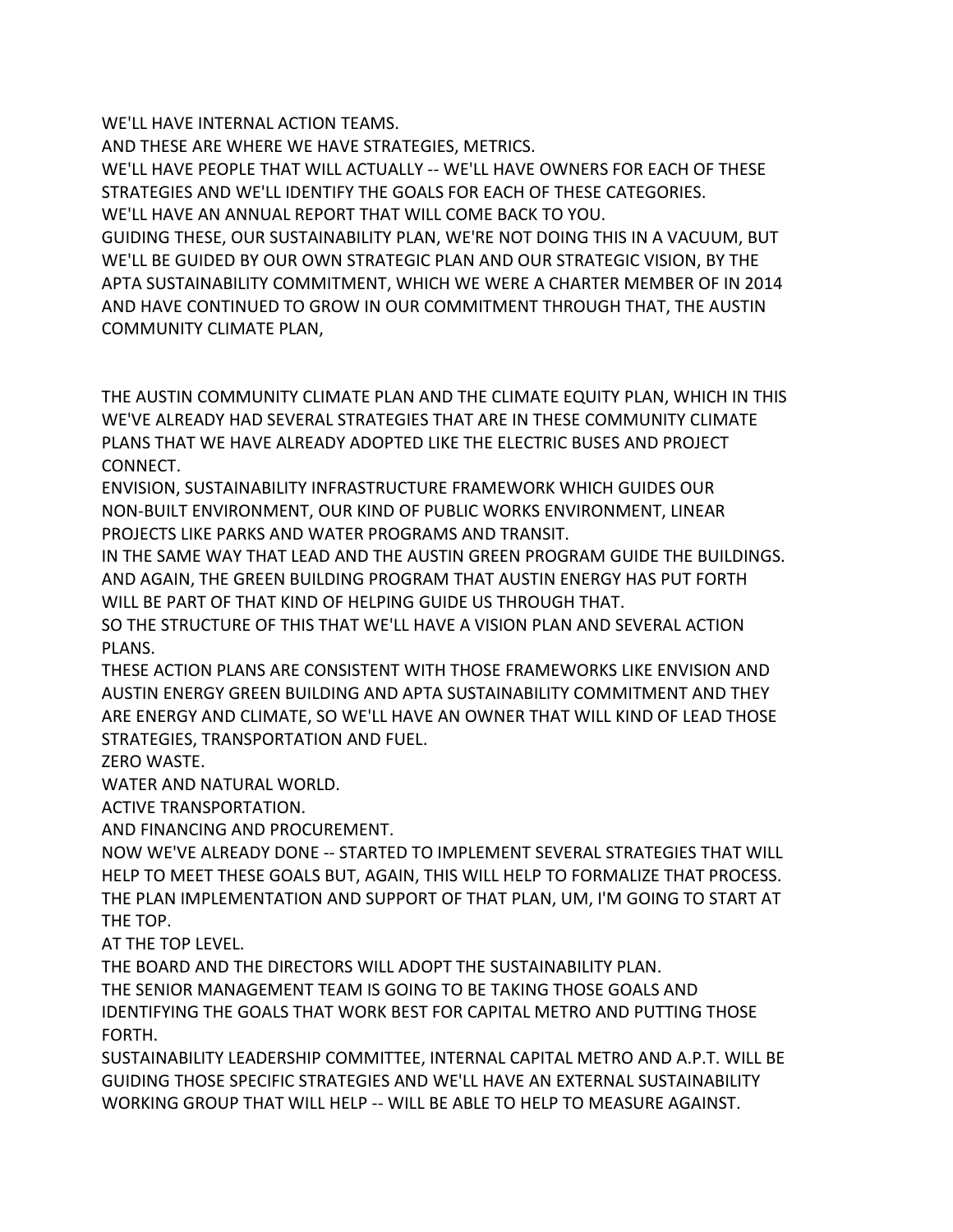WE'LL HELP TO BRING THE REGIONAL SUSTAINABILITY PARTNERS, OUR PEERS FROM AROUND THE COUNTRY THAT WILL HELP TO IDENTIFY THE BEST PRACTICES. AND THEN WE'LL HAVE AT THE -- AT THE -- AT THE DEPARTMENT LEVEL, THE OFFICE LEVEL, EACH OF OUR BUILDINGS AND OFFICES WILL HAVE GREEN TEAMS AND SUSTAINABILITY COORDINATION THAT WILL HELP TAKE US AND DELIVER THE ACTUAL STRATEGIES.

AGAIN, EACH OF THOSE FOCUS AREAS THAT ARE NOT THINGS THAT ARE NEW TO US. THEY ARE THINGS THAT WE HAVE ALREADY BEEN WORKING ON.

AND THE NEXT TWO SLIDES JUST REMIND YOU OF SOME OF THE THINGS THAT YOU'VE APPROVED THAT WE HAVE PUT FORTH IN THE PROGRAMS AND IN ENERGY AND CLIMATE. WE ARE PING 100% OF OUR -- OUR ELECTRIC ENERGY FROM AUSTIN ENERGY'S GREEN CHOICE PROGRAM.

AND WE HAVE SEVERAL PROGRAMS THAT HAVE ADOPTED LEAD AND AUSTIN GREEN BUILDING REVIEW.

AND ARE IN THE PROCESS OF THAT.

AND OUR TRANSPORTATION FLEET IS WELL ON THE WAY TO BECOMING ZERO EMISSION. IN FACT, WE'VE REDUCED OUR CRITERIA AIR POLLUTANTS BY OVER 60% OVER THE PAST FIVE YEARS BECAUSE OF THE THINGS WE'VE DONE IN OUR ELECTRIC BUSES THAT WILL GO DOWN TO ZERO EMISSION BECAUSE WE PURCHASED GREEN CHOICE ENERGY.

ZERO WASTE, THINGS LIKE RECYCLING OUR BUSES THAT ARE TAKEN OFFLINE AND THOSE ALL BEING DISMANTLED AND RECYCLED IS LEADING ALONG THE WAY TOWARDS THAT. AND OUR WATER AND NATURAL WORLD, THROUGH THE ENVISION SUSTAINABILITY PROGRAM, AND OUR TRAINING FOR THAT.

WE'RE GOING TO BE REALLY FOCUSING IN ON OUR USE OF NATIVE PLANTS AND REGENERATIVE LANDSCAPING TO REDUCE WATER AT ALL OF OUR FACILITIES.

MetroBike AND ACTIVE TRANSPORTATION AND MOBILITY.

FINANCING AND PROCUREMENT.

WE HAVE STARTED IMPLEMENTING GUIDANCE THROUGH OUR PROCUREMENT POLICIES TO GET TO MORE SUSTAINABLE WAYS.

ONE EXAMPLE OF THAT IS IN OUR LANDSCAPING AND BUILDING MAINTENANCE, WE'VE LOOKED AT HOW TO INCLUDE STRATEGIES IN THE STAFF THAT'S DOING THAT.

OUR NEXT STEPS ARE TO ONBOARD THE CONSULTANT TO HELP TO GUIDE THIS PLAN, HELP GUIDE THE PLAN AND HELP FORMALIZE IT, CREATE OUR STAKEHOLDER INTERNAL AND EXTERNAL STAKEHOLDER GROUPS TO GUIDE IT.

AND THEN WE'LL COME BACK TO YOU IN 2022 WITH A VISION THAT WE'RE READY TO ADOPT.

>> Cooper: THANK YOU, ROB.

>> ANY QUESTIONS?

>> Cooper: EXCITED TO SEE THAT.

QUESTIONS, BOARD MEMBERS?

VERY GOOD.

WE'LL LOOK FORWARD TO NEXT STEPS ON THAT.

>> GREAT.

>> Cooper: THANKS A LOT.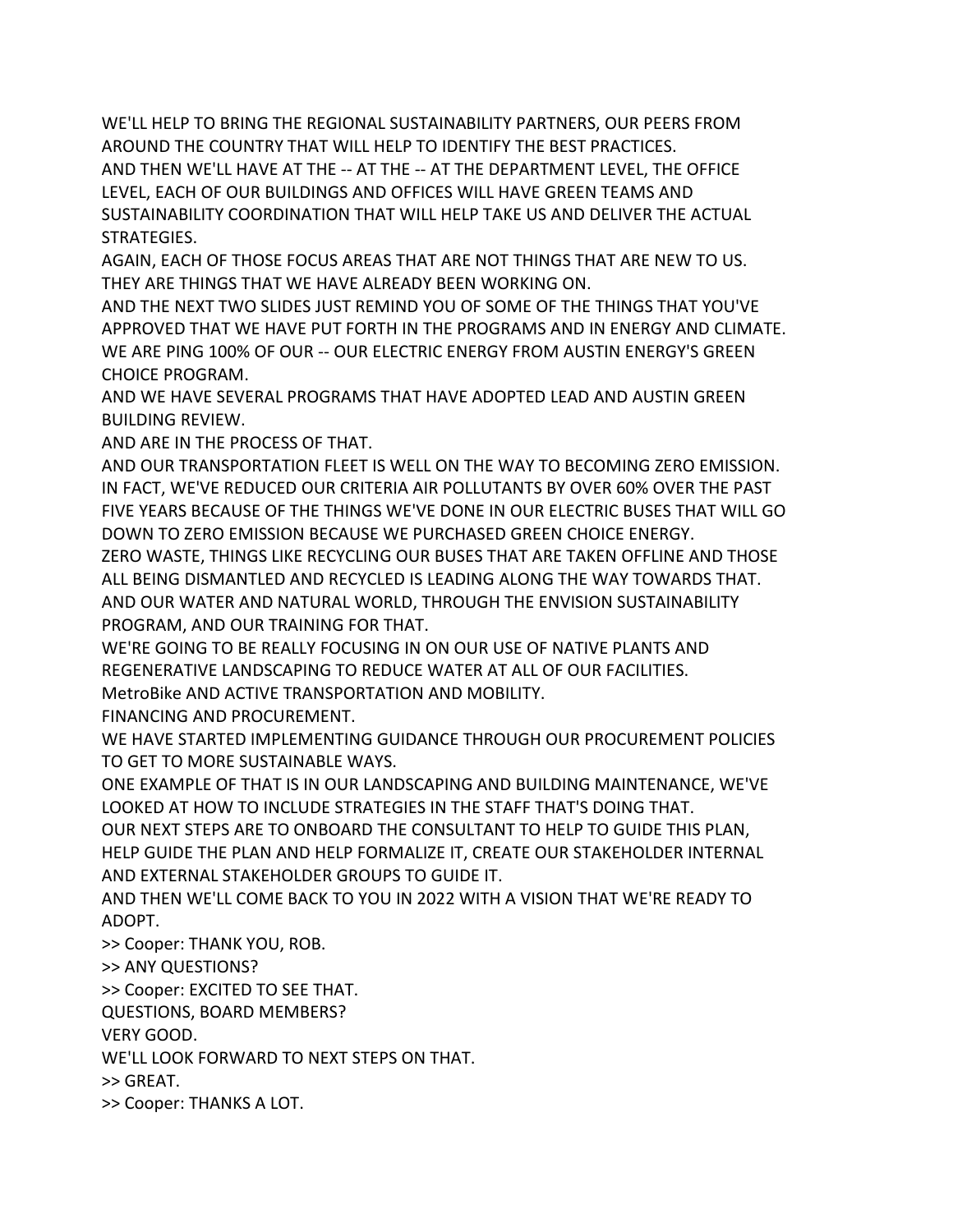GOOD TO SEE YOU AGAIN.

>> GOOD TO SEE Y'ALL.

>> Cooper: COLLEAGUES, UNLESS THERE'S ANY OBJECTION I'M GOING TO SUGGEST THAT WE DEFER THE LAST TWO DISCUSSION ITEMS UNTIL OUR NEXT BOARD MEETING AND END UP WITH THE PRESIDENT'S REPORT.

PRESIDENT CLARKE?

>> THANK YOU CHAIR, THANK YOU A LOT, ROB.

APPRECIATE IT.

A COUPLE OF ITEMS TO WRAP UP TODAY'S MEETING -- THANK YOU FOR BEING HERE TODAY, BOARD MEMBERS.

NUMBER ONE, WOULD BE ON JUNE 11TH, WE HELD MEMORIAL DEDICATION CEREMONIES AT BOTH THIS FACILITY AND AT OUR NORTH OPERATIONS FACILITY. AND THE PURPOSE OF THESE CEREMONIES WAS TO TAKE A MOMENT, REFLECT AND PUT A MEMORIAL TOGETHER FOR ALL THE INDIVIDUALS THAT WORK AT CapMetro THAT WE LOST WHILE THEY WERE IN SERVICE WITH CapMetro AND SERVING THE COMMUNITY. SO WE OBVIOUSLY HAD A FEW INDIVIDUALS DURING THE LAST YEAR, DURING COVID. WE ACTUALLY HAD A COUPLE INDIVIDUALS THAT WERE NOT COVID RELATED, AND IT'S 52 STAFF OVER THE YEARS THAT WERE IN ACTIVE SERVICE.

AND WE WANT TO REALLY JUST SHOW RESPECT TO HOW MUCH THEY'VE PROVIDED TO THE COMMUNITY OVER THE YEARS.

WE HAD TWO -- WE HAD NICE CEREMONIES, CHAIR COOPER, VICE-CHAIR TRAVILLION AND BOARD MEMBER KITCHEN WERE IN ATTENDANCE, AND I APPRECIATE YOUR ATTENDANCE TO THAT.

AND IT WAS NICE TO HAVE SOME FAMILY MEMBERS SHOW UP AND JUST RECOGNIZE THE CONTRIBUTIONS OF THEIR LOVED ONES TO THE COMMUNITY.

THE NEXT PIECE THAT I WANT TO HIGHLIGHT WAS -- AND THIS IS JUST A REALLY POSITIVE PIECE -- WAS DURING THE PANDEMIC, RIGHT -- RIGHT AT THE START OF THE

PANDEMIC -- WE REALIZED WE WERE NOT GOING TO BE TRANSPORTING AS MANY PEOPLE WITH OUR ACCESS VEHICLES BUT A LOT OF INDIVIDUALS STILL NEEDED FOOD. AND WE WERE THE FIRST IN COUNTRY IT TO SWITCH TO USING OUR ACCESSIBILITY VEHICLES TO FOOD DELIVERY.

AND WE DID THAT IN PARTNERSHIP WITH H.E.B. AND THE FOOD BANK AND THEN THE PARTNERS KEPT ROLLING AFTER THAT.

WE HAD A WHOLE GROUP -- A GROUP OF PARTNERS AROUND THE COMMUNITY. SO WE KEPT THAT GOING UNTIL ABOUT A WEEK AND A HALF AGO WHERE WE HIT OUR ONE MILLIONTH MEAL DELIVERED AND THAT'S PRETTY REMARKABLE.

ONE, THE NEED THAT WE DELIVERED A MILLION MEALS, BUT JUST THE PARTNERSHIPS COMING TOGETHER TO DO THAT.

OBVIOUSLY, LAST -- WELL, A YEAR AND A HALF AGO WHEN MARCH HAPPENED, NONE OF US KNEW HOW THE SEVERITY WOULD BE AND THE DURATION AND IT SHOWED YOU HOW QUICKLY OUR COMMUNITY CAME TOGETHER.

SO I'M REALLY, REALLY PROUD OF OUR METRO ACCESS TEAM SPECIFICALLY FOR WHAT THEY'VE DONE.

IT'S A LIFELINE TO INDIVIDUALS IN THE COMMUNITY.